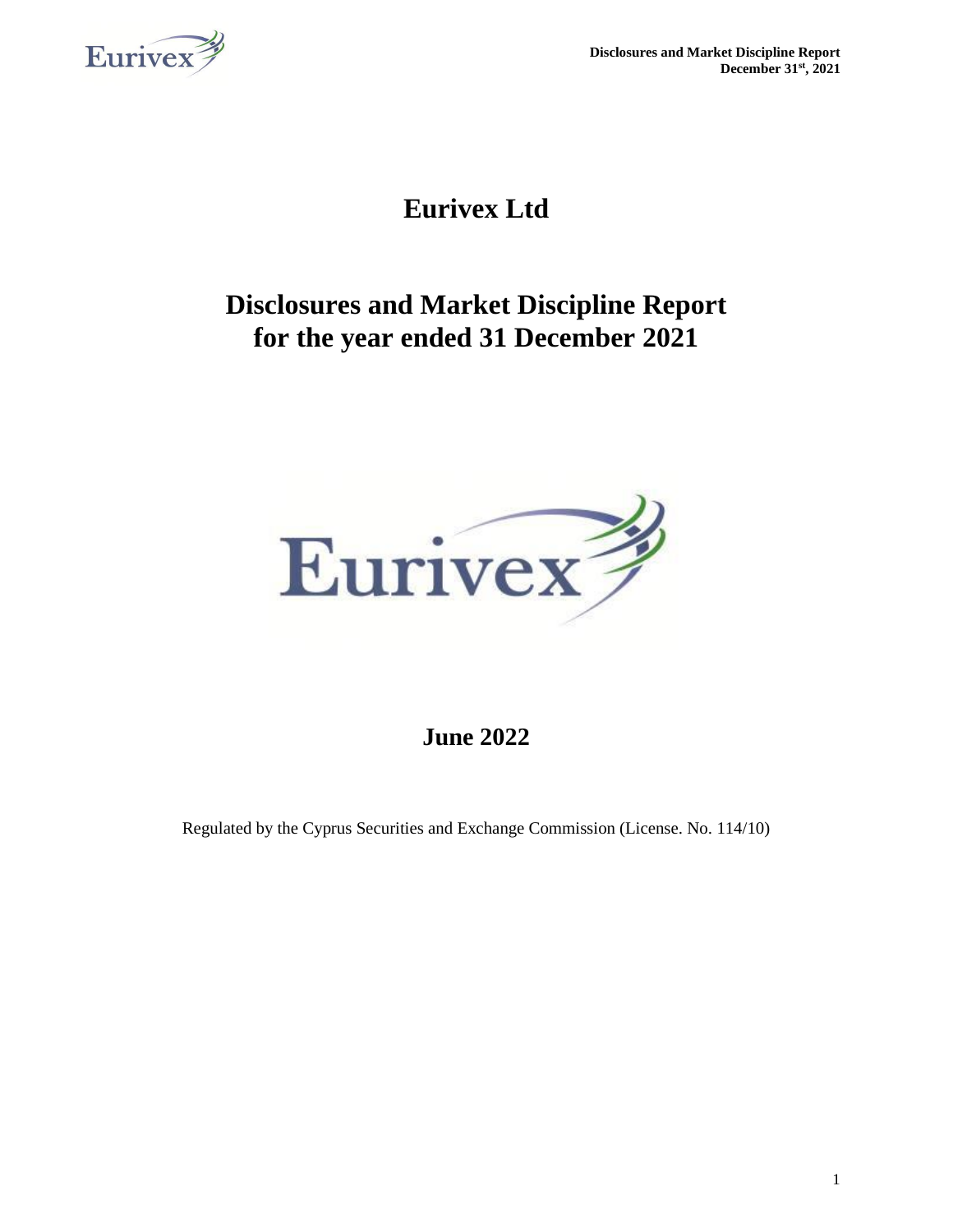

# **Disclosure**

The Disclosure and Market Discipline Report or Pillar 3 Disclosures Report for the year ended 31<sup>st</sup> December 2021 has been prepared by Eurivex Ltd based on the audited Financial Statements of 2021; as per the requirements of Regulation (EU) 2019/2033 (the "Investment Firms Regulation", "IFR") issued by the European Commission and the Law 165(I)/2021 on the prudential supervision of investment firms.

Eurivex Ltd states that any information that was not included in this report was either not applicable on the Company's business and activities or such information is considered as proprietary to the Company and sharing this information with the public and/or competitors would undermine our competitive position.

Eurivex Ltd is regulated by the Cyprus Securities and Exchange Commission (License. No. 114/10)

| Contact us       |                                                                          |
|------------------|--------------------------------------------------------------------------|
| <b>Address</b>   | 18 Kyriakou Matsi Avenue, Victory Tower, 1st floor, Nicosia 1082, Cyprus |
| <b>Telephone</b> | +357 22 02 88 30                                                         |
| Fax              | $+357$ 22 25 53 18                                                       |
| Web site         | www.eurivex.com; https://trade.eurivex.com/login                         |
| Email            | info@eurivex.com                                                         |

*The Board of Directors is ultimately responsible for the risk management framework of the Company. The Risk Management framework is the sum of systems, policies, processes and people within the Company that identify, assess, mitigate and monitor all sources of risk that could have a material impact on the Company's operations.* 

*The Board of Directors approves in full the adequacy of Risk Management arrangements of the institution providing assurance that the risk management systems in place are adequate with regards to the institution's profile and strategy.*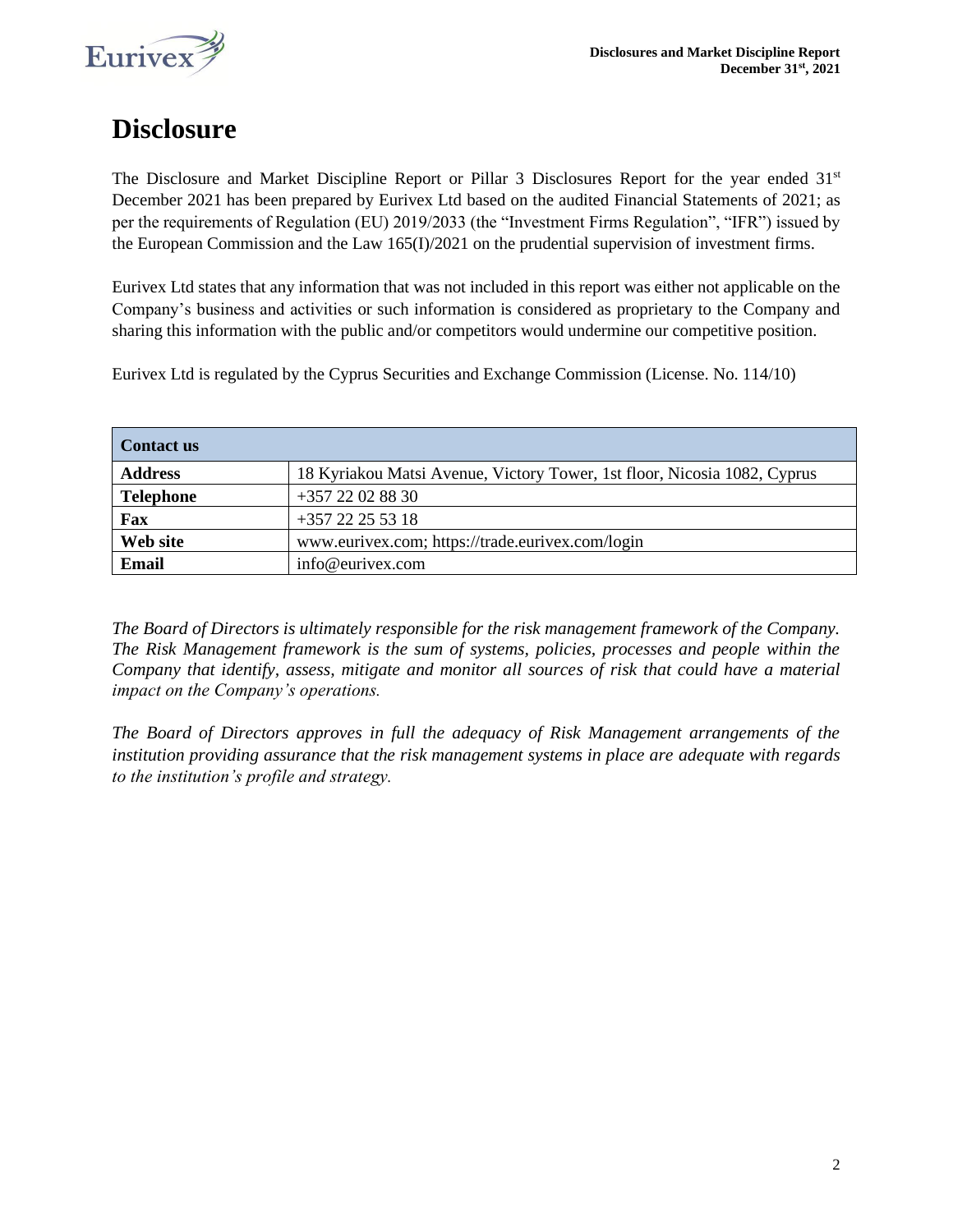

### **Table of Contents**

| 1 |     |       |  |
|---|-----|-------|--|
|   | 1.1 |       |  |
|   | 1.2 |       |  |
|   | 1.3 |       |  |
|   | 1.4 |       |  |
|   | 1.5 |       |  |
| 2 |     |       |  |
|   | 2.1 |       |  |
|   |     | 2.1.1 |  |
|   |     | 2.1.2 |  |
|   |     | 2.1.3 |  |
|   | 2.2 |       |  |
|   | 2.3 |       |  |
|   | 2.4 |       |  |
|   |     | 2.4.1 |  |
|   |     | 2.4.2 |  |
|   | 2.5 |       |  |
|   | 2.6 |       |  |
| 3 |     |       |  |
|   |     |       |  |
|   | 3.1 |       |  |
|   | 3.2 |       |  |
|   |     |       |  |
| 4 |     |       |  |
|   | 4.1 |       |  |
|   | 4.2 |       |  |
|   | 4.3 |       |  |
|   | 4.4 |       |  |
|   |     | 4.4.1 |  |
|   |     | 4.4.2 |  |
|   |     | 4.4.3 |  |
|   |     | 4.4.4 |  |
|   | 4.5 |       |  |
|   | 4.6 |       |  |
|   | 4.7 |       |  |
| 5 |     |       |  |
|   | 5.1 |       |  |
|   | 5.2 |       |  |
|   | 5.3 |       |  |
|   | 5.4 |       |  |
|   | 5.5 |       |  |
|   |     | 5.5.1 |  |
|   |     | 5.5.2 |  |
|   |     | 5.5.3 |  |
|   |     | 5.5.4 |  |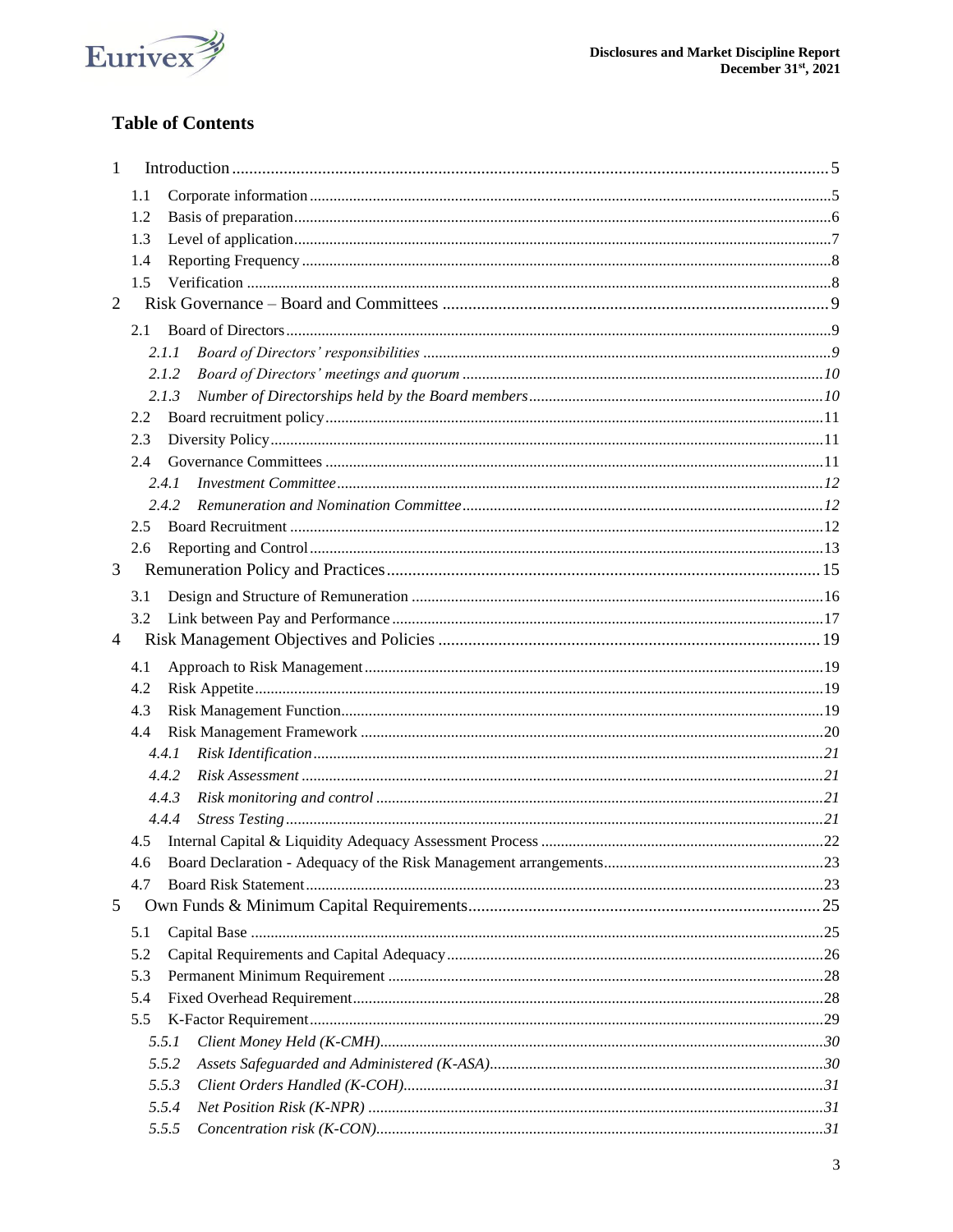

|   | Appendix I – Own funds: main features of own instruments issued by the firm (EU CCA)35      |
|---|---------------------------------------------------------------------------------------------|
| 8 |                                                                                             |
| 9 | Appendix III: Reconciliation between the Balance Sheet presented in Financial Statements of |
|   |                                                                                             |
|   |                                                                                             |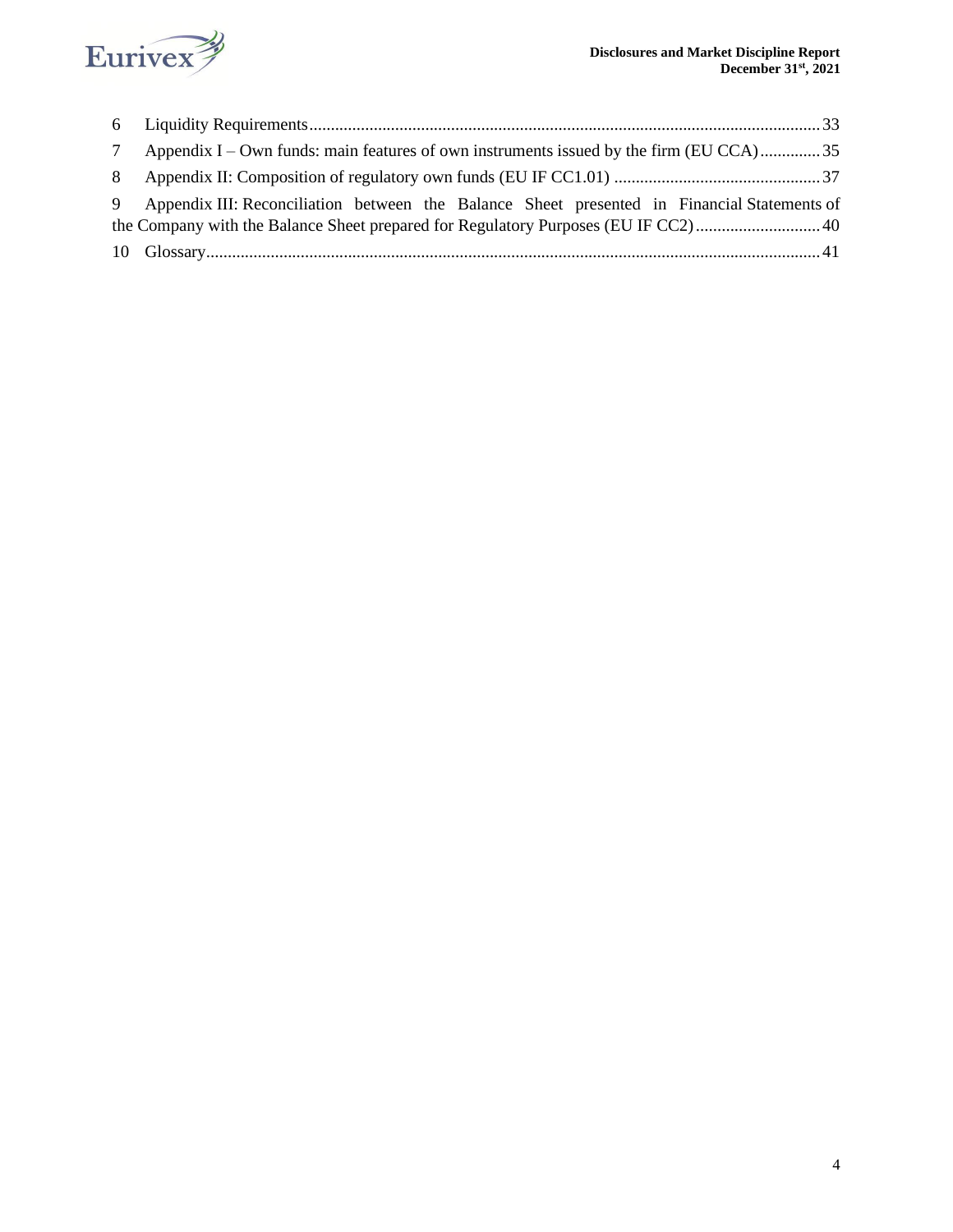

### <span id="page-4-0"></span>**1 Introduction**

### <span id="page-4-1"></span>**1.1 Corporate information**

These disclosures relate to Eurivex Ltd (the "Company"), which is authorized and regulated by CySEC as a Cyprus Investment Firm ("CIF") to offer Investment and Ancillary Services in accordance with the Investment Services and Activities and Regulated Markets Law of 2017 (hereinafter, the "Law"), under license number 114/10 dated 02 March 2010.

The Company has the license to provide the following investment and ancillary services, in the financial instruments outlined below:

### *Investment Services and Activities:*

- (a) Reception and transmission of orders in relation to one or more financial instruments;
- (b) Execution of orders on behalf of clients; and
- (c) Dealing on own account.

### *Ancillary Services:*

- (a) Safekeeping and administration of financial instruments, including custodianship and related services;
- (b) Advice to undertakings on capital structure, industrial strategy and related matters and advice and services relating to mergers and the purchase of undertaking; and
- (c) Foreign exchange services where these are connected to the provision of investment services.

### *Financial Instruments:*

- 1) Transferable securities;
- 2) Money-market instruments;
- 3) Units in collective investment undertakings;
- 4) Options, futures, swaps, forward rate agreements and any other derivative contracts relating to securities, currencies, interest rates or yields, or other derivatives instruments, financial indices or financial measures which may be settled physically or in cash;
- 5) Options, futures, swaps, forward rate agreements and any other derivative contracts relating to commodities that must be settled in cash or may be settled in cash at the option of one of the parties (otherwise than by reason of a default or other termination event);
- 6) Options, futures, swaps, forward rate agreements and any other derivative contracts relating to commodities that can be physically settled provided that they are traded on a regulated market or/and an MTF);
- 7) Options, futures, swaps, forward rate agreements and any other derivative contracts relating to commodities that can be physically settled not otherwise mentioned in point 6 of Part III and not being for commercial purposes, which have the characteristics of other derivative financial instruments, having regard to whether, inter alia, they are cleared and settled through recognized clearing houses or are subject to regular margin calls;
- 8) Derivative instruments for the transfer of credit risk;
- 9) Financial contracts for differences; and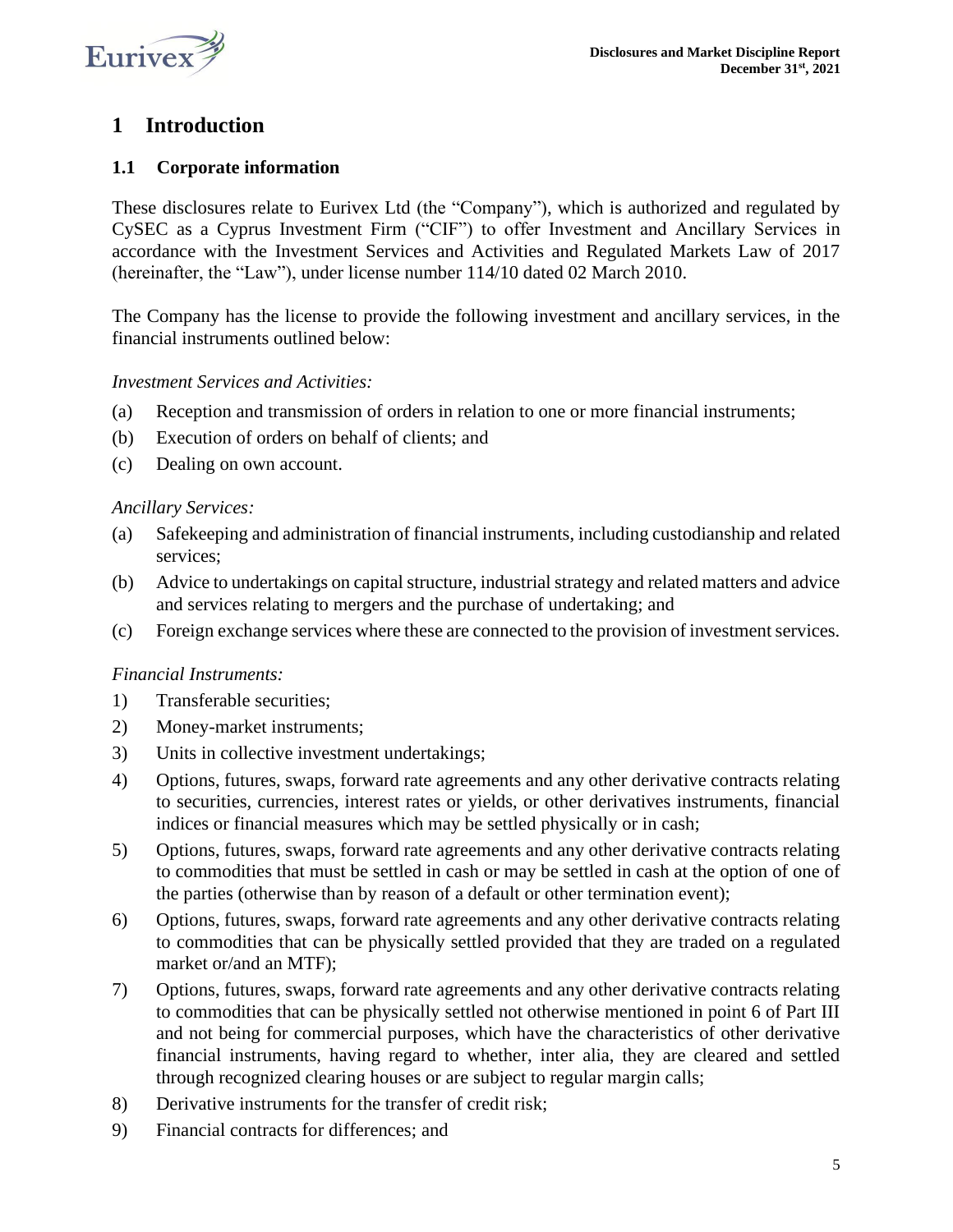

10) Options, futures, swaps, forward rate agreements and any other derivative contracts relating to climatic variables, freight rates, emission allowances or inflation rates or other official economic statistics that must be settled in cash or may be settled in cash at the option of one of the parties (otherwise than by reason of a default or other termination event), as well as any other derivative contract relating to assets, rights, obligations and measures not otherwise mentioned in this Part, which have the characteristics of other derivative financial instruments, having regard to whether, inter alia, they are traded on a regulated market or an MTF, are cleared and settled through recognized clearing houses or are subject to regular margin calls.

### <span id="page-5-0"></span>**1.2 Basis of preparation**

In accordance with Part Six of IFR and the Paragraph 37 of L.165(I)/2021, the Company is required to disclose information relating to its risk exposure and management, capital structure, capital adequacy as well as the most important characteristics of the Company's corporate governance including its remuneration system. The scope of this report is to promote market discipline and to improve transparency of market participants.

These Pillar III Disclosures are made on a solo basis and are updated and published annually; it will, however, be published more frequently if there are significant changes to the business, such as changes to the scale of operations and the range of activities.

CySEC is responsible for implementing and enforcing the Directive (EU) 2019/2034 (the "IFD") and the transposing Law L.165(I)/2021 (the "Prudential Supervision Law"), a capital adequacy framework consisting of three (3) 'Pillars':

- Pillar I set out the minimum capital requirements firms are required to meet;
- Pillar II requires firms to assess their capital requirements in light of any specific risks not captured in the Pillar I calculations; and
- Pillar III seeks to improve market discipline by requiring firms to publicly disclose certain details of their risks, capital and risk management. Prudential disclosures under the Pillar 3 framework play a key role in promoting market discipline through the public reporting of meaningful information on the risks to their financial position, capital or liquidity, thus reducing asymmetry of information between investment firms and users of information.

During 2021, the IFR and IFD were enacted and implemented to set out the specific prudential regime required for investment firms which are not systemic by virtue of their size and interconnectedness with other financial and economic actors.

Part Six of the IFR specifies the disclosure requirements for investment firms under the scope of application of the same regulation. In particular, article 47 of the IFR specifies the disclosure requirements on:

- Own Funds (Part Two of IFR).
- Capital and Own Funds Requirements (Part Three of IFR).
- Concentration risk (Part Four of IFR).
- Liquidity (Part Five of IFR).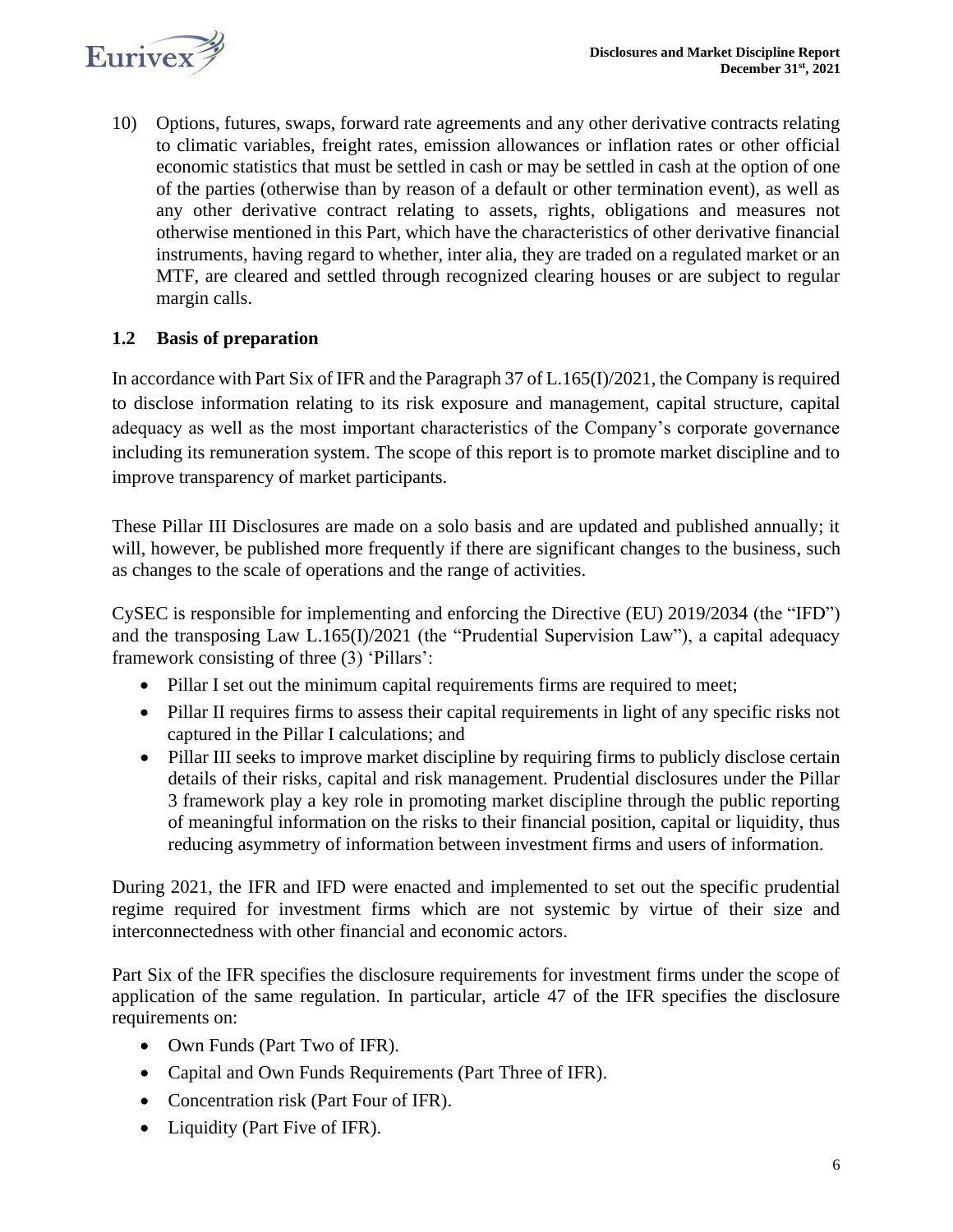

- Governance.
- Remuneration policy and practices.

The 2021 Pillar 3 Disclosures report (the 'Report') of the Company sets out both quantitative and qualitative information required in accordance with the above listed regulatory requirements. The Report includes, to a large extent, tables prepared in line with the EBA guidelines published on 5 March 2021, which are now in force for the purposes of this Report.

### <span id="page-6-0"></span>**1.3 Level of application**

The Company has an associate company (joint venture) which is an Electronic Money Institution and therefore a financial institution. Since this EMI and financial institution is not a subsidiary; no requirement for prudential consolidation arises. In addition, the Company fully owns Eurivex Nominees Ltd which is a corporate company and does not fall in scope for prudential consolidation. The amount recognised for both these companies within the Company's financial statements are fully deducted for purposes of calculation of own funds.

In accordance with the provisions of IFR and IFD, the Company implements an individual (solo) basis of application because it has neither a parent undertaking nor a subsidiary which is an investment firm or a financial institution.

The Company meets the criteria of specified in Article 12 of the IFR and therefore it is not a small and non-interconnected firm. Therefore, it is necessary to consider the calculated K-Factor capital requirement in the overall minimum capital assessment.

The permanent minimum capital requirement equals to the initial capital requirements as per Article 9 of the IFD and in line with the transposed Cyprus Prudential Supervision Law, this is  $\epsilon$ 750,000 since the CIF is authorized to perform the investment activity of dealing on own account (point 3 of Section A of Annex I to MiFID II). Consequently, the PMR will always be the minimum capital requirement if FOR and KFR are lower.

In addition, the Company benefits from a derogation laid down in Article 32(4) of IFD since it meets both of the below criteria:

- (a) an investment firm, where the value of its on and off‐balance sheet assets is on average equal to or less than  $\epsilon$ 100 million over the four-year period immediately preceding the given financial year; and
- (b) an individual whose annual variable remuneration does not exceed  $\epsilon$ 50,000 and does not represent more than one fourth of that individual's total annual remuneration.

Consequently, the Company is exempted from the reporting requirements of its investment policy in line with Article 52 of the IFR.

The Company's reporting currency is the Euro. The Company's implements the International Financial Reporting Standards as accounting standard.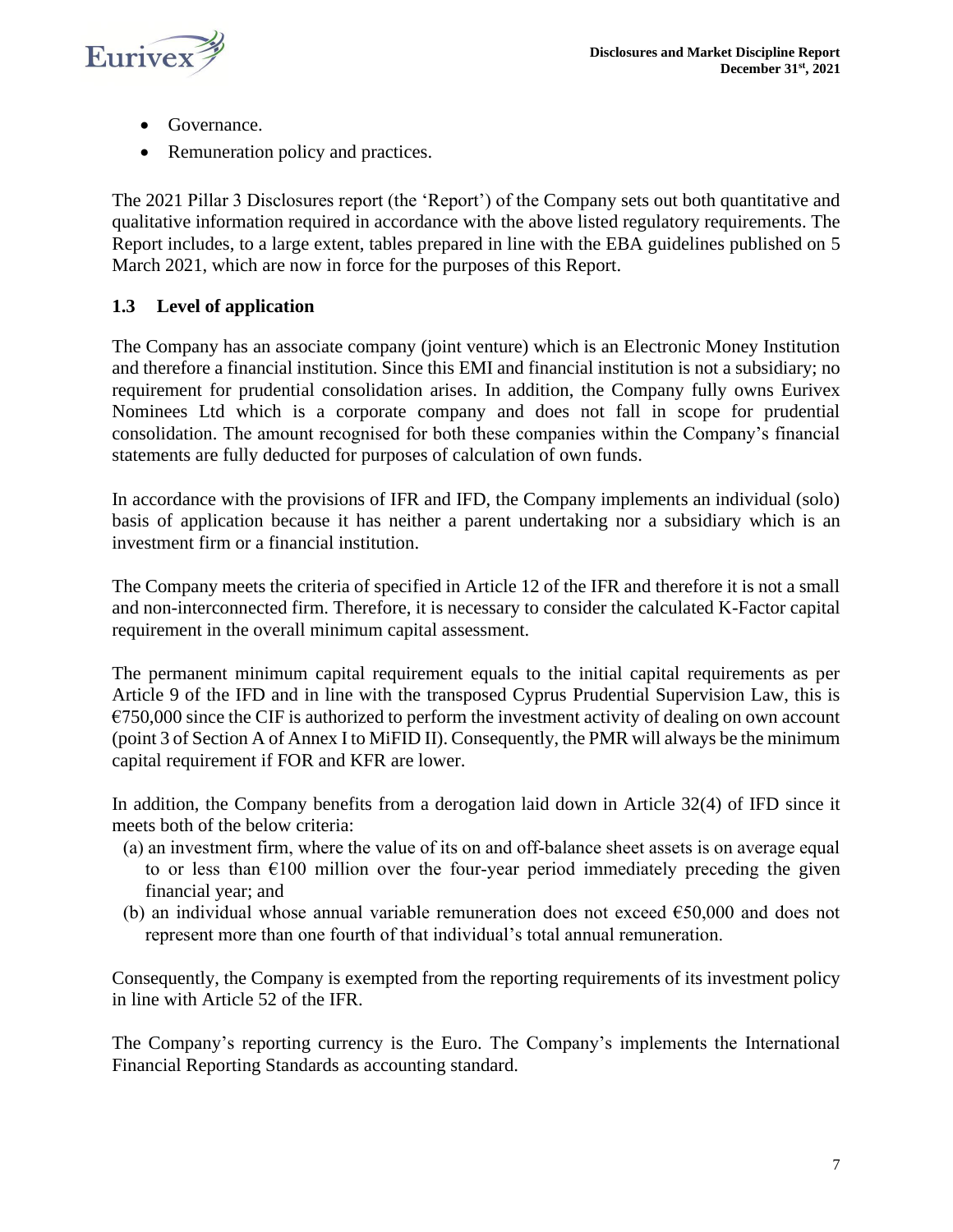

### <span id="page-7-0"></span>**1.4 Reporting Frequency**

The Company's policy is to publish the disclosures required on an annual basis. Should there be a material change in approach used for the calculation of capital, business structure or regulatory requirements, the frequency of disclosure will be reviewed.

This report is published and will be available on the Company's website at [https://www.eurivex.com/downloads/.](https://www.eurivex.com/downloads/)

### <span id="page-7-1"></span>**1.5 Verification**

The Company's Pillar III disclosures are subject to internal review and validation prior to being submitted to the Board of Directors (the "Board" or "BoD") for approval.

The Company's Pillar III disclosures have been reviewed and approved by the Board. In addition, the Remuneration disclosures as detailed in Section 6 of this document have been reviewed by the Board and the Remuneration Committee which have responsibility of the Remuneration Policy.

According to IFR, the risk management disclosures should be included in either the financial statements of the investment firms if these are published, or on their website. In addition, these disclosures have been verified by the external auditors of the CIF and the external auditors' verification report has been submitted to CySEC.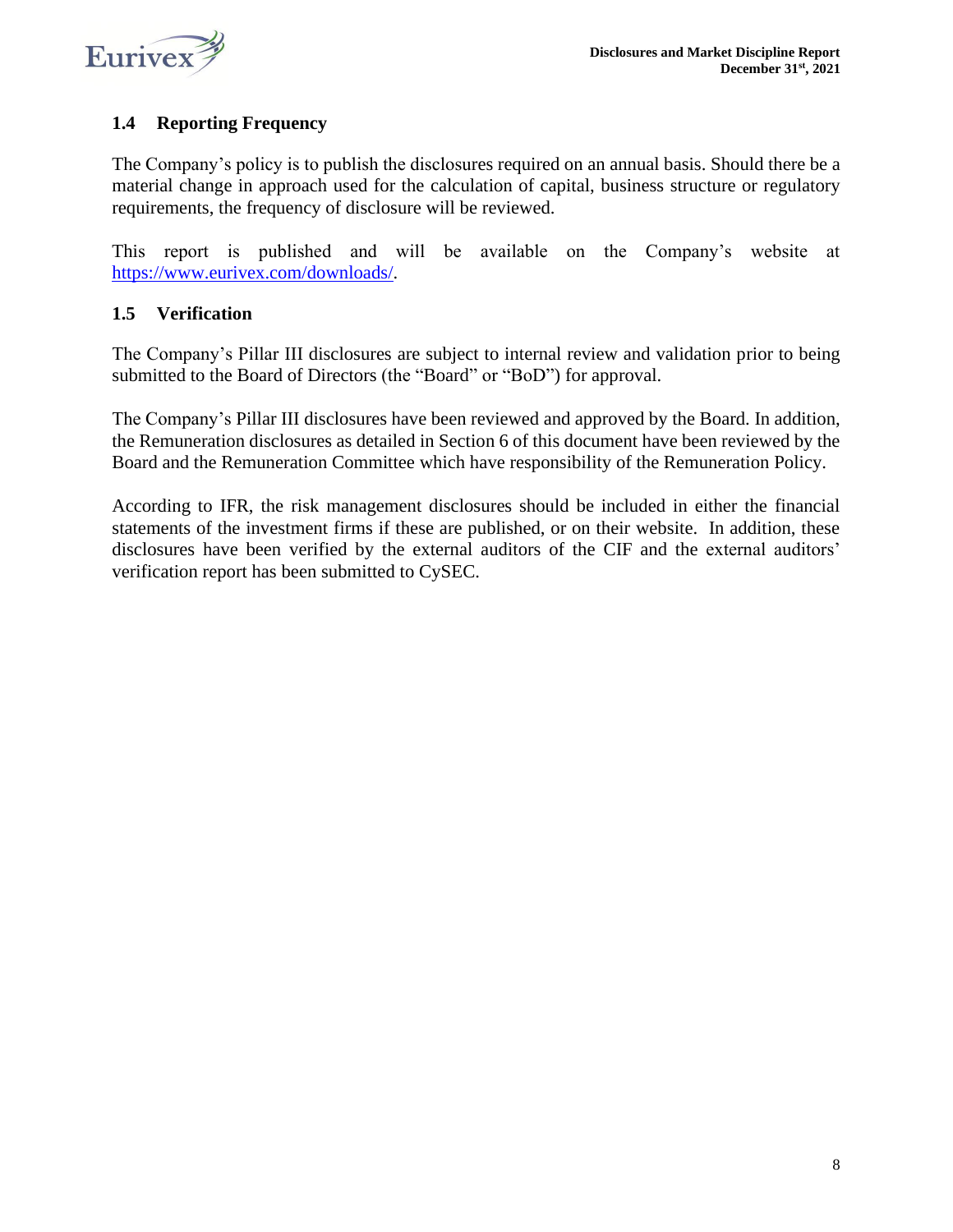

### <span id="page-8-0"></span>**2 Risk Governance – Board and Committees**

### <span id="page-8-1"></span>**2.1 Board of Directors**

The Board has overall responsibility for the business. It sets the strategic aims for the business, in line with delegated authority from the shareholders and in some circumstances subject to shareholders approval, within a control framework, which is designed to enable risk to be assessed and managed. The Board satisfies itself that financial controls and systems of risk management are robust.

### <span id="page-8-2"></span>**2.1.1 Board of Directors' responsibilities**

The Board shall be responsible for ensuring that the Company complies with its obligations under the Law. The Board assesses and periodically reviews the effectiveness of the policies, arrangements and procedures put in place to comply with the obligations under the Law and takes appropriate measures to address any deficiencies. In general, the Board shall:

a) Determination of the Company's strategy;

The BoD is responsible for determining the Company's strategy. The BoD must from time to time determine and explicitly state the goals that the Company is aiming to achieve. It is then the Board of Director's responsibility to monitor the Company's progress towards the achievement of its strategic goals and to identify and work towards the removal of any obstacles. The BoD shall meet at least twice a year, and whenever the need arises, to discuss strategic issues and to reformulate strategy where this is necessary on account of changes and developments, whether internal to the Company or external in its market environment. Any changes in the Company's strategy can be brought about only as a result of a decision of its BoD.

b) Determination of the Company's structure and hierarchy;

The BoD is responsible for determining the internal structure of the Company, by creating the appropriate departments and officers, each assigned with specific duties and responsibilities and endowed with the powers necessary for effectively carrying them out. The BoD shall also determine the hierarchy within which departments will be placed, the lines of communication and accountability between departments and within departments and the tasks which each department and each employee is to perform. It is the responsibility of the BoD to ensure that the structure of the Company is such that will further the achievement of the strategic goals of the Company.

c) Company's policy and internal operations manual;

Having set the Company's strategic goals and structure, the BoD is responsible for leading the Company towards their achievement through the creation of appropriate policies, procedures and rules for the Company's internal operations. These are described in great detail in this Manual, instructing the Company's employees on how each is expected to perform his or her duties. The suitability of the policies, rules and procedures described in this Manual is reviewed by the Board at least once a year.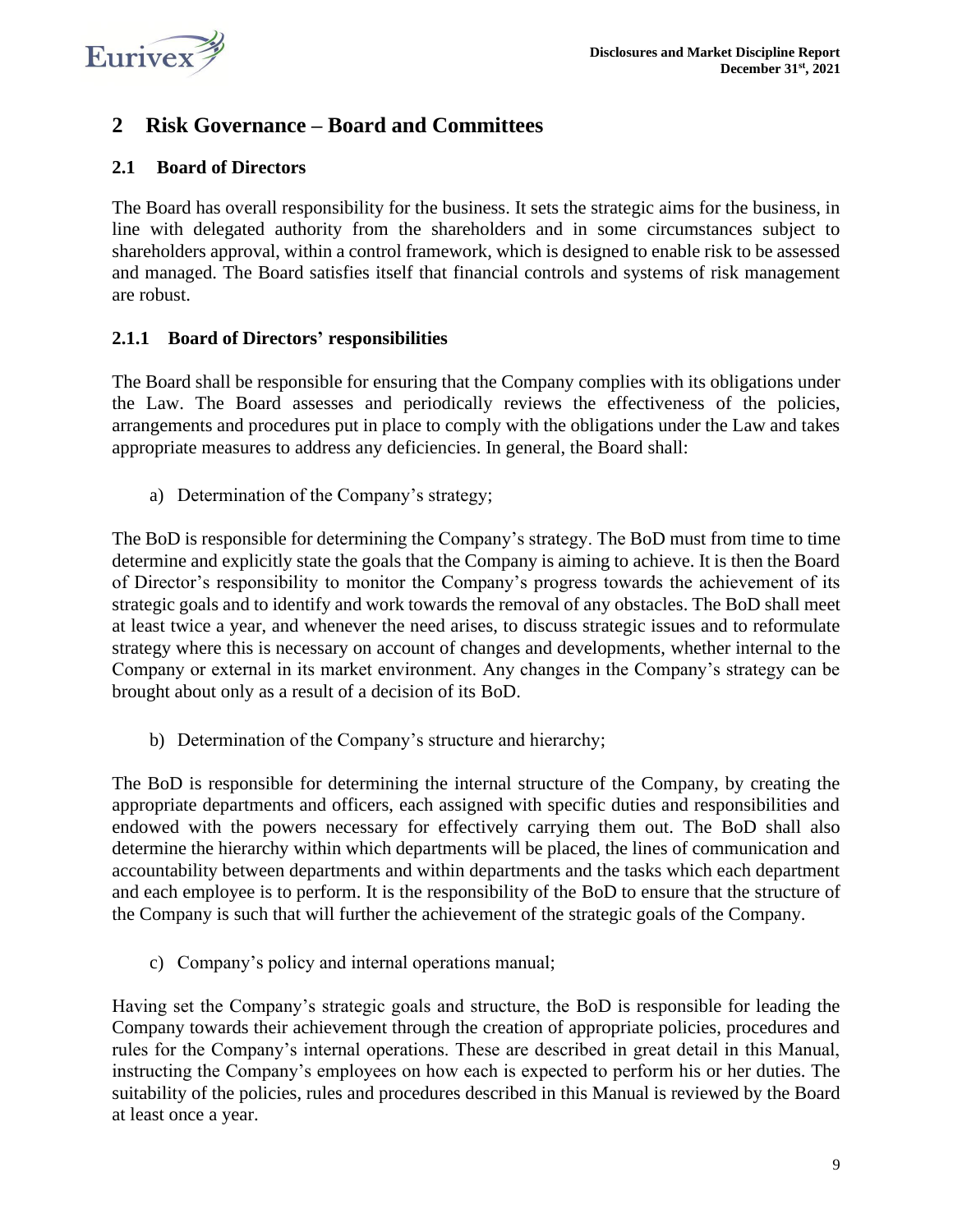

d) Supervision of the Company's policies and procedures and their effectiveness;

The BoD shall meet at least once a year to determine, record and approve the general policy principles of the Company in relation to the prevention of money laundering and terrorist financing and communicates them to the compliance officer.

The BoD shall receive at least annually written reports on the policies and procedures designed to detect any risks associated with:

- Failure of the Company to comply with the Law;
- Deficiencies in the Company's activities, processes and systems; and
- Effectiveness of the Company's internal control mechanisms.

The report should also include measures to address any deficiencies in these policies and measures. The BoD shall establish a clear and quick reporting chain based on which information regarding suspicious transactions is passed without delay to the compliance officer. The BoD shall consider the Internal Auditor and the Compliance Officer's suggestions for improvements in the Company's audit and compliance risks and procedures and, where appropriate, accept these suggestions and amend these policies and procedures and the appropriate sections of this Manual. The minutes of the annual meeting of the BoD on Internal Audit and Compliance procedures shall be submitted to the Commission within 20 days from the day on which the meeting took place.

### <span id="page-9-0"></span>**2.1.2 Board of Directors' meetings and quorum**

The Company's BoD shall meet at least once a year to discuss issues relating to internal audit and compliance. The Internal Auditor shall prepare and submit to the Board detailed reports as to the audits performed during the past year and any conclusions reached as to the effectiveness of the internal audit system, and any suggestions as to its improvement. The BoD will go through the Internal Auditor's reports and discuss the issues which have arisen. The BoD will reach its own conclusions and make any decisions it considers appropriate.

The Company will submit to the Commission the abovementioned written report along with a copy of the minutes of the yearly meeting within 20 days from the day on which the meeting took place.

### <span id="page-9-1"></span>**2.1.3 Number of Directorships held by the Board members**

Directorships in organizations which do not pursue predominantly commercial objectives, such as non-profit making or charitable organizations, are not taken into account for the purposes of the below. The table below provides the number of directorships that each member of the BoD of the Company holds at the same time in other entities, including the one in Eurivex Ltd:

| <b>Full name of Director</b> | <b>Position/Title</b>          | <b>Executive</b> | <b>Non-Executive</b> |
|------------------------------|--------------------------------|------------------|----------------------|
| Shavasb Bohdjalian           | <b>Chief Executive Officer</b> |                  |                      |
| Antranic Kiremidjian         | <b>Chief Financial Officer</b> |                  |                      |
| Greta Bohdjalian             | Director                       |                  |                      |
| <b>Christos Michaelides</b>  | Non-executive Director         |                  |                      |
| Anna Stylianou               | Non-executive Director         |                  |                      |

*Table 1:Directorships of Board Members*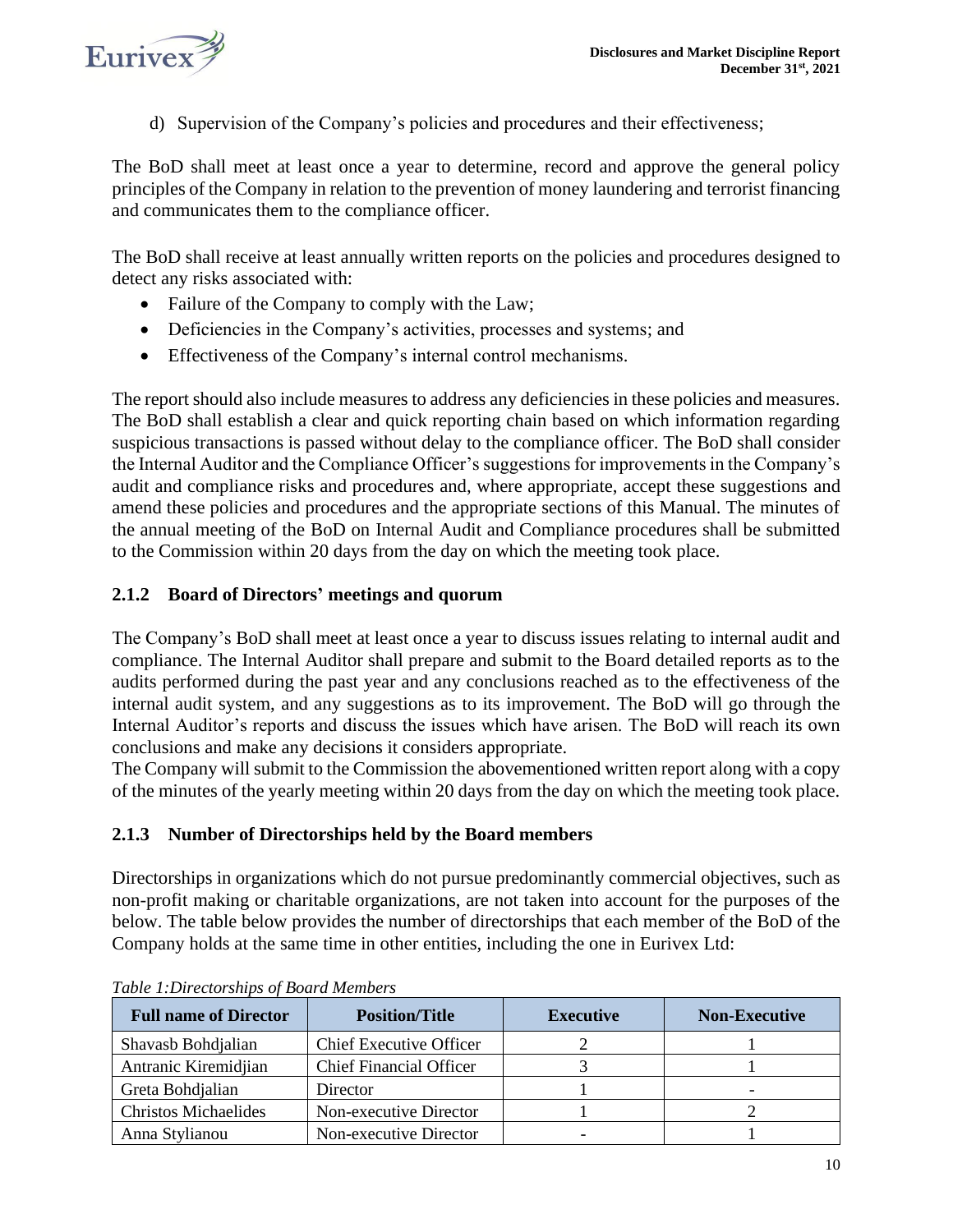

### <span id="page-10-0"></span>**2.2 Board recruitment policy**

Recruitment of Board members combines an assessment of both technical capability and competency skills referenced against the Company's regulatory and operational framework.

Recruitment of Board members combines an assessment of both technical capability and competency skills referenced against the Company's regulatory and operational framework. It seeks to resource the specific experience and skills needed to ensure the optimum blend (diversity) of individual and aggregate capability having regard to the Company's long-term strategic plan.

The persons proposed for appointment to the Board should commit the necessary time and effort to fulfill their obligations. Prior to their appointment, the proposed persons should obtain the approval of the Commission.

Main factors influencing the decision to propose the appointment of potential Directors include:

- Integrity and honesty;
- High business acumen and judgment;
- Knowledge of financial matters including understanding of financial statements and important financial ratios;
- Knowledge and experience relevant to financial institutions;
- Risk Management experience; and
- Specialized skills and knowledge in finance, accounting, law, or related subject.

### <span id="page-10-1"></span>**2.3 Diversity Policy**

Diversity is increasingly seen as an asset to organizations and linked to better economic performance. It is an integral part of how the Company does business and imperative to commercial success.

The Company recognizes the value of a diverse and skilled workforce and management body, which includes and makes use of differences in the age, skills, experience, background, race and gender between them. A balance of these differences will be considered when determining the optimum composition.

The Company is committed to creating and maintaining an inclusive and collaborative workplace culture that will provide sustainability for the organization into the future. This is also documented as best practises in the Corporate Governance Code of many EU countries.

In line with the recent changes in the regulatory reporting framework, the Company is in the process of establishing a dedicated diversity policy in relation to the Management body.

### <span id="page-10-2"></span>**2.4 Governance Committees**

The Company has formed the below governance committees based on its current scale and complexity of its operations and the necessary level of elaborate governance oversight to adequately monitor its operational effectiveness and its potential risks.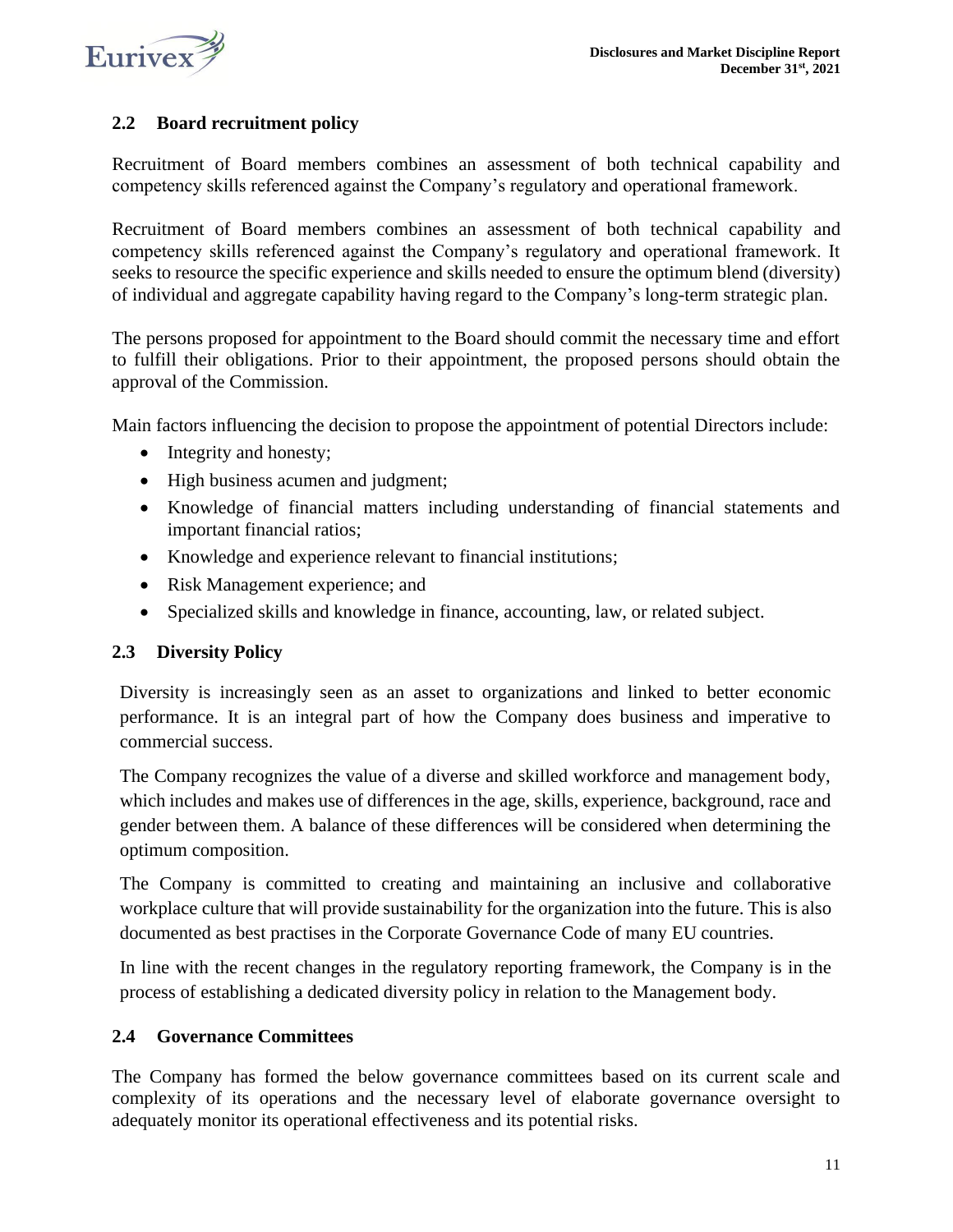

### <span id="page-11-0"></span>**2.4.1 Investment Committee**

The Investment Committee comprises of Mr. Shavasb Bohdjalian (Chief Executive Officer), Mr. Antranic Kiremidjian (Chief Financial Officer) and Ms. Anna Stylianou (Independent Nonexecutive Director). Its core function is to identify global trends in markets, risks and decide upon broad recommendations leading to investment services provided by the Company. The minutes of the Investment Committee meetings and supporting research for fund recommendations are maintained.

The Investment Committee responsibilities are to:

- discuss, evaluate, and identify country or corporate default, operational, systemic, systematic, unsystematic, credit, interest rate, currency and market risks in general;
- establish procedures for assessing investment risk tolerance for clients; and
- after taking all the risks into consideration, and combining this with appropriate research from reputable and well-established and trust-worthy institutions identify the general direction of markets and issue basic guidelines of investment parameters for the Own account department

### <span id="page-11-1"></span>**2.4.2 Remuneration and Nomination Committee**

CIFs which are significant in terms of their size, internal organization and the nature, the scope and the complexity of their activities, must establish a remuneration committee. The Remuneration Committee is constituted in such a way as to enable it to exercise competent and independent judgment on remuneration policies and practices and the incentives created for managing risk, capital and liquidity.

The Company has established a Remuneration Committee which is comprised exclusively of nonexecutive directors and it is responsible for reviewing and determining the Company's remuneration policy and practices. The Remuneration Committee is also responsible to monitor the Company's compliance towards the approved policy and to identify and work towards any deficiencies. The Remuneration Committee meets at least once a year, and whenever the need arises, to discuss issues and to reformulate the policy where this is necessary on account of changes and developments, whether internal to the Company or external in its market environment. Any changes in the Company's remuneration policy can be brought about only as a result of a decision of its BoD that has the power to approve and implement the Remuneration Committee's proposed remuneration policy. The Remuneration and Nomination Committee comprises of the two independent non-executive directors, Mr. Christos Michaelides and Ms. Anna Stylianou.

### <span id="page-11-2"></span>**2.5 Board Recruitment**

One of the BoD's main responsibilities is to identify, evaluate and select candidates for the Board and ensure appropriate succession planning. The Senior Management is assigned the responsibility to review the qualifications of potential director candidates and make recommendations to the BoD.

The persons proposed for the appointment should have specialised skills and/or knowledge to enhance the collective knowledge of the BoD and must be able to commit the necessary time and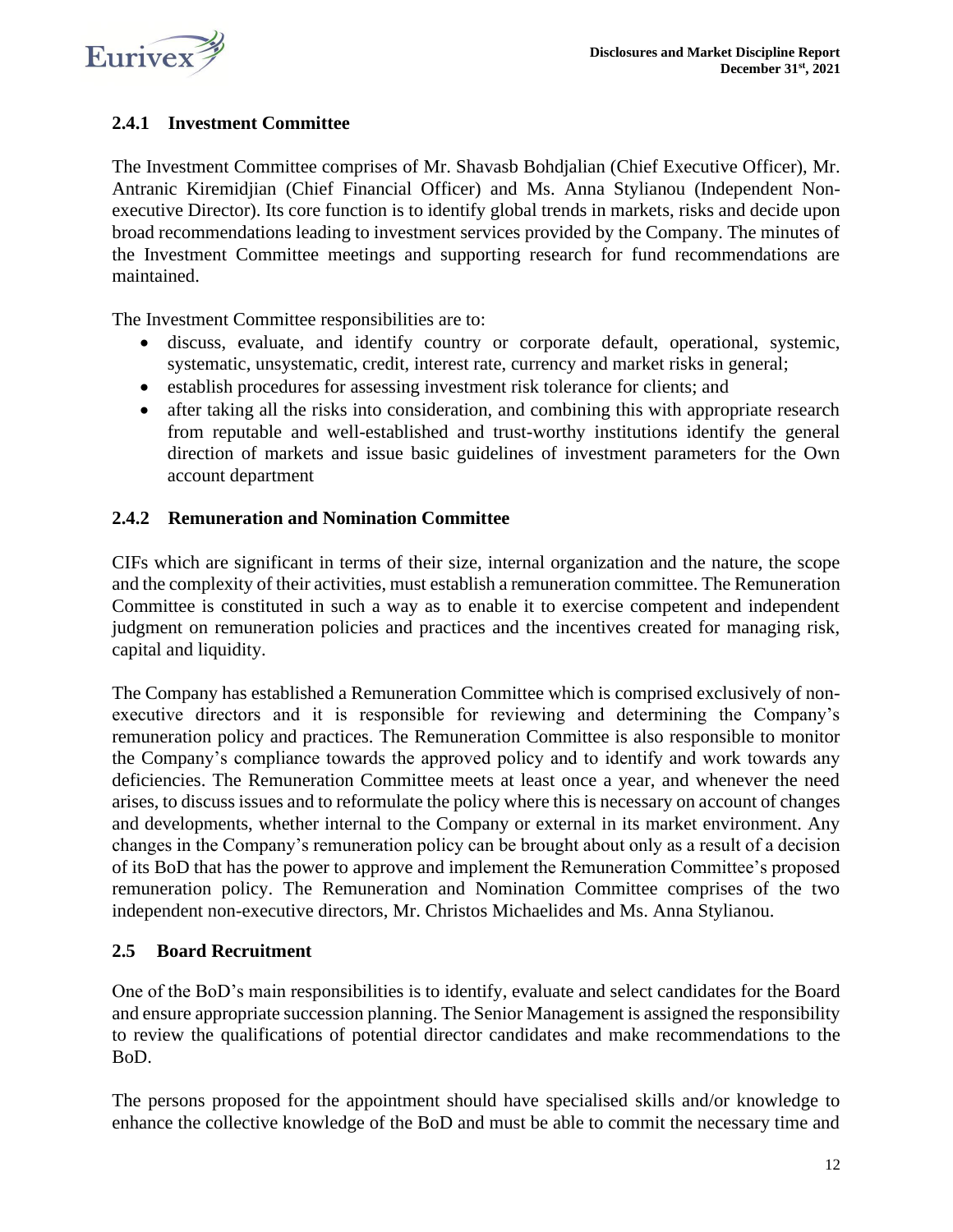

effort to fulfil their responsibilities. The final approval of a member of the Management Body is given by CySEC.

- Factors considered in the review of potential candidates include:
- Specialized skills and/or knowledge in accounting, finance, banking, law, business administration or related subject.
- Knowledge of and experience with financial institutions ("fit-and-proper").
- Integrity, honesty and the ability to generate public confidence.
- Knowledge of financial matters including understanding financial statements and financial ratios.
- Demonstrated sound business judgment.
- Clean criminal record.
- Risk Management experience.

In line with the recent changes in the regulatory reporting framework, the Company is in the process of establishing a dedicated recruitment policy in relation to the BoD.

The Company's BoD is chosen to be specialists in various fields in order to be able to offer diversity and the expertise required to oversee its smooth operations.

### <span id="page-12-0"></span>**2.6 Reporting and Control**

In line with the requirements set out in the Cyprus Investment Firms Law and subsequent Directives, the Company has been able to maintain a good information flow to the BoD, as it can be seen below:

| <b>Report Name</b>                 | <b>Report Description</b>                                                                                                                            | <b>Owner</b>                 | <b>Recipient</b>                               | <b>Frequency</b> | <b>Due Date</b> |
|------------------------------------|------------------------------------------------------------------------------------------------------------------------------------------------------|------------------------------|------------------------------------------------|------------------|-----------------|
| <b>AML</b><br>Annual<br>Report     | To<br>inform<br>Senior<br>the<br>Management & the BoD of the<br>regarding<br>the<br>Company<br>Performance of AML function<br>during the year        | AML<br>Compliance<br>Officer | Senior<br>Management<br>, BoD,<br><b>CySEC</b> | Annual           | 31/03/2022      |
| Annual<br>Compliance<br>Report     | To<br>inform<br>Senior<br>the<br>Management & the BoD of the<br>the<br>regarding<br>Company<br>Performance of Compliance<br>function during the year | Compliance<br>Officer        | Senior<br>Management<br>, Bob,<br><b>CySEC</b> | Annual           | 30/04/2022      |
| Annual Internal Audit To<br>Report | inform<br>Senior<br>the<br>Management & the BoD of<br>the Company regarding the<br>Internal Auditor during the<br>vear                               | Internal<br>Auditor          | Senior<br>Management<br>, Bob,<br>CySEC        | Annual           | 30/04/2022      |

*Table 2:Information flow on risk to Board*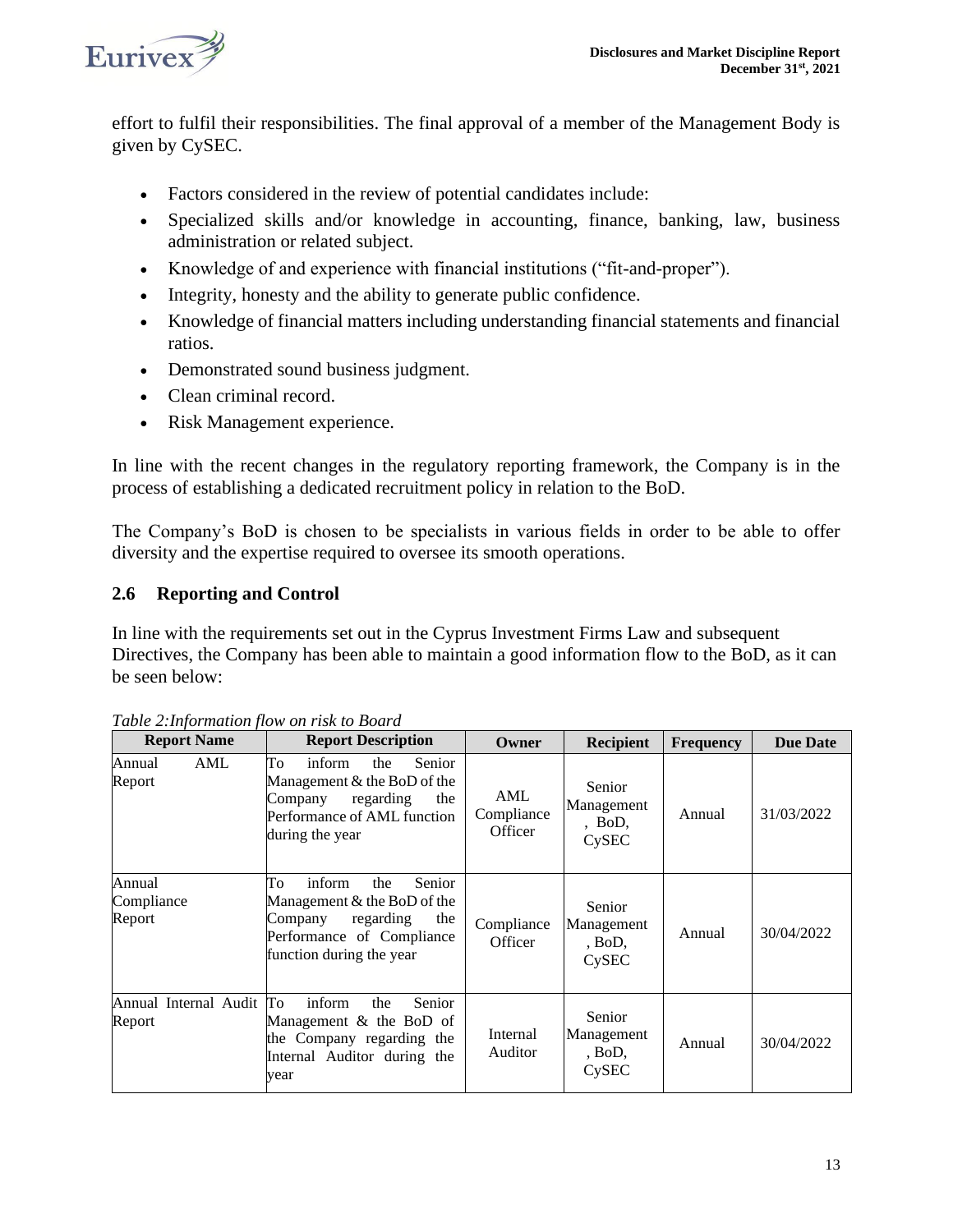

| Annual<br><b>Risk</b><br>Management<br>Report                                                   | To<br>work<br>present<br>the<br>undertaken by<br>Risk<br>the<br>Manager during the year                                                                                                                             | <b>Risk Manager</b>                                               | Senior<br>Management<br>, BoD,<br>CySEC | Annual                       | 30/04/2022                                                         |
|-------------------------------------------------------------------------------------------------|---------------------------------------------------------------------------------------------------------------------------------------------------------------------------------------------------------------------|-------------------------------------------------------------------|-----------------------------------------|------------------------------|--------------------------------------------------------------------|
| Pillar III Disclosures<br>(Market Discipline and<br>Disclosure) based on<br>the Audited figures | information<br>To<br>disclose<br>regarding Company's<br>risk<br>management, capital structure,<br>capital adequacy and risk<br>exposures                                                                            | Senior<br>Management                                              | BoD,<br>CySEC,<br>Public                | Annual                       | 30/06/2022                                                         |
| Financial<br>Reporting                                                                          | It is a formal record of the<br>financial activities of the CIF                                                                                                                                                     | External<br>Auditor                                               | BoD, CySEC                              | Annual                       | 31/05/2022                                                         |
| Suitability<br>Report                                                                           | It's a formal report, which is<br>required to be provided to the<br>retail clients of the CIF in<br>order to make a personal<br>recommendation to the client.                                                       | External<br>Auditor                                               | BoD, CySEC                              | Annual                       | 31/05/2022                                                         |
| Audited<br>Statement<br>of<br>Eligible Funds                                                    | A measure of the CIF's ICF. It<br>is expressed based on a risk-<br>based approach taking into<br>account the reliability of the<br>statement of eligible funds and<br>financial instruments.                        | External<br>Auditor                                               | BoD, CySEC                              | Annual                       | 31/05/2022                                                         |
| Capital<br>Adequacy<br>Reporting                                                                | measure of the CIF's<br>A<br>capital. It is expressed as a<br>percentage and is used to<br>depositors<br>protect<br>and<br>the stability<br>and<br>promote<br>efficiency of financial systems<br>all over the world | <b>Risk</b><br>Management<br>Function/<br>Financial<br>Department | Senior<br>Management,<br>CySEC          | Quarterly<br>plus<br>Audited | 11/05/2021<br>11/08/2021<br>11/11/2021<br>11/02/2022<br>30/06/2022 |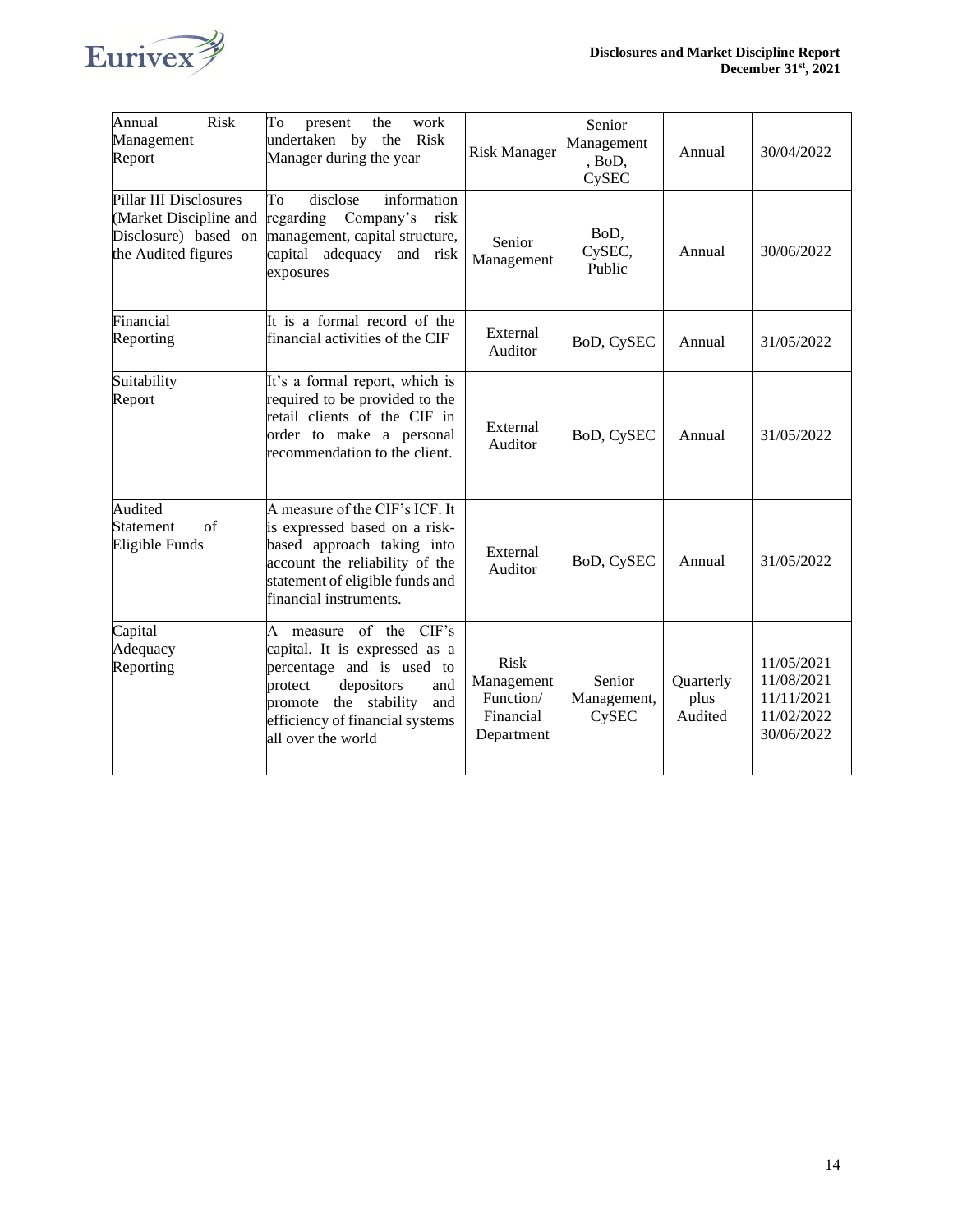

### <span id="page-14-0"></span>**3 Remuneration Policy and Practices**

The Remuneration Policy is the internal document approved by the BoD of the Company and its provisions are applicable to each Director, Officer and Employee. The remuneration varies for different positions/roles depending on each position's actual functional requirements, and it is set at levels, which reflect the knowledge level, experience, accountability, and responsibility needed for an employee to perform each position/role.

The Company when establishing and applying the total remuneration policies, including the salaries and discretionary pension benefits, for categories of staff, including senior management, risk takers, staff engaged in control functions and any employee receiving total remuneration that takes them into the same remuneration bracket as senior management and risk takers, whose professional activities have a material impact on their risk profile, must comply with the following principles in a manner and to the extent that is appropriate to their size, internal organization and the nature, scope and complexity of their activities:

- 1. The RP is consistent with and promotes sound and effective risk management and does not encourage risk-taking that exceeds the level of tolerated risk of the Company;
- 2. The RP is in line with the business strategy, objectives, values and long-term interests of the Company, and incorporates measures to avoid conflicts of interest;
- 3. The implementation of the RP is, at least annually, subject to central and independent internal review for compliance with policies and procedures for remuneration adopted by the BoD;
- 4. Staff engaged in control functions are independent from the business units they oversee, have appropriate authority, and are remunerated in accordance with the achievement of the objectives linked to their functions, independent of the performance of the business areas they control;
- 5. The remuneration of the senior officers in the risk management and compliance functions is directly overseen by the Board;
- 6. The RP, taking into account national criteria on wage setting, makes a clear distinction between criteria for setting:
	- a. Basic fixed remuneration, which should primarily reflect relevant professional experience and organizational responsibility as set out in an employee's job description as part of the terms of employment; and
	- b. Variable remuneration which should reflect a sustainable and risk adjusted performance as well as performance in excess of that required to fulfil the employee's job description as part of the terms of employment.

The BoD is responsible for determining and approving the Company's remuneration policy and practices. The Board of Director's is also responsible to monitor the Company's compliance towards the approved policy and to identify and work towards any deficiencies. The BoD meets at least once a year, and whenever the need arises, to discuss issues and to reformulate the policy where this is necessary on account of changes and developments, whether internal to the Company or external in its market environment. Any changes in the Company's remuneration policy can be brought about only as a result of a decision of its BoD.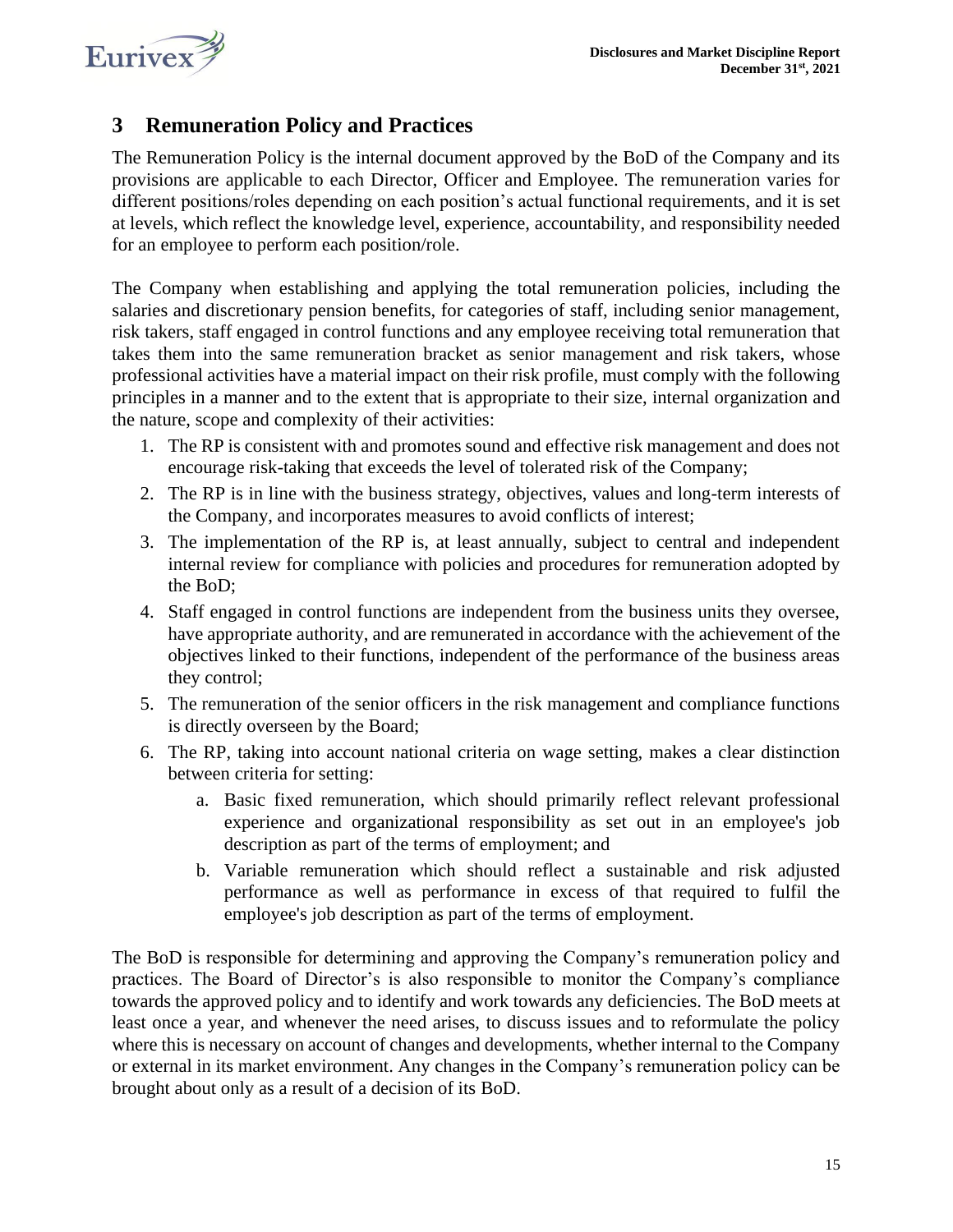

### <span id="page-15-0"></span>**3.1 Design and Structure of Remuneration**

The Remuneration that employees receive for their professional activities at the Company must be stipulated definitively in their employment contracts. The employment contract and any subsequent amendments must be in written form. The BoD drafts and organizes the regular review of the RP with the assistance of the Remuneration and Nomination Committee and the relevant departments if required. The RP becomes effective upon approval by the BoD. The RP is reviewed by the BoD on a regular basis, at least once a year.

The Company believes that remuneration should as far as possible to be individually designed and with that encourage employees to perform according to the Company's goals, strategy and vision. The remuneration should also encourage employees to act according to the Company's values: simplicity, care and openness, since this is considered to be the foundation for a successful and long- term business. Further, the total remuneration should be designed in a way that makes the Company attracts employees with the needed skills within the existing margins of costs.

The employees' total remuneration consists of a fixed component and, under certain conditions, a discretionary gift component. The Company's general structure of remuneration is detailed below:

- 1. None of the Company's employees and/or Directors can be remunerated based on the successful promotion of certain products or financial instruments over others as it may create a conflict of interest in promoting what is best or most suitable for the client; and
- 2. Where variable remuneration (i.e., discretionary gift payment) is adopted, the Company will endeavour to maintain a balance between the fixed and the variable component with the variable not exceeding the fixed. In circumstances where the Company's overall performance allows for the variable remuneration to potentially exceed the fixed component, the BoD may extraordinarily approve such excesses. Before confirming the amount, each recipient is entitled to on the merits of their qualitative and quantitative performance, the BoD will:
- a. ascertains whether the recipient was a direct contributor to the Company's performance (i.e., performance fee income);
- b. assesses whether in exercising his/her role deviated from the client's prescribed risk tolerance levels; and
- c. adjusts the performance related gifts either lower if the risk level was exceeded, or higher if the risk level was maintained below eligible levels. The adjustment should be reflective of the extend of the deviation from the client prescribed risk appetite limits.

#### Fixed remuneration:

### *Executive/Managing Directors and Senior Management Personnel:*

Executive Directors and Senior Management shall be eligible for an annual fixed remuneration paid in 12 instalments as may approved by the BoD or the remuneration committee, always taking into consideration the scale and complexity of the Company's operations, prevailing market conditions and geographical area of operation. The shareholders may recommend increments to the existing remuneration structure and the BoD may approve them.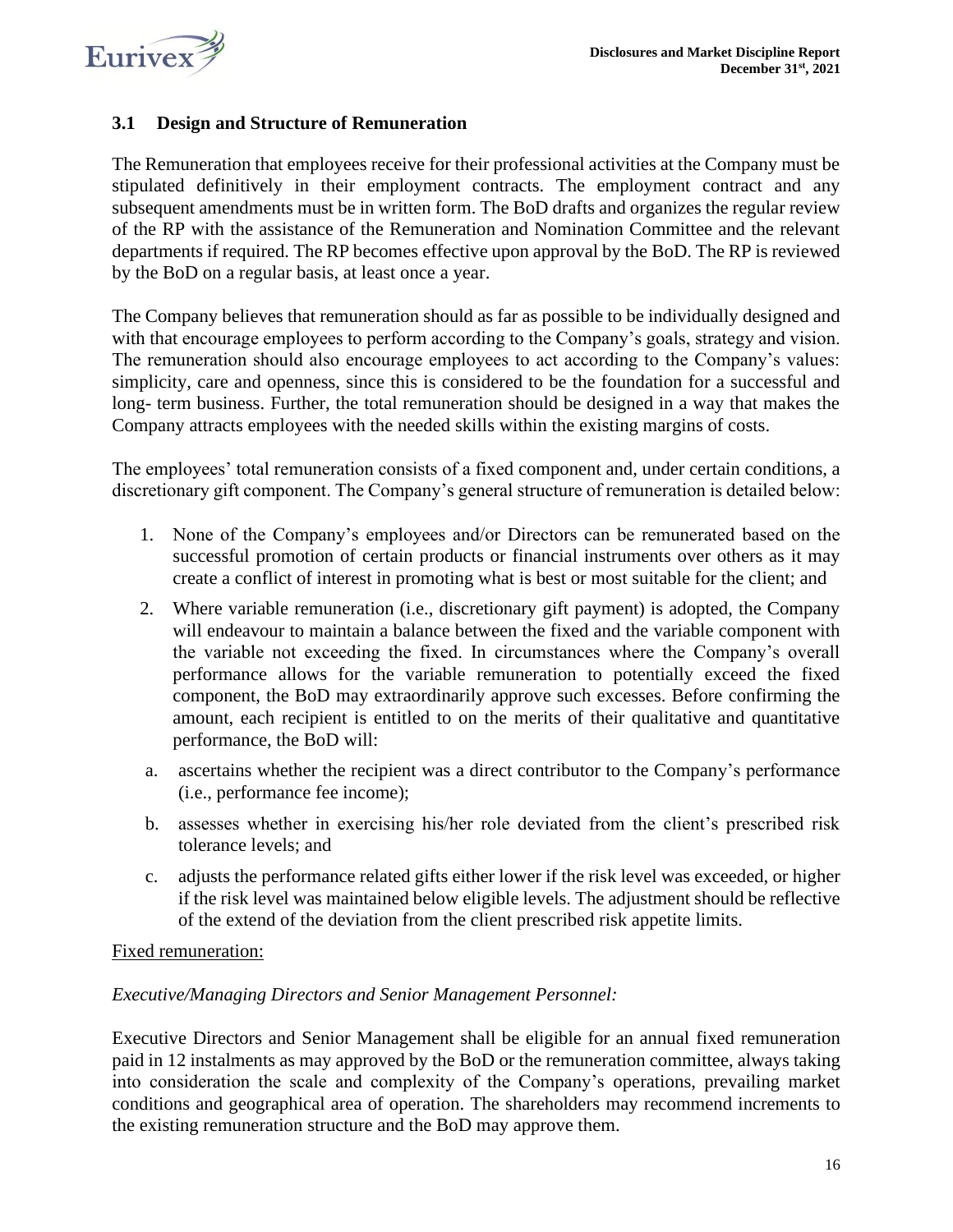

### *Non-Executive/Independent Director:*

The Non-Executive / Independent Directors may receive a monthly remuneration by way of Director's fees invoiced to the Company. All non-executive members will be required to attend frequent BoD meetings. Attendance via teleconference is accepted in cases where the director cannot appear in person due to overseas travel.

### *Employees/other staff:*

Employees are entitled to both fixed and variable remuneration. For the fixed remuneration, the employees will be entitled to an annual remuneration paid in 12 instalments as may be approved by the BoD. The fixed remuneration will include any statutory contributions (such as social insurance) by the employee. The variable remuneration will be based on the individual performance of each employee and the Company's performance. Formal performance appraisals take place annually (between January and March) to evaluate the performance of each employee. The head of each department or any one of the senior Management will perform the role of the appraiser.

#### Variable/Performance-based remuneration:

It is intended to motivate and reward high performers who strengthen long-term customer relations and generate income and shareholder value. Performance is assessed using a set of both qualitative and quantitative criteria that differ according to the position and responsibilities of the employee concerned. Specifically, sales staff is evaluated based on the number of clients introduced and the quality of customer service, among others.

Mileage allowance: The Company allows for a mileage allowance for all employees that reside outside a 45 km radius from the Company's head quarter building. The mileage allowance for daily commute is fixed and relates to the nearest city of the employee's residence. The mileage allowance for domestic business travel is variable and is calculated at 7.5 cents per kilometre.

Overseas Business Travel Allowance: The employee shall make business trips from time to time, as directed by the Company when required in connection to the performance of his/her obligations. In the event of overseas business travel, the employee will be entitled to a business travel allowance, which will be relevant to the destination COLA standards. The Company will adapt the rates indicated by the European Commission.

Other individual benefits: May be awarded to individuals on a case-by-case basis in accordance with local market practice.

### <span id="page-16-0"></span>**3.2 Link between Pay and Performance**

Remuneration policies and practices implemented by the Company were intentionally simplified to the basic requirements of recruiting and maintaining high level professional personnel. The BoD considers such approach as the most practical at this stage as it corresponds to the scale and complexity of the Company's operations. To this respect, the Company has decided to follow fixed remuneration scales for all employees including top Management. More complex stimulating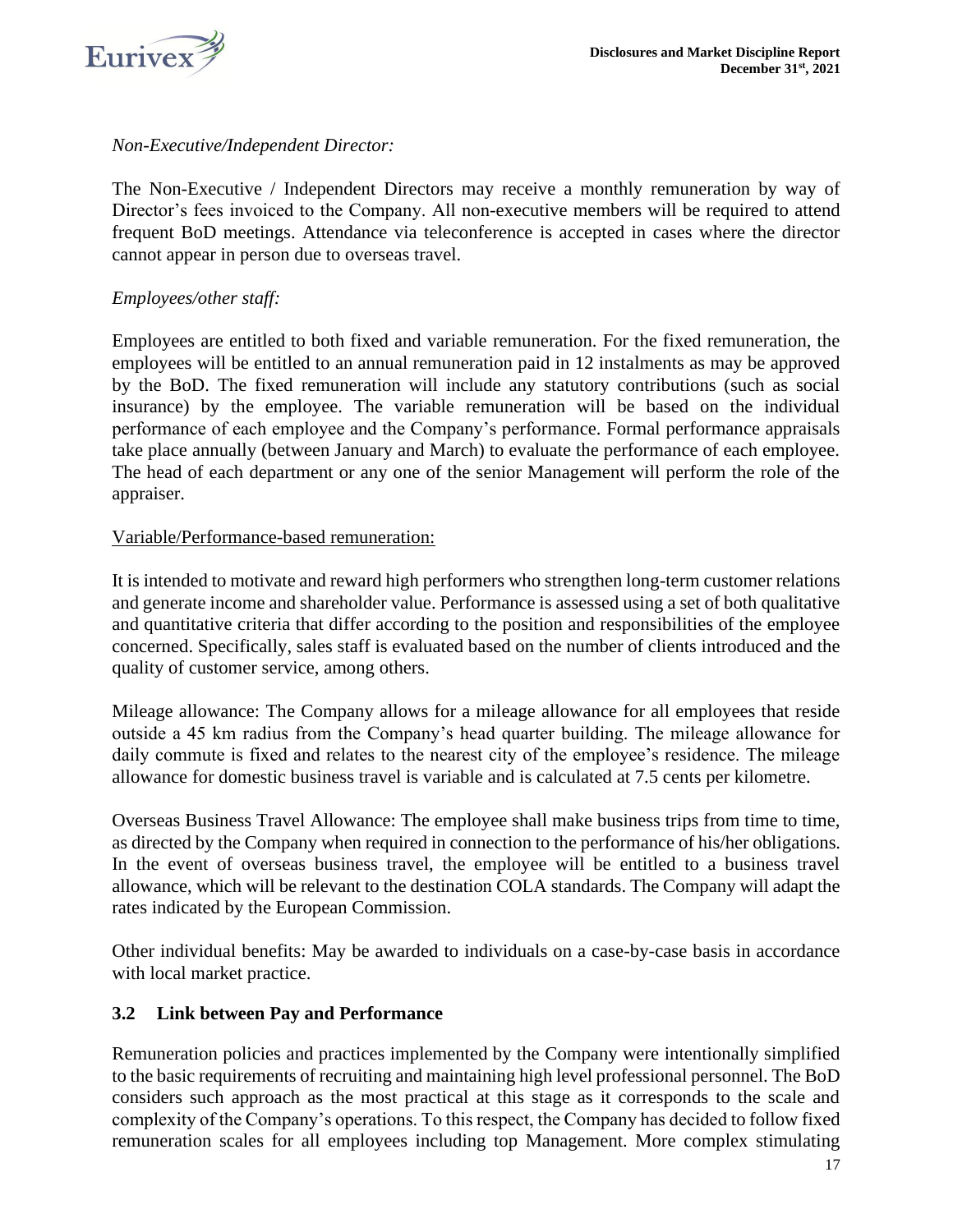

remuneration schemes are expected to be introduced in the future depending on the Company's results and growth.

Total staff cost for the year ending 2021 was  $\epsilon$ 171,002 (2020:  $\epsilon$ 162,930) included social insurance and other contributions for Directors.

The Company's value of its on and off-balance sheet assets is on average less than  $\epsilon$ 100 million over the four‐year period immediately preceding the 2021 financial year and no individual's (Director or employee) receives an annual variable remuneration which exceeds €50,000 and represents more than one fourth of the individual's total annual remuneration. Therefore, the Company benefits from the derogation of Article 32(4) of Directive (EU) 2019/2034.

The table below presents the remuneration of the members of the BoD and other key management personnel whose professional activities have a material impact on the risk profile of the Company for the for the reporting period:

| <b>EUR</b>                                                | No. of<br>beneficiaries | <b>Fixed</b><br>Rem. | No. of<br>beneficiaries | <b>Variable</b><br>Rem.  | Of which<br>in cash      | Of which<br>in shares    | Of which in<br>share-linked<br>instr. | Of which<br>other type<br>of instr. | <b>Total</b><br>Rem. |
|-----------------------------------------------------------|-------------------------|----------------------|-------------------------|--------------------------|--------------------------|--------------------------|---------------------------------------|-------------------------------------|----------------------|
| Senior<br>Management<br>$-$ Executive<br><b>Directors</b> | $\overline{4}$          | 87,009               | $\overline{4}$          | 7,803                    | 7,803                    | $\overline{\phantom{a}}$ | $\overline{\phantom{a}}$              | $\overline{\phantom{a}}$            | 94,812               |
| Non-<br>executive<br>directors                            | 2                       | 2,000                |                         | $\overline{\phantom{0}}$ | $\overline{\phantom{0}}$ |                          | $\overline{\phantom{a}}$              | $\overline{\phantom{a}}$            | 2,000                |
| of<br>Heads<br>departments <sup>1</sup>                   | $\overline{4}$          | 21,900               | $\mathbf{1}$            | 1,800                    | 1,800                    |                          |                                       |                                     | 23,700               |

Table 13: Quantitative information on remuneration

Note 1: All 3 executive directors are also heads of departments. The remuneration figures disclosed are for the remaining additional member of staff who is head of departments.

It is noted that for the reporting period and in respect of the members of the BoD and other key management personnel whose professional activities have a material impact on the risk profile of the Company there were zero amounts of:

- deferred remuneration awarded for previous performance periods of neither amounts due to vest in the current reporting period nor due to vest in subsequent years.
- deferred remuneration due to vest and paid out in the current reporting period and that is reduced through performance adjustments.
- amounts of guaranteed variable remuneration awards during the reporting period.
- amounts of severance payments awarded and paid out during the reporting period.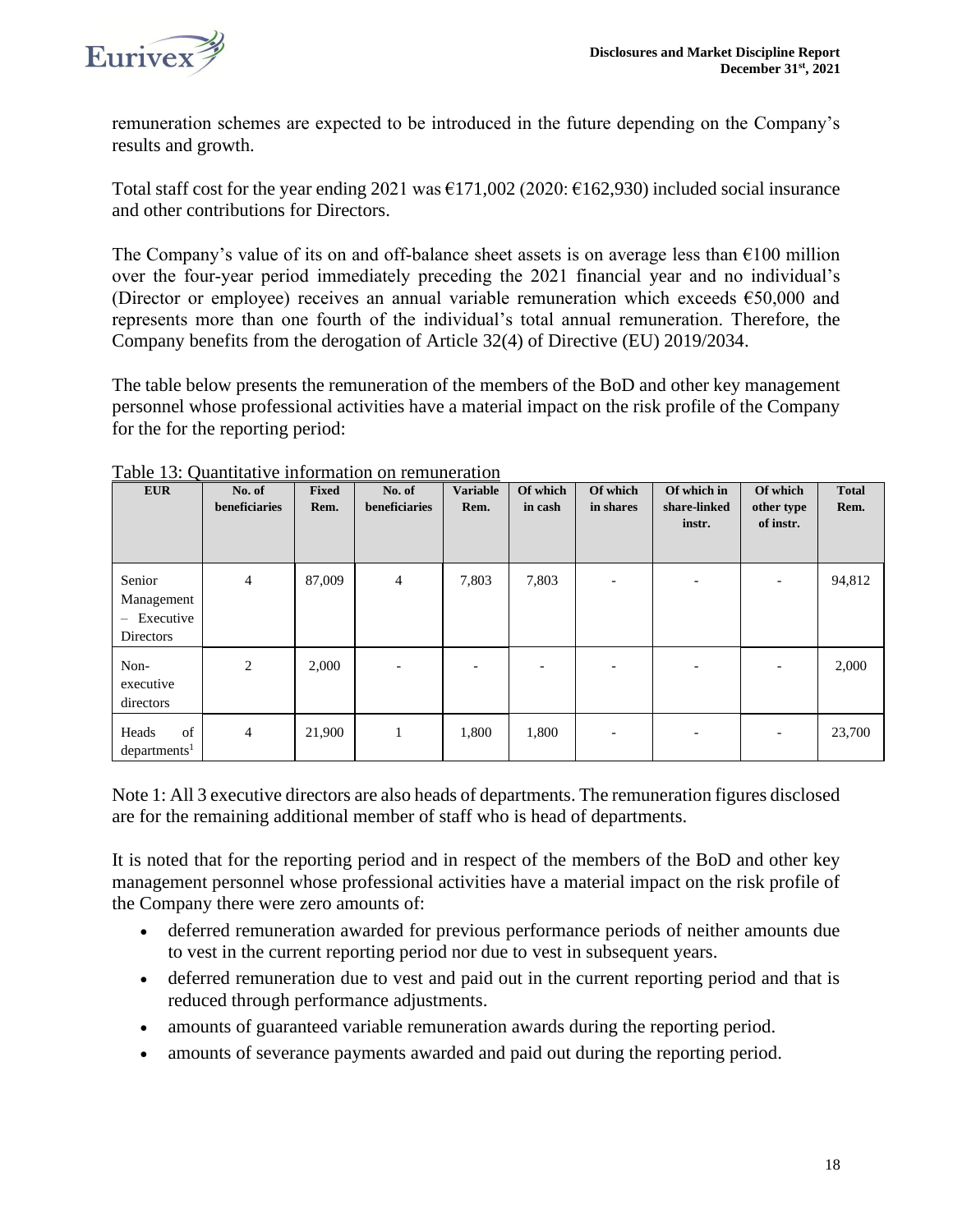

### <span id="page-18-0"></span>**4 Risk Management Objectives and Policies**

### <span id="page-18-1"></span>**4.1 Approach to Risk Management**

There is a formal structure for monitoring and managing risks across the Company comprising of detailed risk management frameworks (including policies and supporting documentation) and independent governance and oversight of risk.

First line of defence - Managers are responsible for establishing an effective control framework within their area of operations and identifying and controlling all risks so that they are operating within the organizational risk appetite and are fully compliant with Company policies and where appropriate defined thresholds.

Second line of defence - the Risk Management Function is responsible for proposing to the Board appropriate objectives and measures to define the Company's risk appetite and for devising the suite of policies necessary to control the business including the overarching framework and for independently monitoring the risk profile, providing additional assurance where required. Risk will leverage their expertise by providing frameworks, tools and techniques to assist management in meeting their responsibilities, as well as acting as a central coordinator to identify enterprisewide risks and make recommendations to address them.

Third line of defence comprises the Internal Audit Function which is responsible for providing assurance to the Board and senior management on the adequacy of design and operational effectiveness of the systems of internal controls.

### <span id="page-18-2"></span>**4.2 Risk Appetite**

Risk Appetite limits the risks which the business can accept in pursuit of its strategic objectives. Risk Appetite is formally reviewed annually and is monitored on an ongoing basis for adherence. The Company's strategy, business plan and capital and liquidity plans are set with reference to Risk Appetite.

The Board approves the Risk Appetite, which defines the level of risk that the Company is prepared to accept to achieve its strategic objectives and is translated into specific risk measures that are tracked, monitored, and reported to the Board. The Risk Appetite framework has been designed to create clear links to the strategic long-term plan, capital planning, stress testing and the Company's risk management framework. The review and approval process are undertaken at least annually.

The Company's Risk Appetite covers three core areas, financial risk, reputational risk, and operational risk. The risk appetite measures are integrated into decision making, monitoring, and reporting processes, with early warning trigger levels set to drive any required corrective action before overall tolerance levels are reached.

### <span id="page-18-3"></span>**4.3 Risk Management Function**

The Risk Management function is independent from other operational functions, possesses the necessary authority for the fulfilment of relevant duties and responsibilities, as well as direct access to the Company's BoD.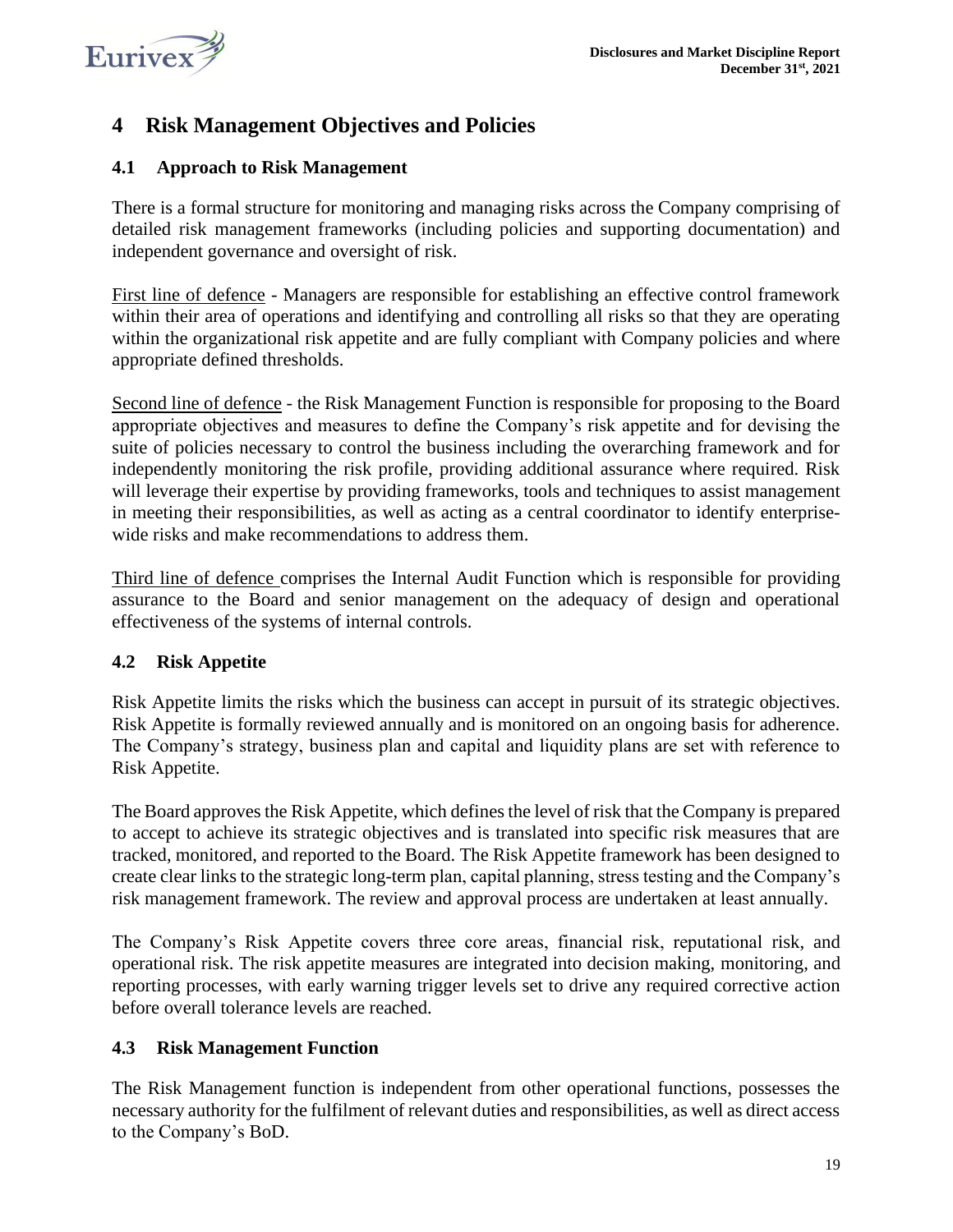

The Risk Management Function operates under the leadership of the Risk Manager who reports directly to the Senior Management and the Board. The Risk Management function has been outsourced to a professional with specific expertise and structured to provide analysis, challenge, understanding and oversight of each of the principal risks faced by the Company.

The Risk Manager is responsible for the following tasks:

- a) to establish, implement and maintain adequate risk management policies and procedures which identify the risks relating to the Company's activities, processes and systems, and where appropriate, set the level of risk tolerated by the Company;
- b) to adopt effective arrangements, processes and mechanisms to manage the risks relating to the Company's activities, processes and systems, in light of that level of risk tolerance;
- c) to monitor the following:
	- i. the adequacy and effectiveness of the Company's risk management policies and procedures;
	- ii. the level of compliance by the Company and its relevant persons with the arrangements, processes and mechanisms adopted in for managing relevant risks; and
	- iii. the adequacy and effectiveness of measures taken to address any deficiencies in those policies, procedures, arrangements, processes and mechanisms, including failures by the relevant persons of the Company to comply with such arrangements, processes and mechanisms or follow such policies and procedures.
- d) to provide reports and advice to the BoD at least annually, on the adequacy of risk management policies and procedures designed to identify and manage risks relating to the Company's activities, indicating in particular whether the appropriate remedial measures have been taken in the event of any deficiencies; and
- <span id="page-19-0"></span>e) Provision of ICAAP training to relevant employees and senior management.

### **4.4 Risk Management Framework**

The Company' aim is to embed explicit and robust risk management practices across its entire business operations, in order to ensure that the level of risk it faces is consistent with its corporate objectives and its level of risk tolerance. This is achieved through the implementation of a comprehensive risk management framework for the identification, assessment, monitoring and control of all relevant risks. The framework also enables the Company to continually align its business objectives against a background of changing risks and uncertainty.

The risk management framework:

- Enables the Company to proactively manage its risks in a systematic manner;
- Ensures that appropriate measures are in place to mitigate risks;
- Creates a culture of risk awareness within the Company; and
- Ensures that risk management is an integral part of the Company's decision-making process.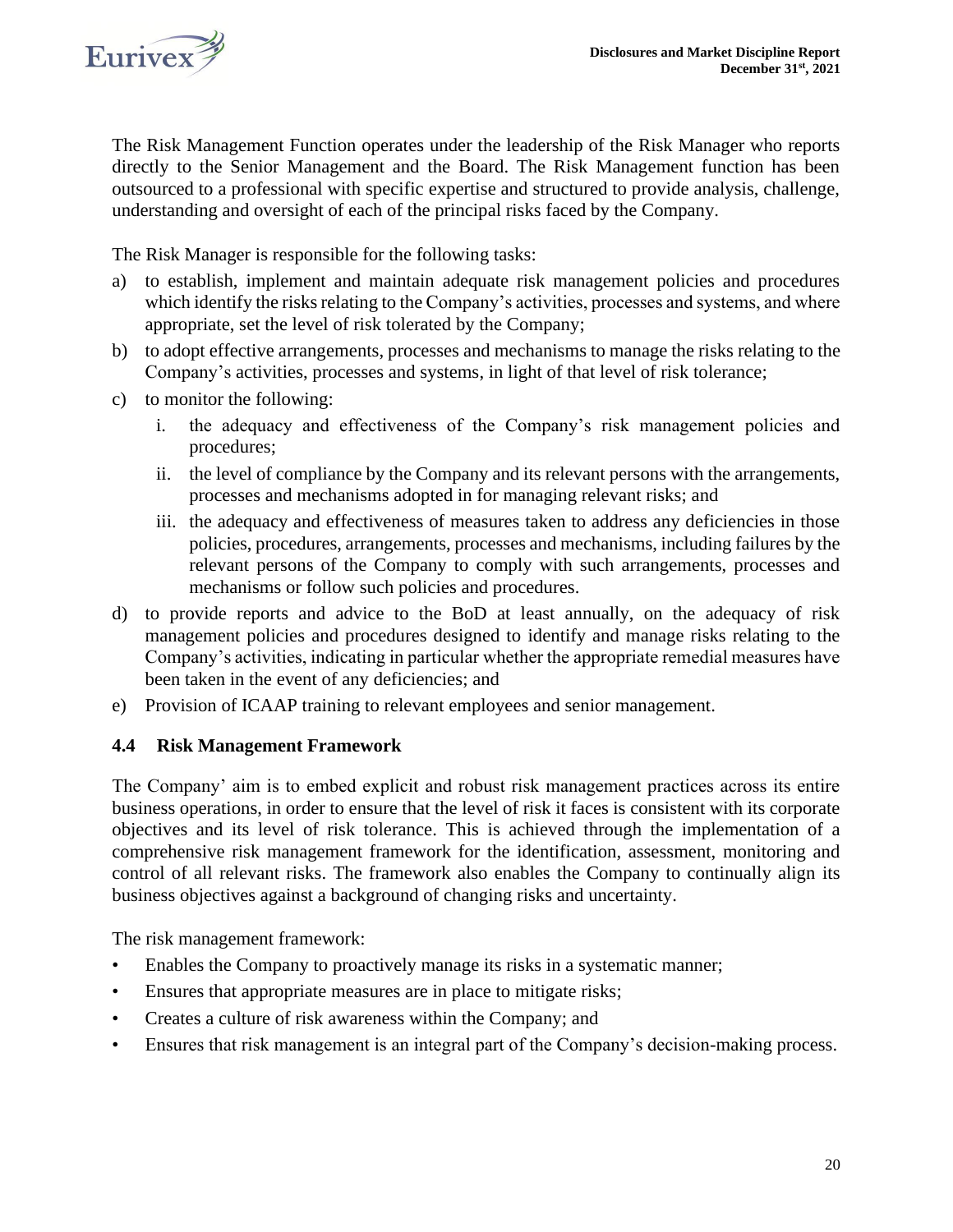

### <span id="page-20-0"></span>**4.4.1 Risk Identification**

The Risk Identification process provides guidance on the sources to investigate and research in order to identify new and emerging risks and sets out consistent principles, which should be applied.

### <span id="page-20-1"></span>**4.4.2 Risk Assessment**

The Risk Assessment process is the means through which the Company understands and estimates the effect of risk on the business and the processes, systems and controls that mitigate those risks to an acceptable level.

### <span id="page-20-2"></span>**4.4.3 Risk monitoring and control**

Based on the Risk Assessment findings and having the Risk Appetite as a benchmark the Company decides to eliminate, mitigate, or tolerate the risks faced and accordingly takes appropriate actions and measures to achieve the decision being made. The actions and measures are monitored for performance and change achievement.

### <span id="page-20-3"></span>**4.4.4 Stress Testing**

Stress testing is a key risk management tool used by the Company to rehearse the business response to a range of scenarios, based on variations of market, economic and other operating environment conditions. Stress tests are performed for both internal and regulatory purposes and serve an important role in:

- Understanding the risk profile of the Company.
- The evaluation of the Company's capital adequacy in absorbing potential losses under stressed conditions: This takes place in the context of the Company's ICAAP on an annual basis.
- The evaluation of the Company's strategy: Senior management considers the stress test results against the approved business plans and determines whether any corrective actions need to be taken. Overall, stress testing allows senior management to determine whether the Company's exposures correspond to its risk appetite.
- The establishment or revision of limits: Stress test results, where applicable, are part of the risk management processes for the establishment or revision of limits across products, different market risk variables and portfolios.

The ultimate responsibility and ownership of the Company's stress testing policy rests with the BoD. If the stress testing scenarios reveal vulnerability to a given set of risks, the management should make recommendations to the BoD for mitigation measures or actions. These may vary depending on the circumstances and include one or more of the following:

- Review the overall business strategy, risk appetite, capital and liquidity planning.
- Review limits.
- Reduce underlying risk positions through risk mitigation strategies.
- Consider an increase in capital.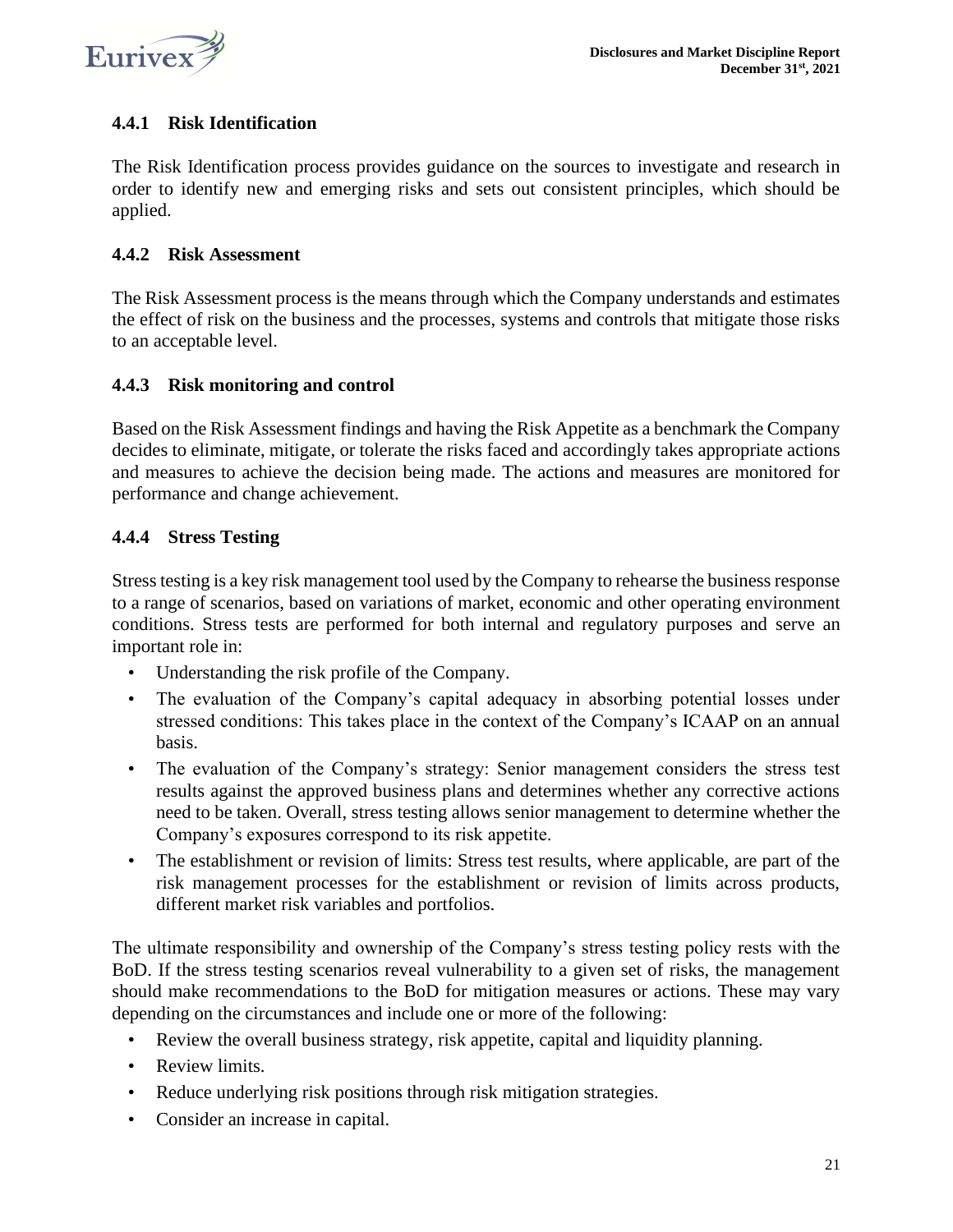

• Enhance contingency planning.

The Company performs financial modelling and stress analysis on a frequent basis especially when year-end financial results are available or when it revises its business plan, mainly through its ICAAP report.

### <span id="page-21-0"></span>**4.5 Internal Capital & Liquidity Adequacy Assessment Process**

The Company has established an ICAAP which is documented in an annual ICAAP Report in accordance with Article 34 of the Law 97(I)/2021, Section 104(2) of the Law and Section 68 of the revoked Investment Services Law. Upon CySEC's request the ICAAP Report shall be submitted to CySEC.

The ICAAP report describes how the Company has implemented and embedded the management of the various risks to which it is exposed to the capital planning and capital allocation process. The ICAAP also describes the Company's Risk Management framework, which includes, inter alia, its risk profile and risk appetite, the risk management limits, the measures that need to be taken and, where necessary, the Pillar II capital to be held for the most material risks faced by the Company.

In performing its ICAAP, the Company has adopted the "Pillar I" approach. In particular, the Company uses simple methods to quantify the capital requirements, over and above the Pillar I minimum requirement, as more advanced approaches are considered unsuitable for the size and complexity of the Company and require extensive use of resources and time to produce.

In particular, the Company will focus its assessment on the identification of key risks, quantification of these risks and the mechanisms used for allocating capital for these risks. The ICAAP will be structured around the following elements:

- Pillar 1 capital (i.e., capturing the capital requirements in line with IFR ;
- Risks covered by Pillar 2 (e.g., capturing additional requirements on capital self-imposed by the Company or imposed by the Commission);
- The forward-looking capital planning, i.e., the credibility of the assumptions used and the evolution of capital adequacy in the planning horizon; and
- The stress testing, i.e., the breadth and depth of the stress and reverse stress scenarios as well as the outcome of the stress testing.

Based on the assessment of risks and all internal and risk external factors, the main deficiencies and weaknesses found by the application of the ICAAP should be summarized and, if found to be significant, an action plan should be put together and presented as part of the ICAAP report by the RM. This action plan may include, inter alia, the following measures:

- Modification of the Company's risk profile, i.e., reduction of a certain activity or activities, application of new risk mitigation techniques, revision of limits, etc.;
- Improvements in internal governance and internal organization as well as improvements in risk management and internal control; and
- Modification of the own funds target, stating the related adaptation period, if appropriate.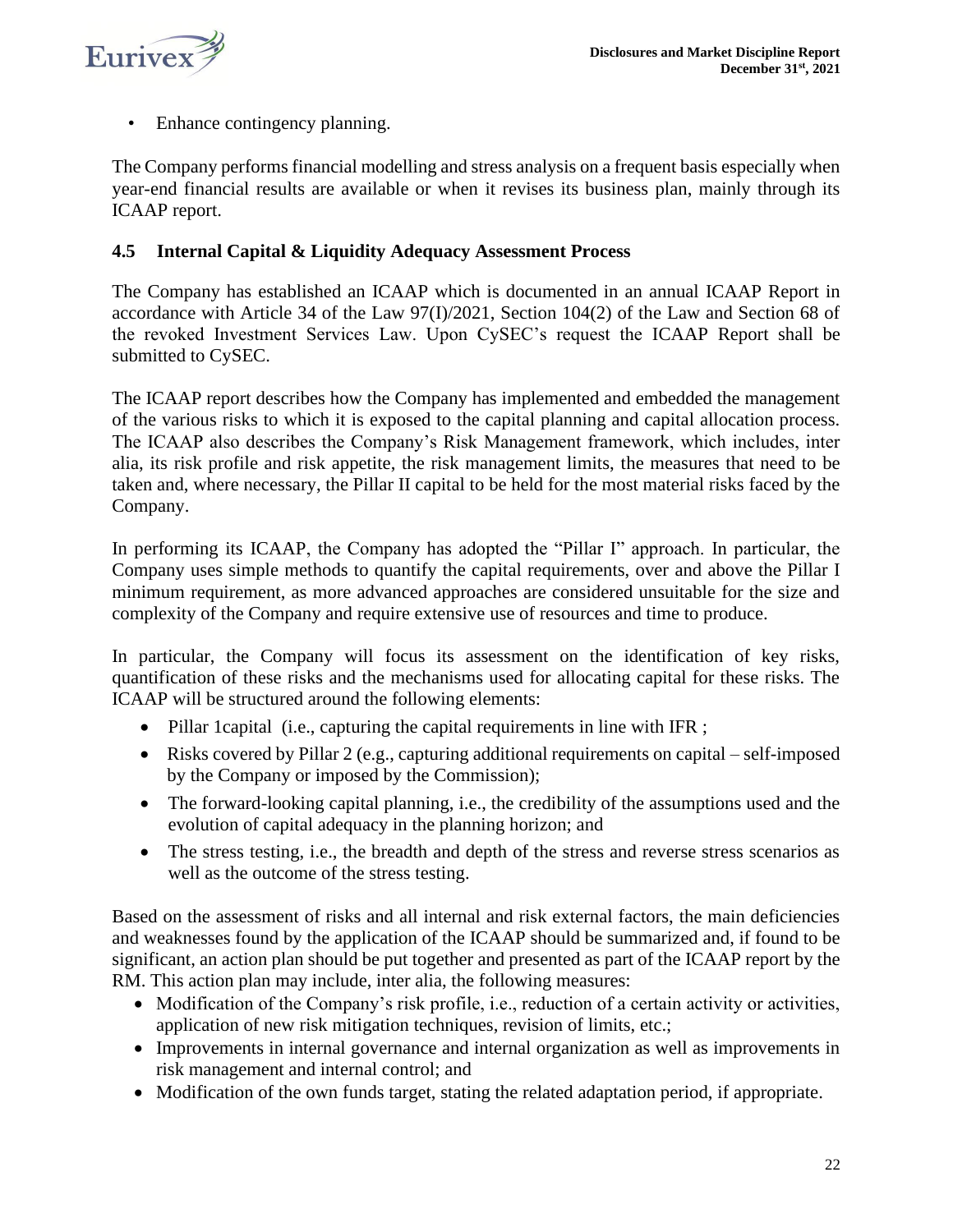

### <span id="page-22-0"></span>**4.6 Board Declaration - Adequacy of the Risk Management arrangements**

The BoD is ultimately responsible for the risk management framework of the Company. The risk management framework is the totality of systems, structures, policies, processes and people within the Company that identify, assess, mitigate and monitor all internal and external sources of risk that could have a material impact on the Company's operations.

The Board is responsible for reviewing the effectiveness of the Company's risk management arrangements and systems of financial and internal control. These are designed to manage rather than eliminate the risks of not achieving business objectives, and - as such - offer reasonable but not absolute assurance against fraud, material misstatement and loss.

The Board considers that it has in place adequate systems and controls with regard to the Company's profile and strategy and an appropriate array of assurance mechanisms, properly resourced and skilled, to avoid or minimize loss. The Risk Manager is responsible to prepare a Risk Management report at least annually which is submitted to the BoD for review and approval. The members of the BoD are responsible to review the issues identified and see that the senior management take mitigating actions where necessary by taking into account the principle of proportionality.

### <span id="page-22-1"></span>**4.7 Board Risk Statement**

Considering its current nature, scale and complexity of operations, the Company has developed a policy that establishes and applies processes and mechanisms that are most appropriate and effective in monitoring activities.

The aim is to promptly identify, measure, manage, report and monitor risks that interfere with the achievement of the Company's strategic, operational and financial objectives. The policy includes adjusting the risk profile in line with the Company's stated risk tolerance to respond to new threats and opportunities in order to minimize risks and optimize returns.

Risk appetite measures are integrated into decision making, monitoring and reporting processes, with early warning trigger levels set to drive any required corrective action before overall tolerance levels are reached. Risks are assessed systematically and evaluated as to the probability of a risk scenario occurring, as well as the severity of the consequences should they occur. The following table sets out a number of key measures used to monitor the Company's risk profile:

| <b>Risk Type</b> | <b>Metrics</b>        | <b>Comment</b>                                        | <b>Measure as at</b><br>31/12/21 |
|------------------|-----------------------|-------------------------------------------------------|----------------------------------|
| Capital          | Tier1<br>Core Equity  | The Company's objective is to maintain   CET1: 84.87% |                                  |
| adequacy         | $(CET1)$ ,            | regulatory ratios well above the Tier 1:84.87%        |                                  |
| risk             | Tier $1(T1)$ ,        | minimum thresholds set by the IFR and   Own           | ratio:<br>Funds                  |
|                  | Funds<br>Own<br>ratio | CySEC. It therefore aims to maintain its              | 103.87%                          |
|                  | (OFR)                 | capital ratios at least 200 basis points              |                                  |
|                  |                       | above the required level based on the                 |                                  |
|                  |                       | provisions<br>transitional<br><b>IFR</b><br>(56%      |                                  |
|                  |                       | CET1, 75% T1, 100% OFR).                              |                                  |

*Table 3:Material Risks*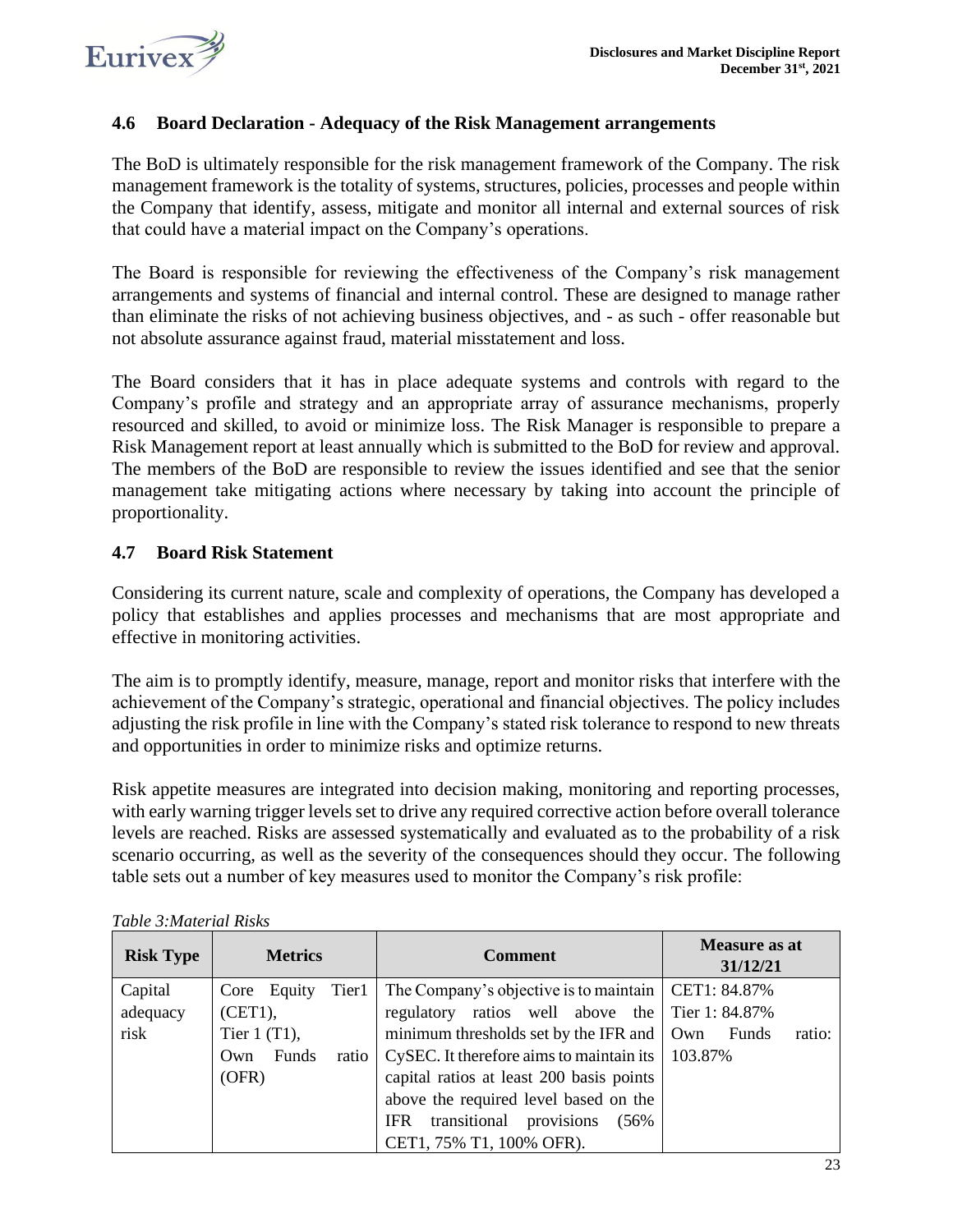

| <b>Risk Type</b> | <b>Metrics</b> | <b>Comment</b>                                                   | Measure as at<br>31/12/21 |  |
|------------------|----------------|------------------------------------------------------------------|---------------------------|--|
| Liquidity        | Headroom       | to   The Company aims to keep its Liquid   Liquidity requirement |                           |  |
| risk             | Liquidity      | than the liquidity headroom: $\epsilon$ 492k<br>higher<br>assets |                           |  |
|                  | Requirement    | requirement as defined by IFR                                    |                           |  |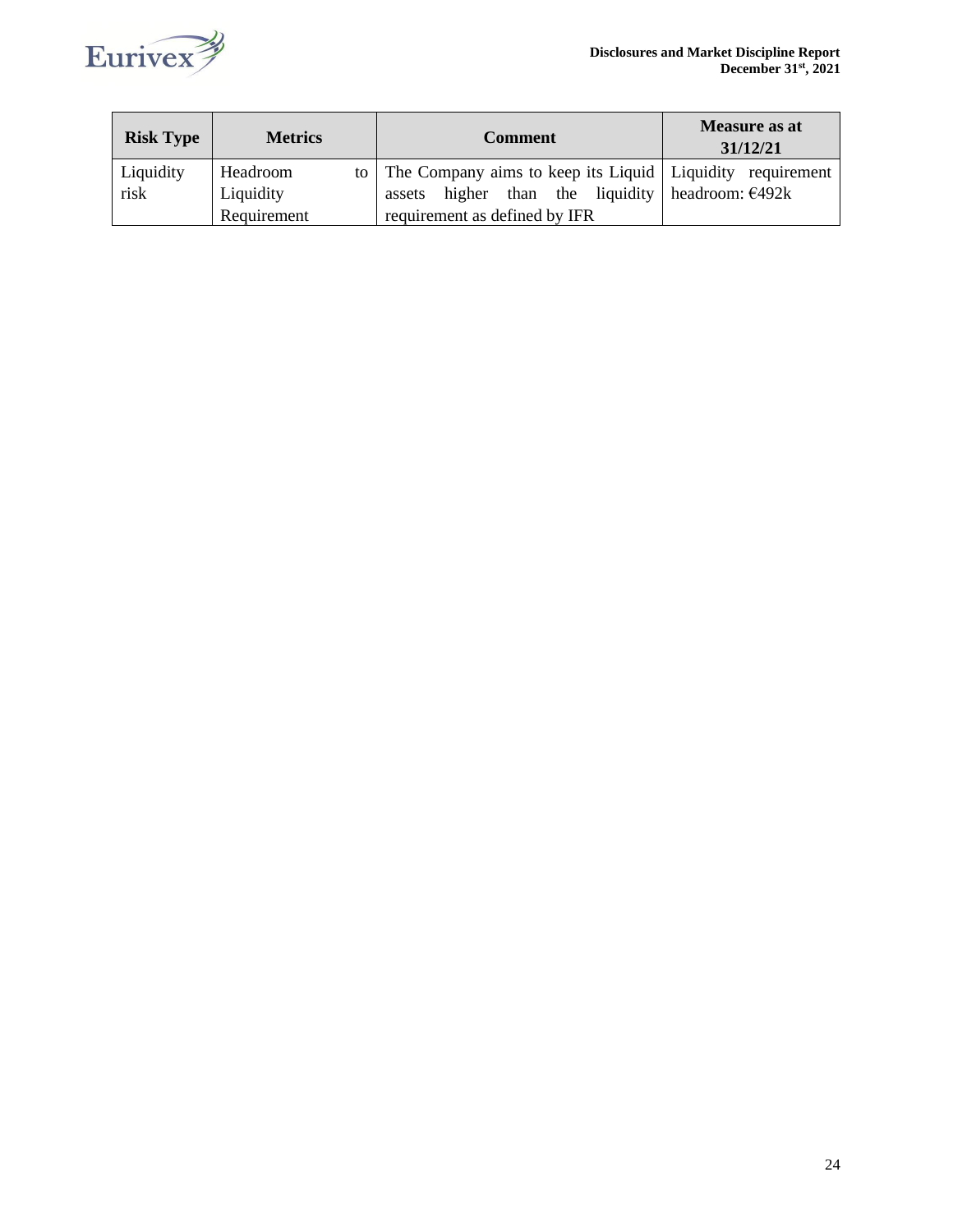

### <span id="page-24-0"></span>**5 Own Funds & Minimum Capital Requirements**

### <span id="page-24-1"></span>**5.1 Capital Base**

Own Funds consists mainly of paid-up ordinary share capital, share premium, retained earnings less current year losses. Current year profits are not added to own funds unless these are audited. The Company as per the Law is obliged to deduct the Investor Compensation Fund amount held which is recognized as an asset on its balance sheet.

The Company recognizes the entire exposure value as equity asset representing the cost of investment to a joint venture financial institution company. This represents a significant investment in a financial sector entity within the meaning of Article 43 of the CRR since the Company owns 49.9% of that institution's share capital, it has common shareholders and management, and the investee institution is not consolidated in the financial statements of the Company.

The Composition of the Company's Own Funds as of 31 December 2021 are presented in **[Table 4](#page-25-1)** below, supplemented by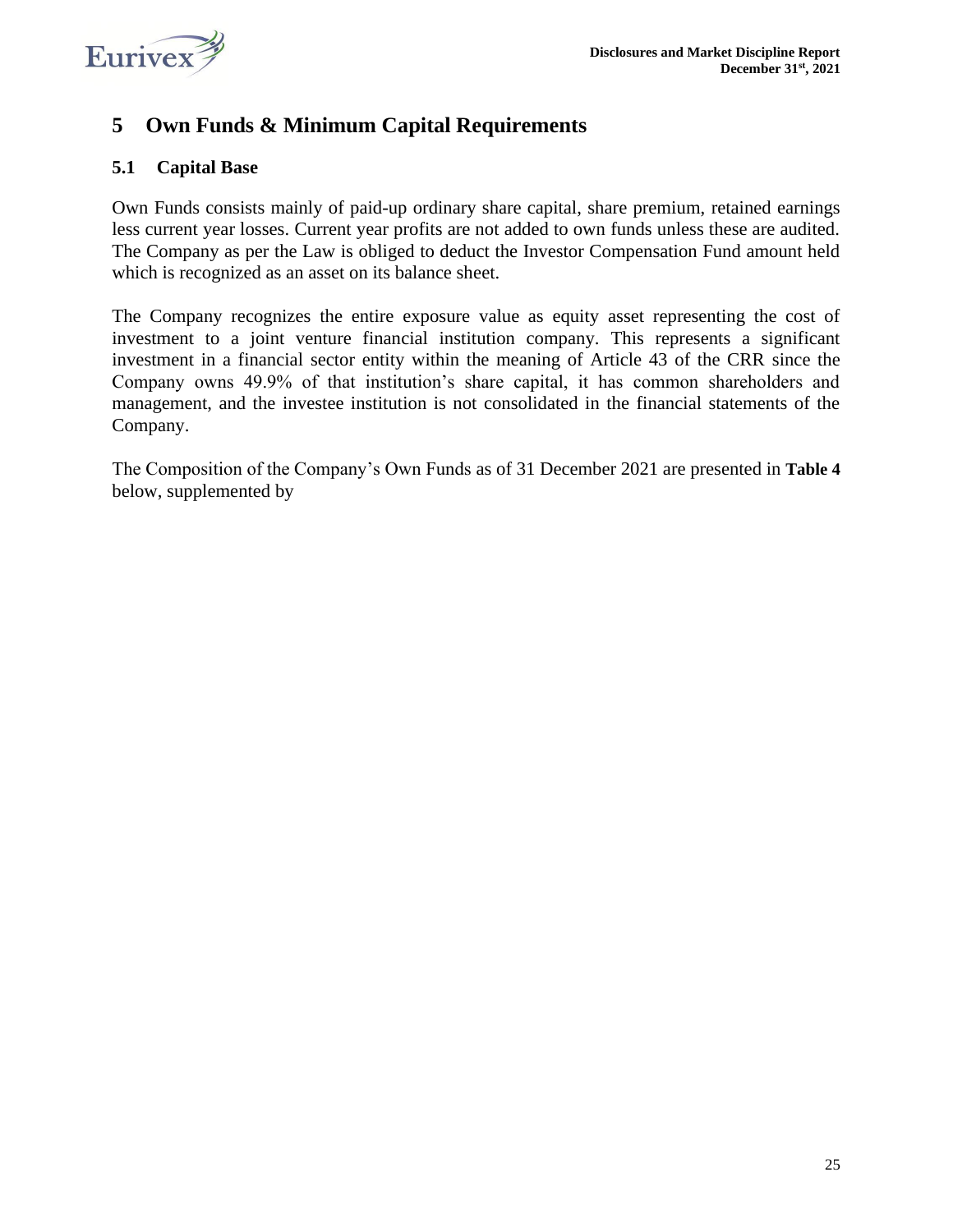

**Appendix I – [Own funds: main features of own instruments issued by](#page-33-0)** the firm**, [Appendix II:](#page-36-0)  [Composition of regulatory own funds](#page-36-0) (EU IF CC1.01)** and **[Appendix III: Reconciliation](#page-39-0)  [between the Balance Sheet presented in Financial Statements of the Company with](#page-39-0)  [the Balance Sheet prepared for Regulatory Purposes \(EU IF CC2\).](#page-39-0)** 

| As of 31 December 2021                                                                                      | <b>EUR</b> thousand |
|-------------------------------------------------------------------------------------------------------------|---------------------|
| <b>OWN FUNDS</b>                                                                                            | 779                 |
| <b>TIER 1 CAPITAL</b>                                                                                       | 636                 |
| <b>COMMON EQUITY TIER 1 CAPITAL</b>                                                                         | 636                 |
| Fully paid up capital instruments                                                                           | 510                 |
| Share premium                                                                                               | 240                 |
| Retained earnings                                                                                           | 372                 |
| Previous years retained earnings                                                                            | 360                 |
| Profit eligible                                                                                             | 13                  |
| (-) TOTAL DEDUCTIONS FROM COMMON EQUITY TIER 1                                                              | (375)               |
| (-) Other intangible assets                                                                                 | (9)                 |
| (-) CET1 instruments of financial sector entities where the investment firm has a significant<br>investment | (356)               |
| (-) Other deductions                                                                                        | (10)                |
| CET1: Other capital elements, deductions and adjustments (ICF)                                              | (111)               |
| <b>ADDITIONAL TIER 1 CAPITAL</b>                                                                            |                     |
| <b>TIER 2 CAPITAL</b>                                                                                       | 143                 |
| Fully paid up, directly issued capital instruments                                                          | 143                 |

<span id="page-25-1"></span>*Table 4: Regulatory Own Funds Composition (IF1)*

### <span id="page-25-0"></span>**5.2 Capital Requirements and Capital Adequacy**

The Company's objectives when managing capital are:

- to comply with the capital requirements set by the CySEC;
- to safeguard its ability to continue as a going concern; and
- to maintain a strong capital base to support the development of its business.

The primary objective of the Company's capital management is to ensure that the Company complies with externally imposed capital requirements and that the Company maintains capital ratios with a reasonable headroom in order to support its business strategy.

The Company's policy on capital management is focuses on maintaining the capital base sufficient in order to keep the stakeholder confidence and to secure the future development of the Company. Capital adequacy and the use of the regulatory capital are monitored by the Company's management through its Internal Capital & Liquidity Adequacy Assessment Process. The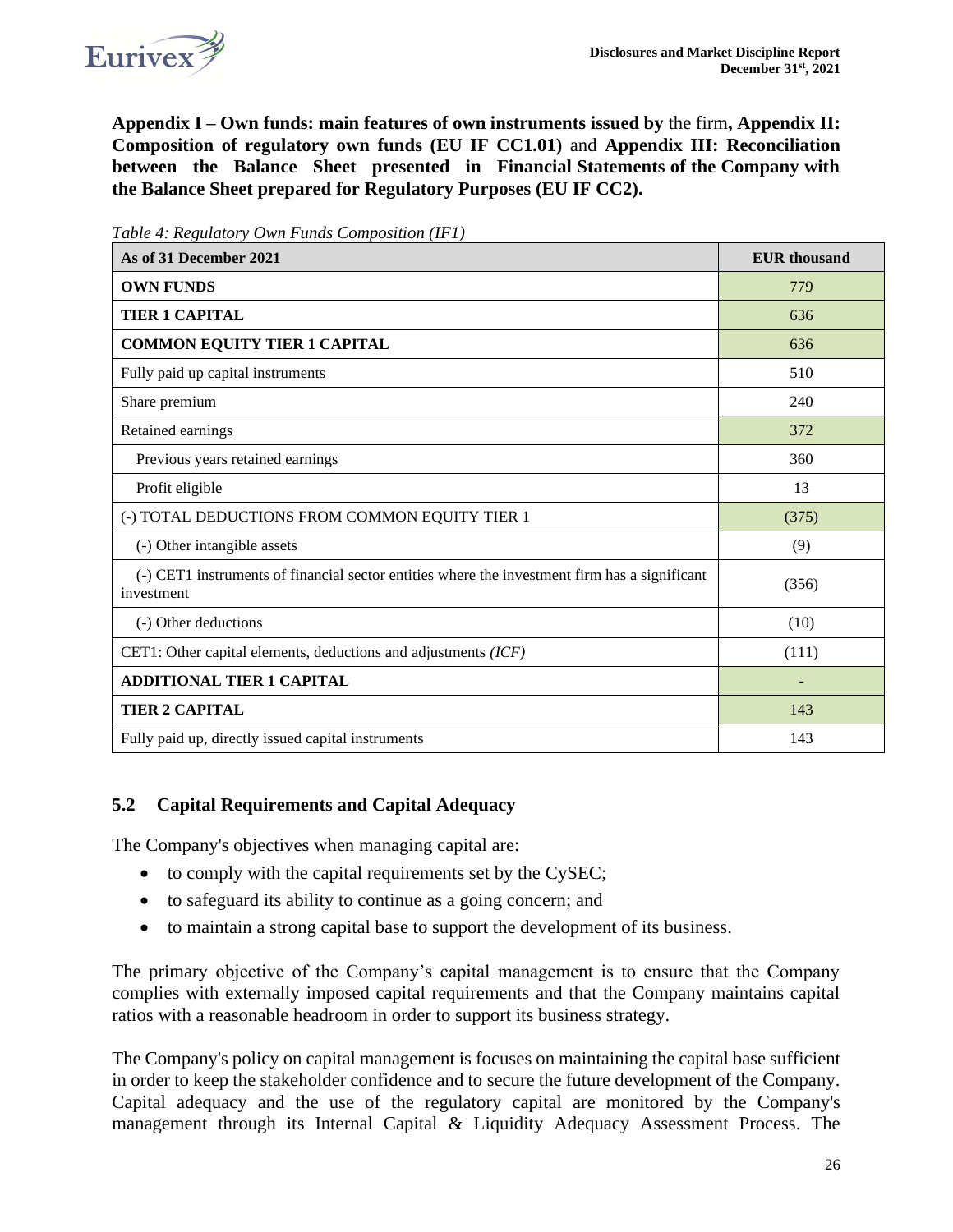

Company is further required to report on its capital adequacy quarterly to CySEC. Management monitors such reporting and has policies and procedures in place to help meet the specific regulatory requirements. All reports are submitted to the Regulator within the deadlines set out.

Since the CIF is a Class 2 investment firm, it shall at all times have own funds in accordance with Article 9 of the IFR which amount to at least D, where D is defined as the highest of the following:

- a) the fixed overheads requirement ("FOR") calculated in accordance with Article 13 of the IFR;
- b) the permanent minimum capital requirement ("PMR") in accordance with Article 14 of the IFR;
- c) their K‐factor requirement ("KFR") calculated in accordance with Article 15 of the IFR.

Investment firms shall have own funds consisting of the sum of their Common Equity Tier 1 capital, Additional Tier 1 capital and Tier 2 capital, and shall meet all the following conditions at all times:

(a)

\nCommon Equity Tier 1 capital 
$$
\geq 56 \%
$$

\n(b)

\nCommon Equity Tier 1 capital + Additional Tier 1 capital  $\geq 75 \%$ 

\n(c)

\nCommon Equity Tier 1 capital + Additional Tier 1 capital + Tier 2 capital  $\geq 100 \%$ 

The IFR provides for transitional provisions to facilitate the gradual phase-in of the new capital requirements. By way of derogation from points (a) and (c) of Article 11(1) – i.e., *if D is defined either by FOR or by KFR* , the Company may apply lower own funds requirements for a period of five years from 26 June 2021, *equal to twice* the relevant own funds requirement pursuant to Chapter 1 of Title I of Part Three of CRR, with reference to levels of initial capital set by Title IV of MIFID II, that would have applied if the investment firm had continued to be subject to the own funds requirements of the CRR. In addition, by way of derogation from point (b) of Article 11(1) – i.e., if D is defined by PMR, the Company may limit its PMR to those provided under CRR and CRD, that would have applied if the investment firm had continued to be subject to CRR and CRD, subject to an annual increase in the amount of those requirements of at least EUR 5 000 during the five‐year period. This means that for the first year since IFR implementation (up to 26 June 2022) the PMR will remain  $\epsilon$ 730k under these transitional provisions.

The Company's Own Funds requirement as of 31 December 2021 is  $\epsilon$ 730k (transitional) as defined by the PMR since it continues to be larger than FOR and KFR calculated as of the same date. The fully loaded PMR is  $\epsilon$ 750k as per the IFR.

| As of 31 December 2021                | <b>EUR</b> thousand |
|---------------------------------------|---------------------|
| Own Funds requirement                 | 750                 |
| Permanent minimum capital requirement | 750                 |
| Fixed overhead requirement            | 85                  |

*Table 5:Own Funds Requirements (IF2.1)*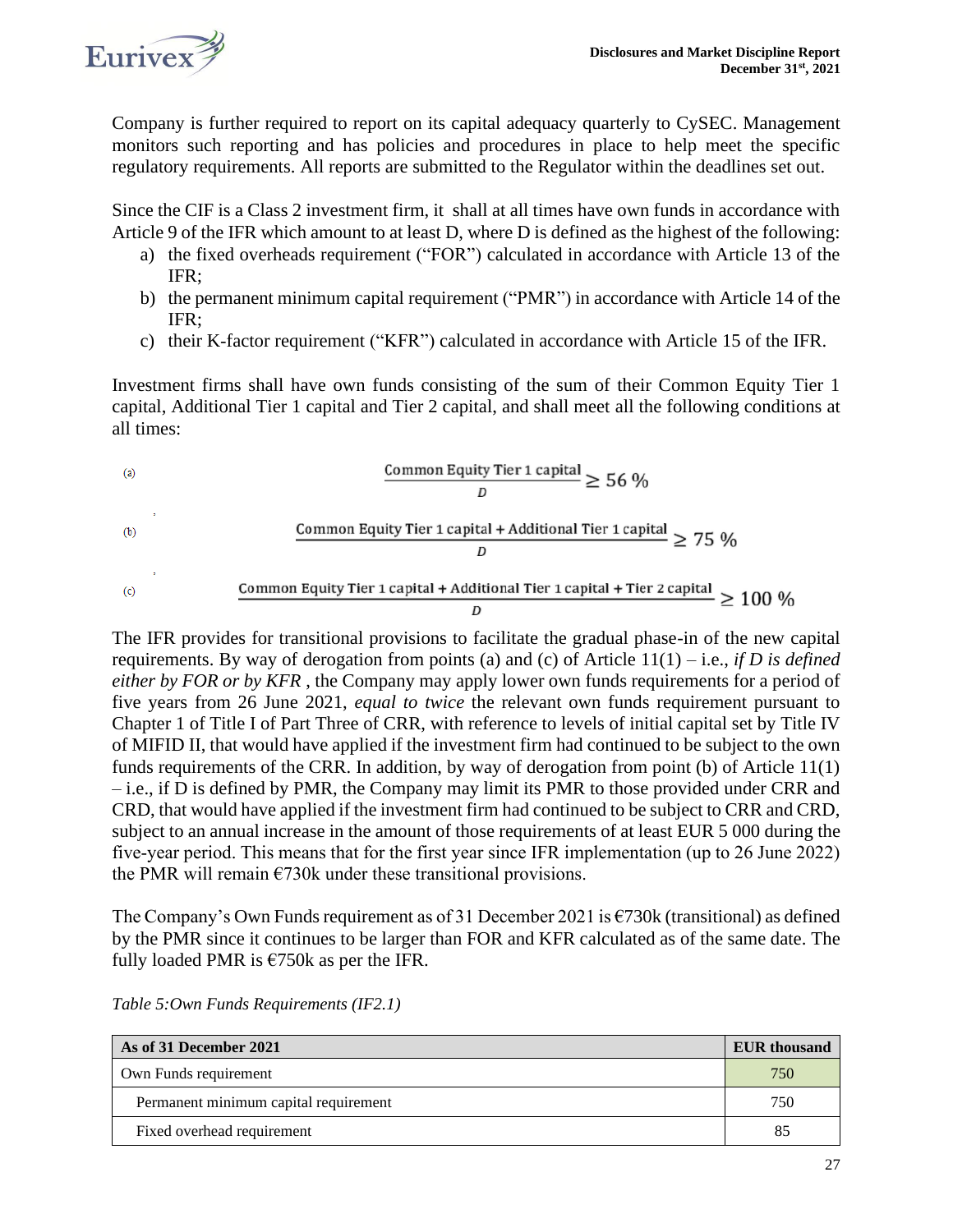

| <b>Total K-Factor Requirement</b>                                                                          | 20  |
|------------------------------------------------------------------------------------------------------------|-----|
| <b>Transitional own funds requirements</b>                                                                 |     |
| Transitional requirement based on CRR own funds requirements                                               |     |
| Transitional requirement based on fixed overhead requirements                                              |     |
| Transitional requirement for investment firms previously subject only to an initial capital<br>requirement |     |
| Transitional requirement based on initial capital requirement at authorisation                             | 730 |
| Transitional requirement for investment firms that are not authorised to provide certain<br>services       |     |
| Transitional requirement of at least 250 000 EUR                                                           |     |

*Table 6: Capital Ratios – fully loaded (IF2.2)*

| As of 31 December 2021                        | <b>Regulatory</b><br>requirement | <b>EUR</b> thousand |
|-----------------------------------------------|----------------------------------|---------------------|
| CET 1 Ratio                                   | $>56.00\%$                       | 420                 |
| Surplus $(+)$ /Deficit $(-)$ of CET 1 Capital |                                  | 216                 |
| Tier 1 Ratio                                  |                                  | 563                 |
| $Surplus(+)/Deficit(-)$ of Tier 1 Capital     | $\geq 75.00\%$                   | 74                  |
| Own Funds Ratio                               |                                  |                     |
| $Surplus(+)/Deficit(-)$ of Total capital      | $>100.00\%$                      | 29                  |

### *Table 8: Capital Ratios – transitional (IF2.3)*

| As of 31 December 2021                    | <b>Regulatory</b><br>requirement | <b>EUR</b> thousand |
|-------------------------------------------|----------------------------------|---------------------|
| CET 1 Ratio                               | $>56.00\%$                       | 409                 |
| $Surplus(+)/Deficit(-)$ of CET 1 Capital  |                                  | 227                 |
| Tier 1 Ratio                              |                                  | 548                 |
| $Surplus(+)/Deficit(-)$ of Tier 1 Capital | $>75.00\%$                       | 89                  |
| Own Funds Ratio                           | $>100.00\%$                      |                     |
| $Surplus(+)/Deficit(-)$ of Total capital  |                                  | 49                  |

### <span id="page-27-0"></span>**5.3 Permanent Minimum Requirement**

In accordance with Article 9 of the IFD and Article 9 of the Cyprus Prudential Supervision Law, the initial capital of an investment firm required pursuant to Article 15 of Directive 2014/65/EU for the authorization to provide any of the investment services or perform any of the investment activities listed in points (3) and (6) (dealing on own account and Underwriting of financial instruments and/or placing of financial instruments on a firm commitment basis) of Section A of Annex I to Directive 2014/65/EU shall be  $\epsilon$ 750,000. As described in Section 5.2, transitional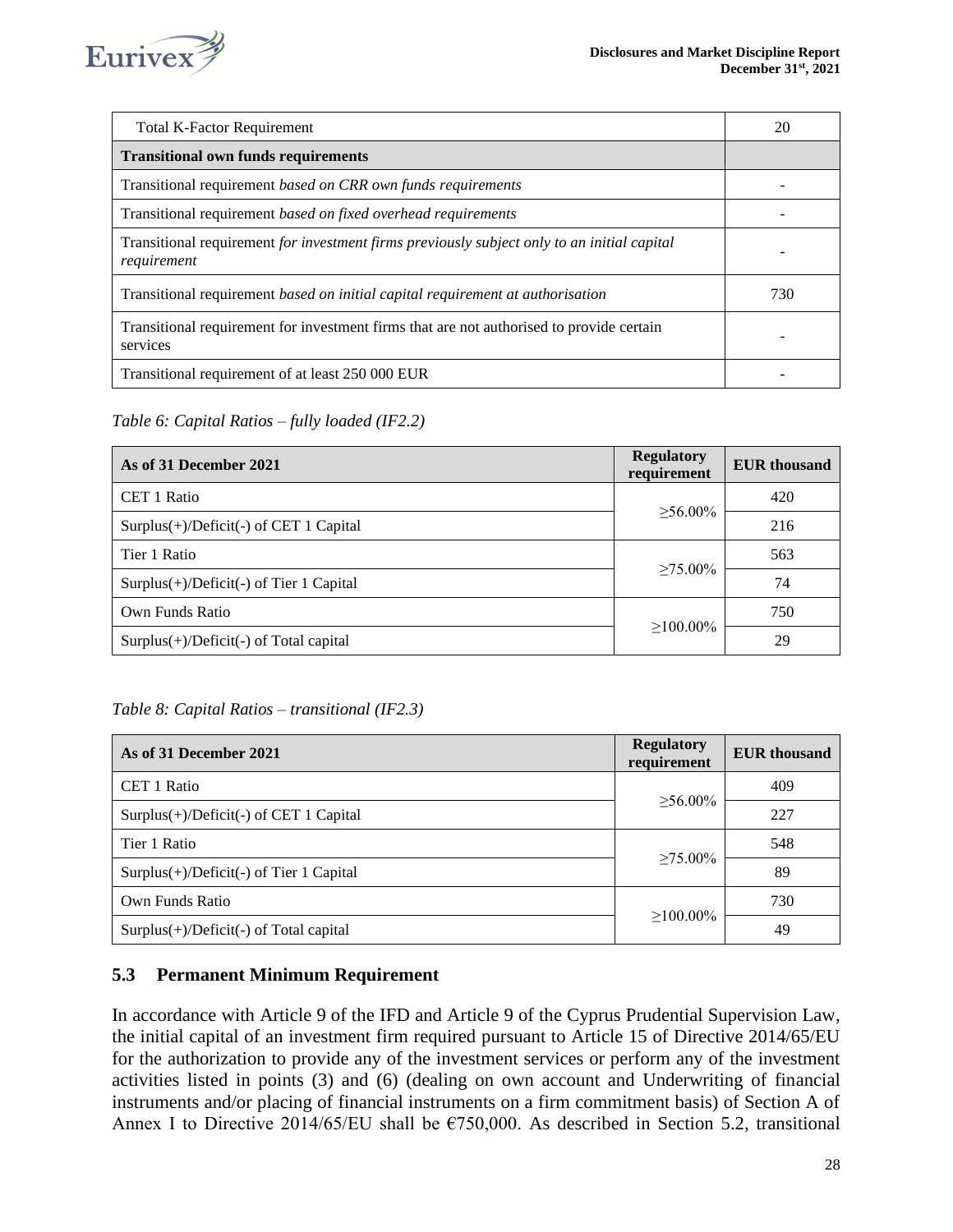

arrangements can apply for the first 5 years of IFR implementation that gradually scale up the previous  $\epsilon$ 730k permanent minimum capital requirement up to the IFD defined  $\epsilon$ 750k. This represents the Permanent Minimum Capital Requirement of the Company which is the absolute minimum capital requirement should FOR or KFR are no greater.

### <span id="page-28-0"></span>**5.4 Fixed Overhead Requirement**

The Company's fixed overhead expenditure are limited to the extent of its current scale and complexity. The Company has a diligent accounting and cost control framework to identify, assess, monitor, and control costs or overlays. Overall planning, coordination, and monitoring is centralized; with most fixed overheads are managed by senior management which undertakes a prudent approach in optimizing the benefit-service to client and cost basis of the Company.

The Company calculates the Fixed Overhead Requirement based on Article 13 of the IFR. As such the FOR is defined as at least one quarter of the fixed overheads of the preceding year. Investment firms shall use figures resulting from the applicable accounting framework which is further interpreted as figures of the investment firm's most recent audited annual financial statements after distribution of profits.

Therefore, the calculation shown in **[Table](#page-28-2) 9** below is based on the fixed overheads as derived from the audited financial statements of the Company for the year ending 31 December 2021.

| As of 31 December 2021                                                    | <b>EUR</b> thousand |
|---------------------------------------------------------------------------|---------------------|
| <b>Fixed Overhead Requirement</b>                                         | 85                  |
| Annual Fixed Overheads of the previous year after distribution of profits | 339                 |
| Total expenses of the previous year after distribution of profits         | 339                 |
| (-) Total deductions                                                      |                     |

<span id="page-28-2"></span>*Table 9: Fixed Overheads Requirement Calculation (IF3):*

### <span id="page-28-1"></span>**5.5 K-Factor Requirement**

The quantification of the capital requirements is split by factor (the "K-Factors") based on the applicable activity of the CIF and is classified to risks derived from client ("RtC"), risks derived from market ("RtM") and risks derived from the firm ("RtF"). A factor amount is measured based on this activity at a reference date and based on historical information and then multiplied by a factor-coefficient provided by Article 15 of the IFR.

The CIF does not provide investment services that would trigger the Assets under Management K-Factor and has not made a derogation to utilize the Clearing Margin Given K-factor as opposed to quantifying the Net Position Risk and Trading Counterparty Default. The Company has not placed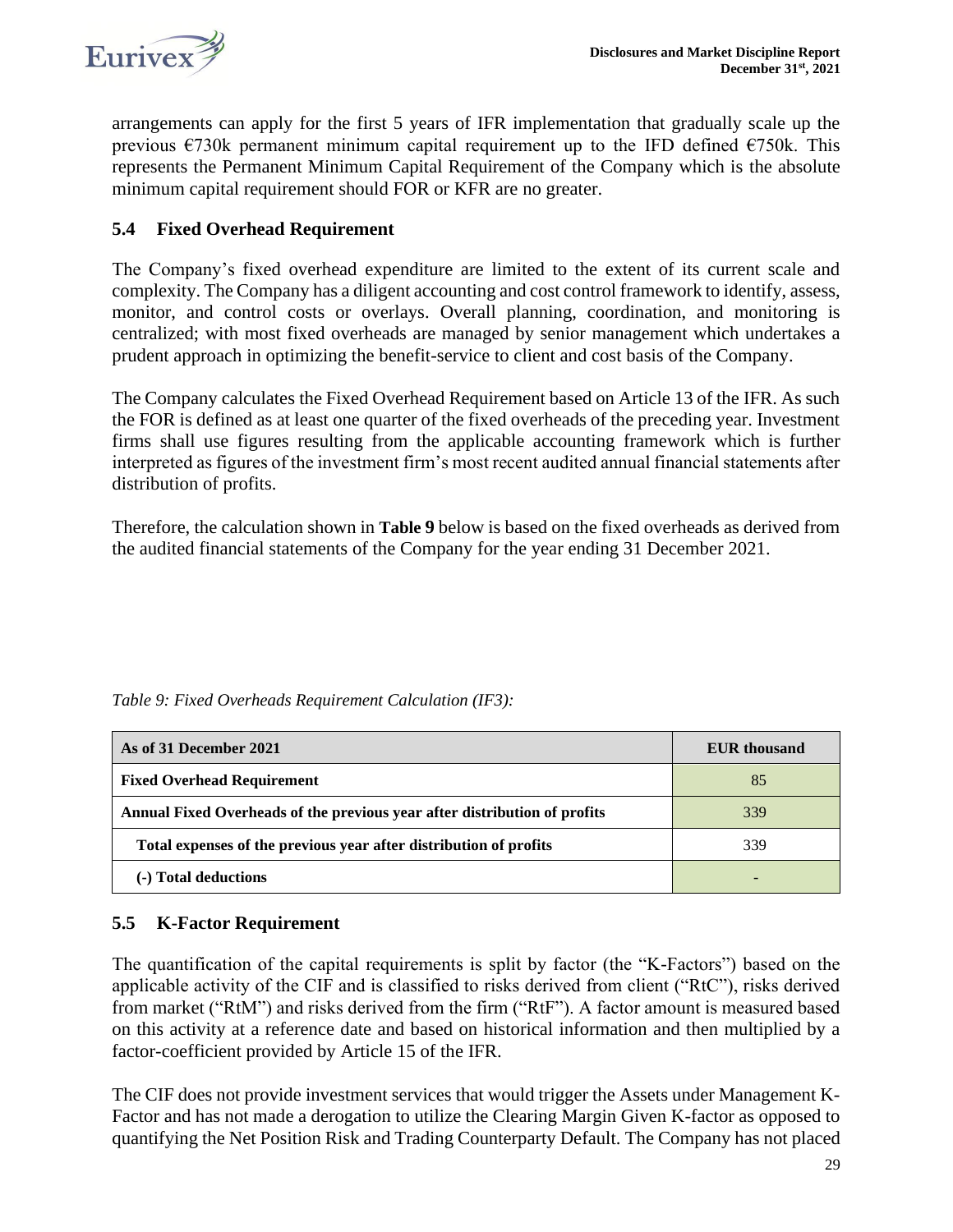

any trades on its own account during the year and did not hold any positions during the year; therefore, Daily Trading Flow and Trading Counterparty Default are not applicable and calculated as nil.

In the sub-sections below details of the methodology and assumptions for the quantification of each relevant K-Factor are provided. **[Table 1](#page-29-1)0** below demonstrates the summary of the quantified capital requirements for each K-Factor and the total KFR as of 31 December 2021:

| As of 31 December 2021<br><b>EUR</b> thousand | <b>Factor amount</b> | <b>K-factor</b><br>requirement |
|-----------------------------------------------|----------------------|--------------------------------|
| TOTAL K-FACTOR REQUIREMENT                    |                      | 20                             |
| <b>Risk to client</b>                         |                      | 11                             |
| Assets under management                       | $\blacksquare$       | $\overline{a}$                 |
| Client money held - Segregated                | 391                  | 2                              |
| Client money held - Non - segregated          |                      |                                |
| Assets safeguarded and administered           | 24,362               | 10                             |
| Client orders handled - Cash trades           | 29                   | $\Omega$                       |
| Client orders handled - Derivatives Trades    |                      |                                |
| <b>Risk to market</b>                         |                      | 9                              |
| K-Net positions risk requirement              |                      | 9                              |
| Clearing margin given                         |                      |                                |
| <b>Risk to firm</b>                           |                      |                                |
| Trading counterparty default                  |                      |                                |
| Daily trading flow - Cash trades              | $\overline{a}$       |                                |
| Daily trading flow - Derivative trades        |                      |                                |
| K-Concentration risk requirement              |                      |                                |

<span id="page-29-1"></span>*Table 10: Total K-Factor Requirement Calculations (IF4)*

### <span id="page-29-0"></span>**5.5.1 Client Money Held (K-CMH)**

CMH means the amount of client money that an investment firm holds, taking into account the legal arrangements in relation to asset segregation and irrespective of the national accounting regime applicable to client money held by the investment firm.

The K-CMH is split into segregated and non-segregated accounts. Segregated accounts, for the purpose of the K-CMH, means accounts with entities where client money held by an investment firm is deposited in accordance with Article 4 of Commission Delegated Directive (EU) 2017/593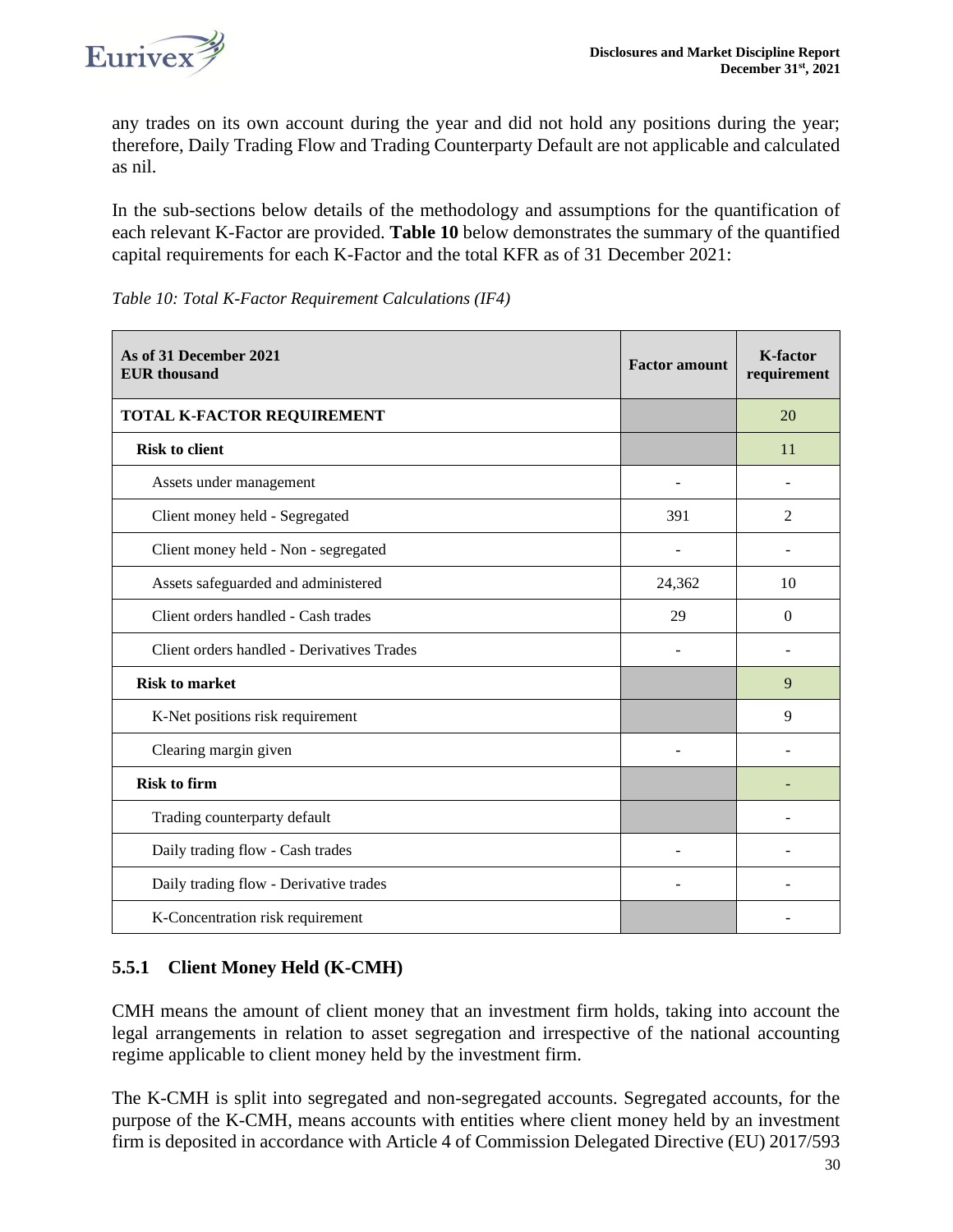and, where applicable, where national law provides that, in the event of insolvency or entry into resolution or administration of the investment firm, the client money cannot be used to satisfy claims in relation to the investment firm other than claims by the client. The Company only uses segregated client accounts.

For the purpose of calculating K‐CMH, CMH is the rolling average of the value of total daily client money held, measured at the end of each business day for the previous nine months, excluding the three most recent months. CMH is the arithmetic mean of the daily values from the remaining six months. The average amount is shown in Factor amount column in **[Table 1](#page-29-1)0** which is then multiplied by the coefficient 0.4%.

### <span id="page-30-0"></span>**5.5.2 Assets Safeguarded and Administered (K-ASA)**

ASA means the value of assets that an investment firm safeguards and administers for clients, irrespective of whether assets appear on the investment firm's own balance sheet or are in third‐ party accounts.

For the purpose of calculating K‐ASA, ASA is the rolling average of the value of total daily assets safeguarded and administered, measured at the end of each business day for the previous nine months, excluding the three most recent months. ASA is the arithmetic mean of the daily values from the remaining six months. The average amount is shown in Factor amount column in **[Table](#page-29-1)  10** which is then multiplied by the coefficient 0.04%.

### <span id="page-30-1"></span>**5.5.3 Client Orders Handled (K-COH)**

COH means the value of orders that an investment firm handles for clients, through the reception and transmission of client orders and through the execution of orders on behalf of clients.

For the purpose of calculating K–COH, COH is the rolling average of the value of the total daily client orders handled, measured throughout each business day over the previous six months, excluding the three most recent months. COH is the arithmetic mean of the daily values from the remaining three months.

The COH is measured as the sum of the absolute value of buys and the absolute value of sells for both cash trades (the value is the amount paid or received on each trade) and derivatives (the value of the trade is the notional amount of the contract). The average amount is shown in Factor amount column in **[Table 1](#page-29-1)0** which is then multiplied by the coefficient 0.01% for derivative instruments and 0.1% for fully funded/cash trades.

### <span id="page-30-2"></span>**5.5.4 Net Position Risk (K-NPR)**

The K-NPR requirement applies to all trading book positions, which include in particular positions in debt instruments (including securitization instruments), equity instruments, collective investment undertakings (CIUs), foreign exchange and gold, and commodities (including emission allowances). In addition, the K-NPR of an investment firm includes positions other than trading book positions where those give rise to foreign exchange risk or commodity risk.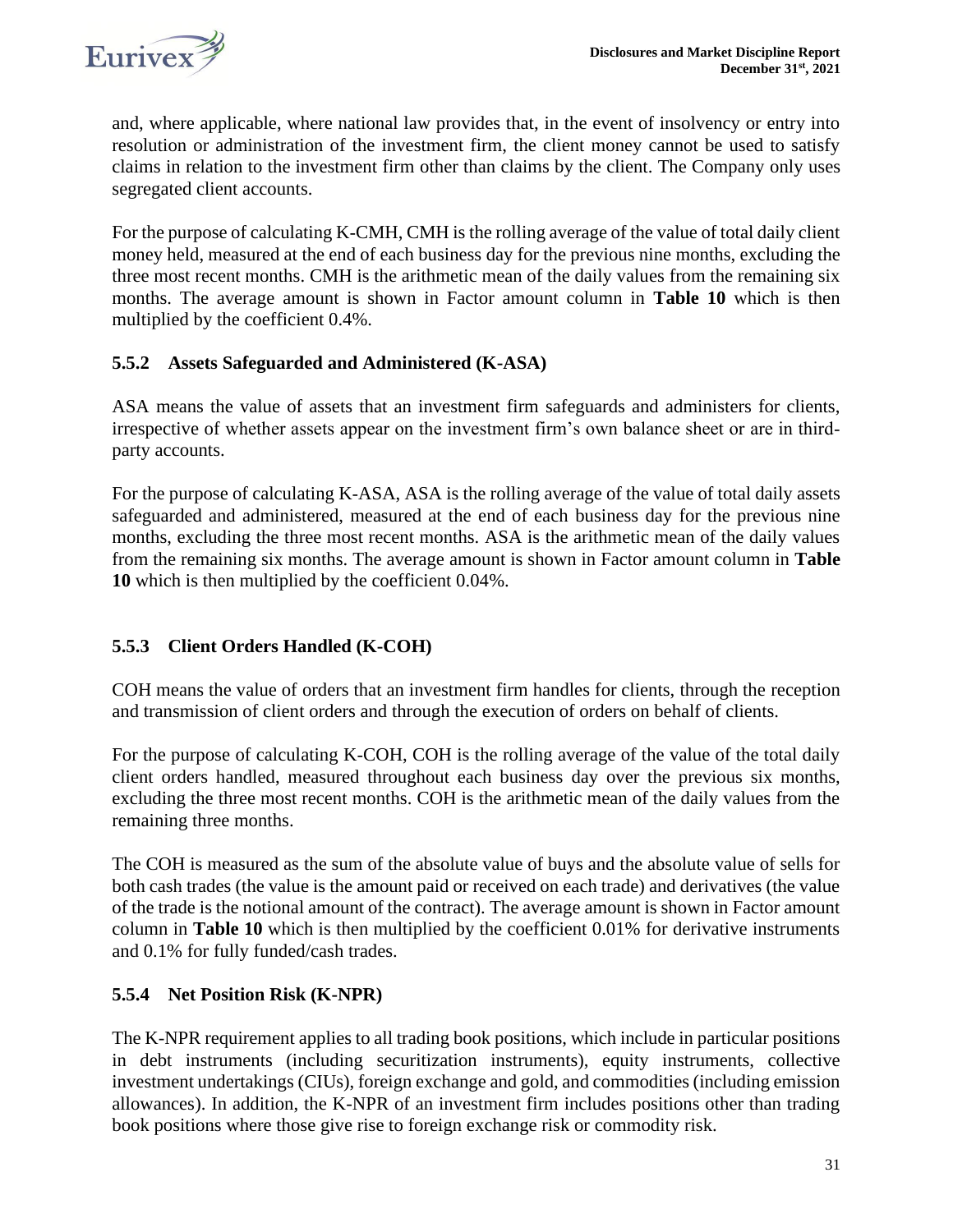

For the purpose of calculating K-NPR, the own funds requirement for the trading book positions of an investment firm dealing on own account, whether for itself or on behalf of a client, is calculated using the approaches available under Title IV, Part three of the CRR. Due to the size and complexity, the Company utilizes the standardized approach as set out in Chapters 2, 3 and 4 of Title IV of Part Three of the CRR.

The Company is authorized to deal on its own account which means that it can have an own trading book which can be both speculative as well as acting as a market maker on the trading positions of its clients. During the year and in line with its strategy, the Company did not make use of its dealing on own account investment service under market maker capacity. The Company held fixed income securities on its own name on a non-trading book basis with main purpose to secure investment income. K-NPR is calculated based on the standardized approach as per the CRR for position risks in traded debt instruments held with trading intent. Since these positions are classified as non-trading book the calculation of K-NPR capital requirement is nil.

In addition, K-NPR is calculated based on the standardized approach for position risk for foreign exchange risk. These risks arise from cash deposits held in currencies other than Euro by the Company to facilitate its operations.

### <span id="page-31-0"></span>**5.5.5 Concentration risk (K-CON)**

Part Four of the IFR specifies the limits, monitoring obligations and calculation methodology for concentration risk capital requirement for CIFs. The exposure value with regard to a client or group of connected clients for the purposes of concentration risk is the sum of:

- a) the positive excess of the investment firm's long positions over its short positions in *all the trading book financial instruments* issued by the client in question, the net position for each instrument calculated in accordance with the provisions referred to in points (a), (b) and (c) of Article 22;
- b) the exposure value of contracts and transactions referred to in Article 25(1) with the client in question, calculated in the manner laid down in Article 27.

An investment firm's limit with regard to the concentration risk of an exposure value with regard to an individual client or group of connected clients shall be 25 % of its own funds. Where that individual client is a credit institution or an investment firm, or where a group of connected clients includes one or more credit institutions or investment firms, the limit with regard to concentration risk shall be the higher of 25 % of the investment firm's own funds or EUR 150 million provided that for the sum of exposure values with regard to all connected clients that are not credit institutions or investment firms, the limit with regard to concentration risk remains at 25 % of the investment firms' own funds. Where the amount of EUR 150 million is higher than 25 % of the investment firm's own funds, the limit with regard to concentration risk shall not exceed 100 % of the investment firm's own funds. Based on the Company's profile the below are deemed large exposures for which a K-CON should be calculated: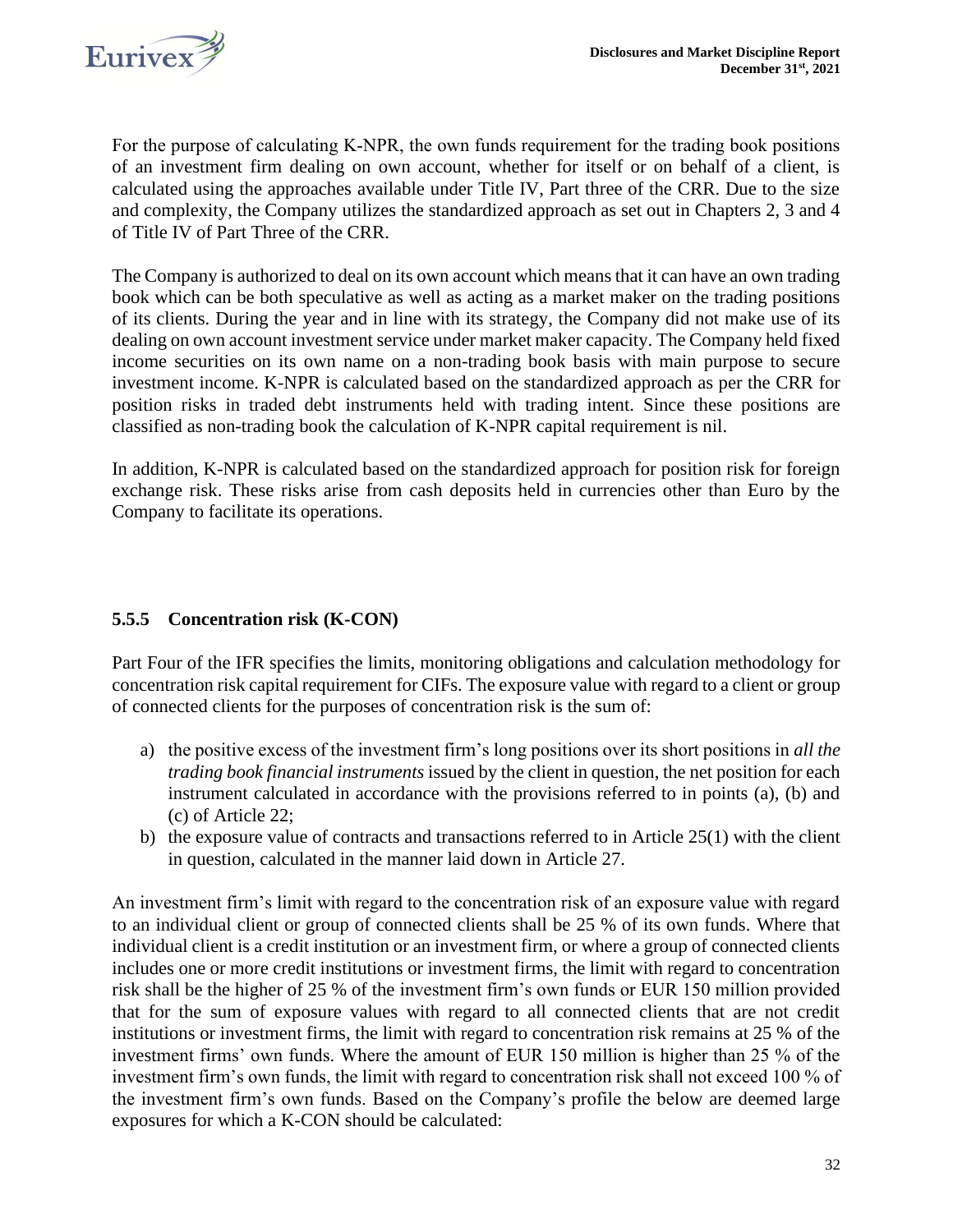

- i. Any exposure by counterparty which is not an institution or an investment firm which is above 25% of own funds
- ii. Any exposure by counterparty which is an institution or an investment which is above 100% of own funds.

The Company carries out regular analyses of the exposures, including estimates of the trends, and takes into account the results of these analyses in setting and verifying the adequacy of the processes and limits, thresholds or similar concepts for concentration risk management. Examples of elements of such analysis, although not exhaustive are:

- undertaking a more detailed review of the risk environment in particular sector(s);
- reviewing with greater intensity the economic performance of borrowers;
- reviewing approval levels for business;
- reviewing risk mitigation techniques, their value and their legal enforceability;
- reviewing outsourced activities and contracts signed with third parties (vendors);
- reviewing the funding strategy, so as to ensure the maintenance of an effective diversification in the sources and tenor of funding; and
- reviewing the business strategy.

No significant concentration of credit risk towards trade debtors was identified as the Company has established procedures to collect fees and commissions within the predetermined payment period.

Management have established relevant monitoring procedures to early-detect any breaches of the exposure limits to each counterparty. Management will ensure that such limits are not breached and based on its operating model and nature of the business, this is well within its discretion to allow and control or disallow.

It is noted that the positions held by the Company on its own account (detailed in Section 5.4.4) are not held with trading intent as such is defined by the IFR and therefore no calculation of K-CON arises and no large exposures exceeding the maximum proportion permitted in relation to Company's own funds were identified in 2021.

### <span id="page-32-0"></span>**6 Liquidity Requirements**

Article 43 of the IFR specifies the minimum liquidity requirement for investment firms which is an amount of liquid assets equivalent to at least one third of the fixed overhead requirement calculated in accordance with Article 13(1). As shown in **[Table](#page-33-1) 1** below, the Company is well above this minimum regulatory requirement as of the year-end 31 December 2021.

The Company's liquidity base is currently comprised only of level 1 liquid assets which are mainly derived from corporate funds held in credit institutions within unencumbered short-term deposits and by lesser extend in term deposit accounts in EU credit institutions.

Management takes a prudent approach in the liquidity management of the Company with ongoing cost and overhead control and liquidity micro-management. It is emphasized that this style of liquidity management is enabled due to the size and complexity of the Company.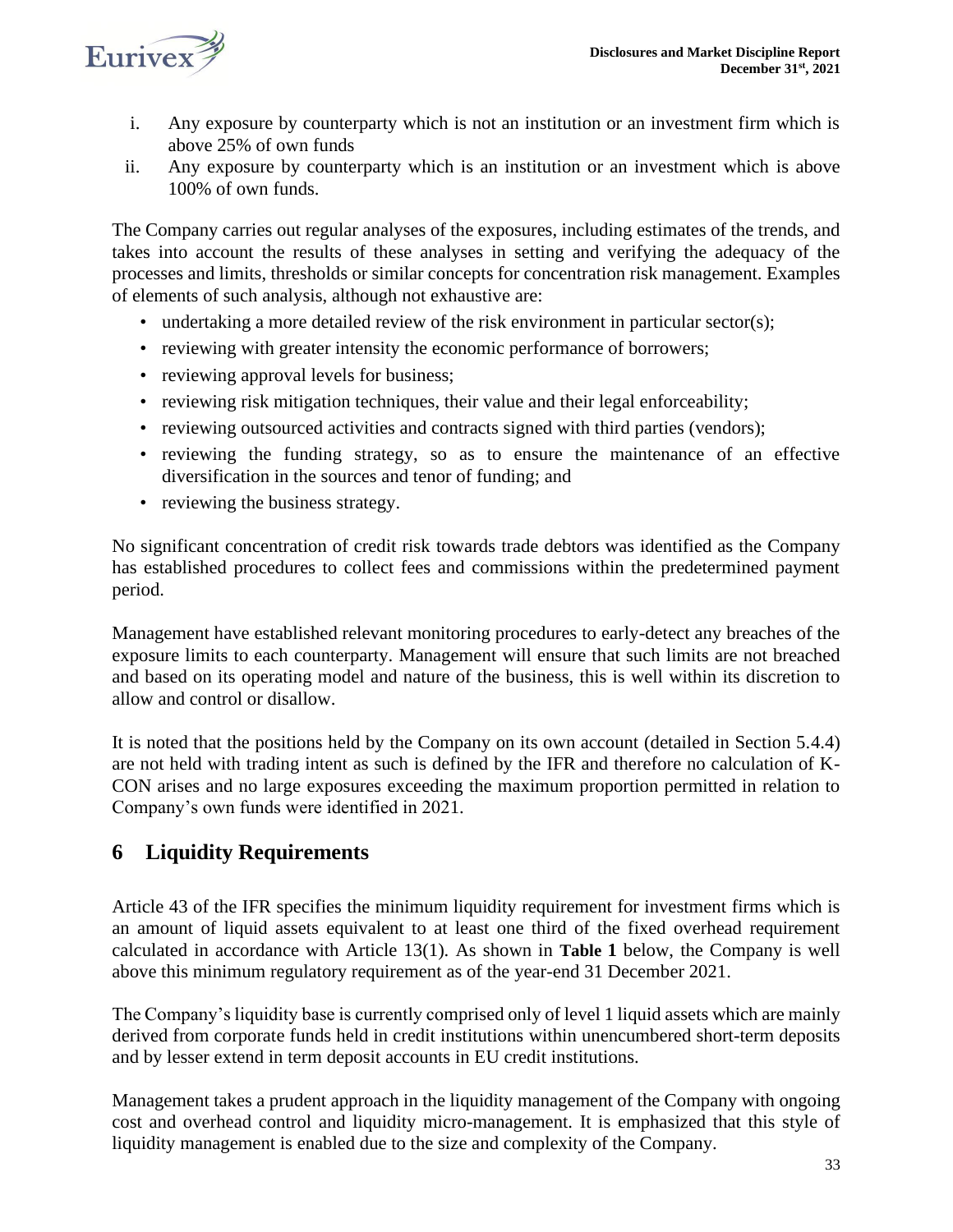

### <span id="page-33-1"></span>*Table 11: Liquidity Requirements (IF9)*

<span id="page-33-0"></span>

| As of 31 December 2021                                                                | <b>EUR</b> thousand |
|---------------------------------------------------------------------------------------|---------------------|
| <b>Liquidity Requirement</b>                                                          | 28                  |
| <b>Client guarantees</b>                                                              |                     |
| <b>Total liquid assets</b>                                                            | 520                 |
| <b>Unencumbered short term deposits</b>                                               | 406                 |
| Total eligible receivables due within 30 days                                         |                     |
| <b>Level 1 assets</b>                                                                 | 114                 |
| Coins and banknotes                                                                   |                     |
| Withdrawable central bank reserves                                                    |                     |
| Central bank assets                                                                   |                     |
| Central government assets                                                             | 3                   |
| Regional government/local authorities assets                                          |                     |
| Public Sector Entity assets                                                           |                     |
| Recognisable domestic and foreign currency central government and central bank assets |                     |
| Credit institution (protected by Member State government, promotional lender) assets  | 111                 |
| Multilateral development bank and international organisations assets                  |                     |
| Extremely high quality covered bonds                                                  |                     |
| <b>Level 2A assets</b>                                                                |                     |
| <b>Level 2B assets</b>                                                                |                     |
| <b>Qualifying CIU shares/units</b>                                                    |                     |
| Total other eligible financial instruments                                            |                     |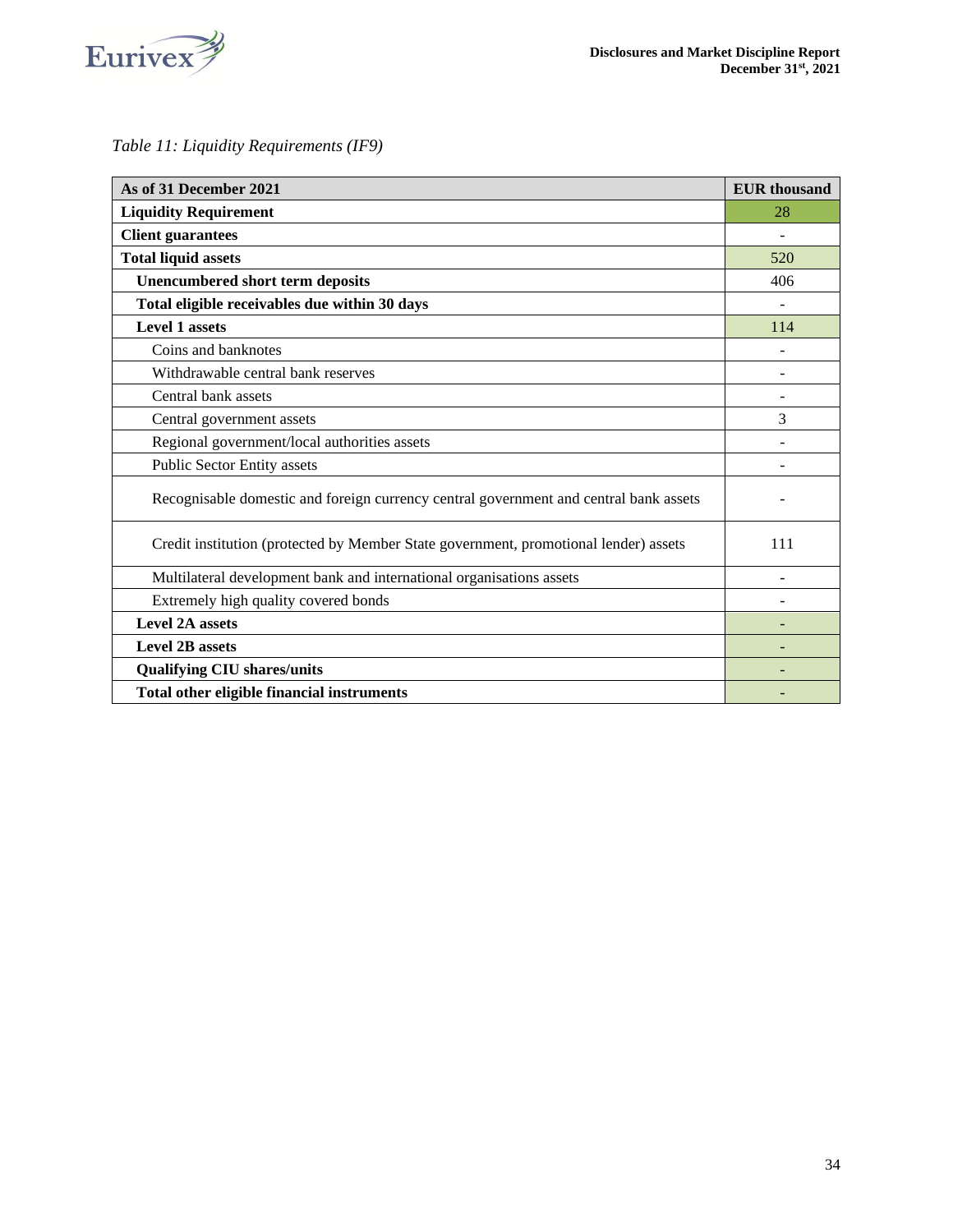

## <span id="page-34-0"></span>**7 Appendix I – Own funds: main features of own instruments issued by the firm (EU CCA)**

*Main features of the ordinary shares of the Company*

|                |                                                                      | 2021                 |
|----------------|----------------------------------------------------------------------|----------------------|
| 1              | Issuer                                                               | Eurivex Ltd          |
| $\overline{2}$ | Unique identifier (e.g. CUSIP, ISIN or Bloomberg identifier for      | N/A                  |
| 3              | Public or private placement                                          | Private              |
| $\overline{4}$ | Governing $law(s)$ of the instrument                                 | Cyprus Law           |
| 5              | Instrument type (types to be specified by each jurisdiction)         | Ordinary shares      |
| 6              | Amount recognised in regulatory capital                              | € 750,000            |
| 7              | Nominal amount of instrument                                         | $\epsilon$ 1         |
| 8              | Issue price                                                          | $\in$ 1              |
| 9              | Redemption price                                                     | N/A                  |
| 10             | Accounting classification                                            | Shareholders' Equity |
| 11             | Original date of issuance                                            | 28 September 2009    |
| 12             | Perpetual or dated                                                   | Perpetual            |
| 13             | Original maturity date                                               | No maturity          |
| 14             | Issuer call subject to prior supervisory approval                    | N/A                  |
| 15             | Optional call date, contingent call dates and redemption amount      | N/A                  |
| 16             | Subsequent call dates, if applicable                                 | N/A                  |
|                | Coupons / dividends                                                  | N/A                  |
| 17             | Fixed or floating dividend/coupon                                    | Floating             |
| 18             | Coupon rate and any related index                                    | N/A                  |
| 19             | Existence of a dividend stopper                                      | No                   |
| 20             | Fully discretionary, partially discretionary or mandatory (in terms  | Fully discretionary  |
| 21             | Fully discretionary, partially discretionary or mandatory (in terms  | Fully discretionary  |
| 22             | Existence of step up or other incentive to redeem                    | No                   |
| 23             | Noncumulative or cumulative                                          | Non-cumulative       |
| 24             | Convertible or non-convertible                                       | N/A                  |
| 25             | If convertible, conversion trigger(s)                                | N/A                  |
| 26             | If convertible, fully or partially                                   | N/A                  |
| 27             | If convertible, conversion rate                                      | N/A                  |
| 28             | If convertible, mandatory or optional conversion                     | N/A                  |
| 29             | If convertible, specify instrument type convertible into             | N/A                  |
| 30             | If convertible, specify issuer of instrument it converts into        | N/A                  |
| 31             | Write-down features                                                  | N/A                  |
| 32             | If write-down, write-down trigger(s)                                 | N/A                  |
| 33             | If write-down, full or partial                                       | N/A                  |
| 34             | If write-down, permanent or temporary                                | N/A                  |
| 35             | If temporary write-down, description of write-up mechanism           | N/A                  |
| 36             | Non-compliant transitioned features                                  | N/A                  |
| 37             | If yes, specify non-compliant features                               | N/A                  |
| 38             | Link to the full term and conditions of the instrument (signposting) | N/A                  |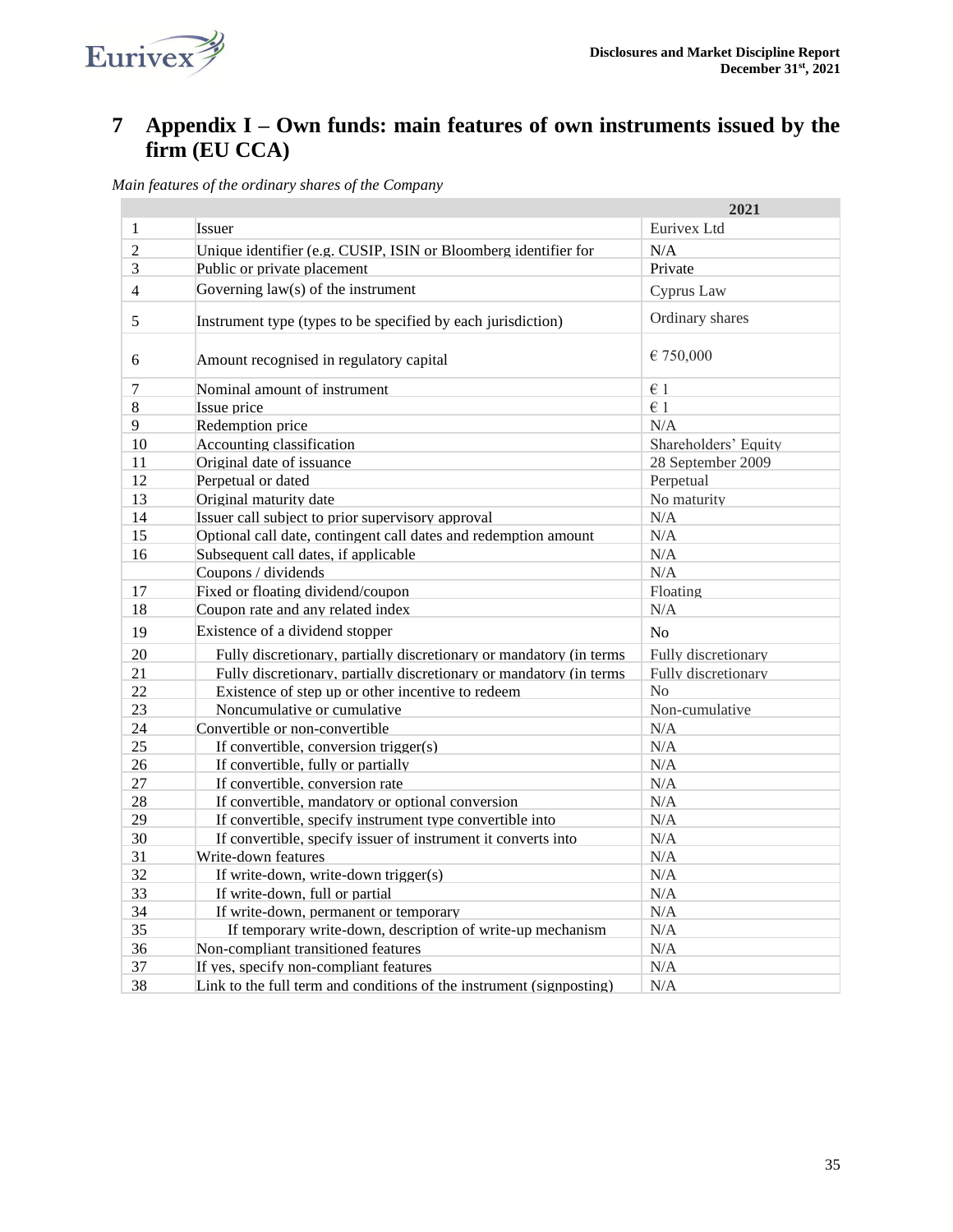

|                          |                                                                      | 2021                           |
|--------------------------|----------------------------------------------------------------------|--------------------------------|
| 1                        | Issuer                                                               | Eurivex Ltd                    |
| $\overline{2}$           | Unique identifier (e.g. CUSIP, ISIN or Bloomberg identifier for      | N/A                            |
| 3                        | Public or private placement                                          | Private                        |
| $\overline{\mathcal{L}}$ | Governing law(s) of the instrument                                   | Cyprus Law                     |
| 5                        | Instrument type (types to be specified by each jurisdiction)         | <b>Subordinated Loan Notes</b> |
| 6                        | Amount recognised in regulatory capital                              | € 142,500                      |
| 7                        | Nominal amount of instrument                                         | € 142,500                      |
| 8                        | Issue price                                                          | € 142,500                      |
| 9                        | Redemption price                                                     | € 142,500                      |
| 10                       | Accounting classification                                            | Long Term Liabilities          |
| 11                       | Original date of issuance                                            | 30 June 2021                   |
| 12                       | Perpetual or dated                                                   | Dated                          |
| 13                       | Original maturity date                                               | 30 June 2026                   |
| 14                       | Issuer call subject to prior supervisory approval                    | Yes                            |
| 15                       | Optional call date, contingent call dates and redemption amount      | N/A                            |
| 16                       | Subsequent call dates, if applicable                                 | N/A                            |
|                          | Coupons / dividends                                                  | N/A                            |
| 17                       | Fixed or floating dividend/coupon                                    | N/A                            |
| 18                       | Coupon rate and any related index                                    | N/A                            |
| 19                       | Existence of a dividend stopper                                      | N <sub>o</sub>                 |
| 20                       | Fully discretionary, partially discretionary or mandatory (in terms  | Fully discretionary            |
| 21                       | Fully discretionary, partially discretionary or mandatory (in terms  | Fully discretionary            |
| 22                       | Existence of step up or other incentive to redeem                    | No                             |
| 23                       | Noncumulative or cumulative                                          | Non-cumulative                 |
| 24                       | Convertible or non-convertible                                       | Non-convertible                |
| 25                       | If convertible, conversion trigger(s)                                | N/A                            |
| 26                       | If convertible, fully or partially                                   | N/A                            |
| 27                       | If convertible, conversion rate                                      | N/A                            |
| 28                       | If convertible, mandatory or optional conversion                     | N/A                            |
| 29                       | If convertible, specify instrument type convertible into             | N/A                            |
| 30                       | If convertible, specify issuer of instrument it converts into        | N/A                            |
| 31                       | Write-down features                                                  | N/A                            |
| 32                       | If write-down, write-down trigger(s)                                 | N/A                            |
| 33                       | If write-down, full or partial                                       | N/A                            |
| 34                       | If write-down, permanent or temporary                                | N/A                            |
| 35                       | If temporary write-down, description of write-up mechanism           | N/A                            |
| 36                       | Non-compliant transitioned features                                  | N/A                            |
| 37                       | If yes, specify non-compliant features                               | N/A                            |
| 38                       | Link to the full term and conditions of the instrument (signposting) | N/A                            |

*Main features of the subordinated loan instruments of the Company*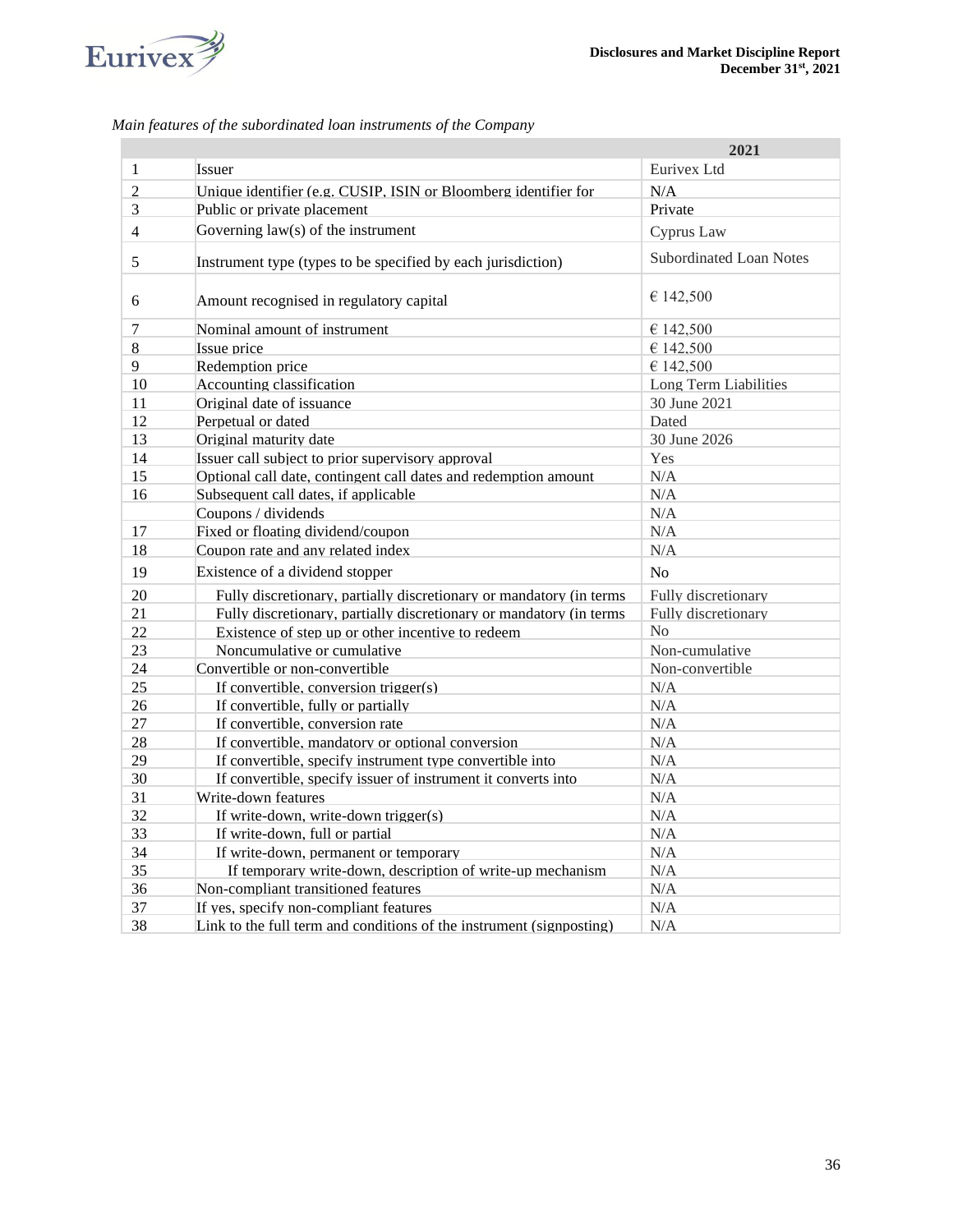

## **Appendix II: Composition of regulatory own funds (EU IF CC1.01)**

<span id="page-36-0"></span>

|              |                                                                                                                                            | (a)                              | (b)                                                                        |
|--------------|--------------------------------------------------------------------------------------------------------------------------------------------|----------------------------------|----------------------------------------------------------------------------|
|              |                                                                                                                                            | As of 31 December 2021 (Audited) | Source based on reference<br>numbers of the audited trial<br>balance sheet |
|              | Common Equity Tier 1 (CET1) capital: instruments and reserves                                                                              |                                  |                                                                            |
| 1            | <b>OWN FUNDS</b>                                                                                                                           | 779                              |                                                                            |
| $\mathbf{2}$ | <b>TIER 1 CAPITAL</b>                                                                                                                      | 636                              |                                                                            |
| 3            | <b>COMMON EQUITY TIER 1 CAPITAL</b>                                                                                                        | 636                              |                                                                            |
| 4            | Fully paid up capital instruments                                                                                                          | 510                              | 3000                                                                       |
| 5            | Share premium                                                                                                                              | 240                              | 3001                                                                       |
| 6            | Retained earnings                                                                                                                          | 372                              | 3040, 3054                                                                 |
| 7            | Accumulated other comprehensive income                                                                                                     |                                  |                                                                            |
| 8            | Other reserves                                                                                                                             |                                  |                                                                            |
| 9            | Minority interest given recognition in CET1 capital                                                                                        |                                  |                                                                            |
| 10           | Adjustments to CET1 due to prudential filters                                                                                              |                                  |                                                                            |
| 11           | Other funds                                                                                                                                |                                  |                                                                            |
| 12           | (-)TOTAL DEDUCTIONS FROM COMMON EQUITY TIER 1                                                                                              | (375)                            |                                                                            |
| 13           | (-) Own CET1 instruments                                                                                                                   | $\sim$                           |                                                                            |
| 14           | (-) Direct holdings of CET1 instruments                                                                                                    |                                  |                                                                            |
| 15           | (-) Indirect holdings of CET1 instruments                                                                                                  | $\overline{\phantom{a}}$         |                                                                            |
| 16           | (-) Synthetic holdings of CET1 instruments                                                                                                 | $\sim$                           |                                                                            |
| 17           | (-) Losses for the current financial year                                                                                                  | $\overline{\phantom{a}}$         |                                                                            |
| 18           | (-) Goodwill                                                                                                                               | $\overline{\phantom{a}}$         |                                                                            |
| 19           | (-) Other intangible assets                                                                                                                | (9)                              | 1540                                                                       |
| 20           | (-) Deferred tax assets that rely on future profitability and do not arise<br>from temporary differences net of associated tax liabilities |                                  |                                                                            |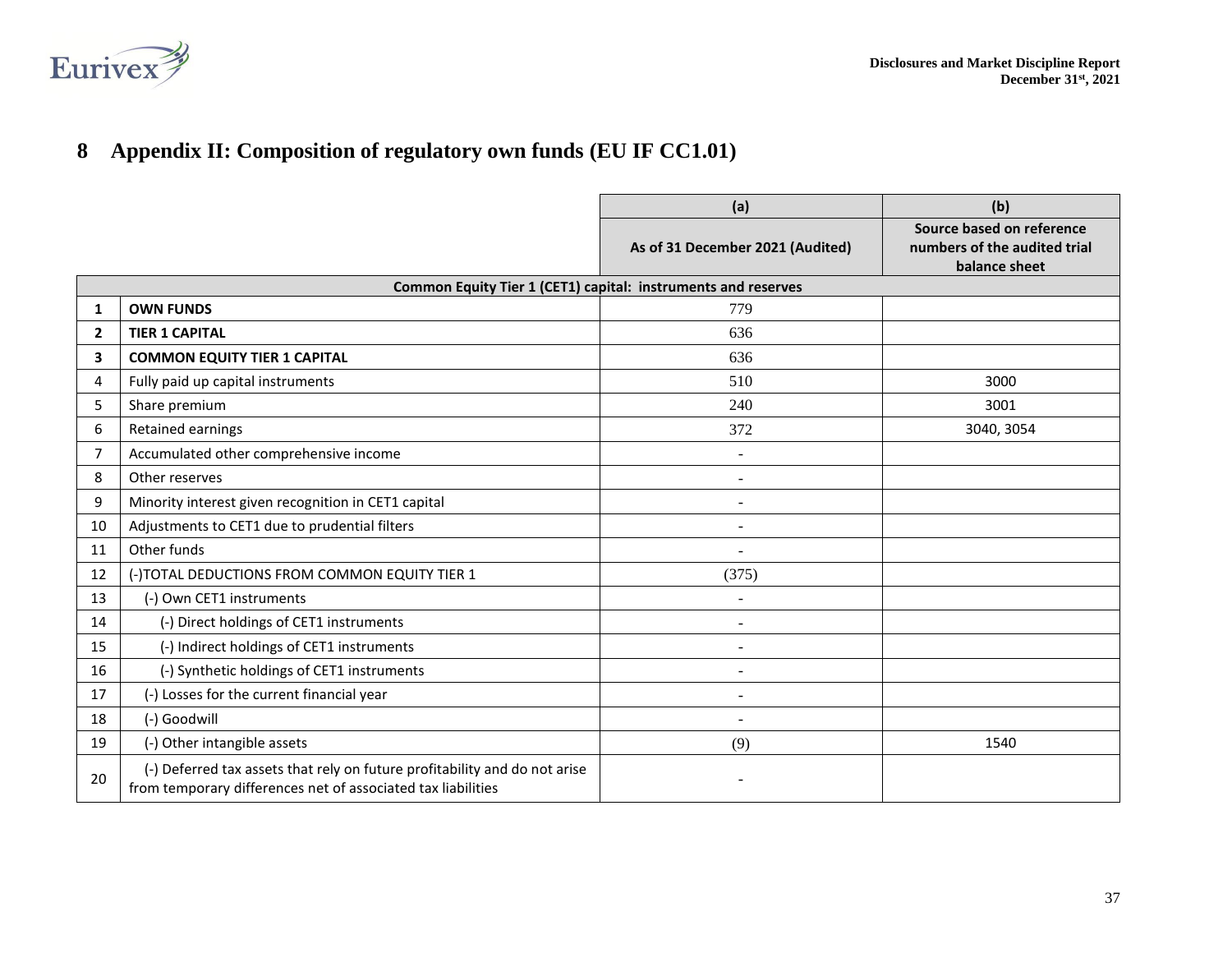

| 21 | (-) Qualifying holding outside the financial sector which exceeds 15%<br>of own funds                                   |       |              |
|----|-------------------------------------------------------------------------------------------------------------------------|-------|--------------|
| 22 | (-) Total qualifying holdings in undertaking other than financial sector<br>entities which exceeds 60% of its own funds |       |              |
| 23 | (-) CET1 instruments of financial sector entities where the institution<br>does not have a significant investment       |       |              |
| 24 | (-) CET1 instruments of financial sector entities where the institution<br>has a significant investment                 | (356) | 1901         |
| 25 | (-)Defined benefit pension fund assets                                                                                  |       |              |
| 26 | (-) Other deductions                                                                                                    | (10)  | 3040         |
| 27 | CET1: Other capital elements, deductions and adjustments                                                                | (111) | 1880, 1001-1 |
| 28 | <b>ADDITIONAL TIER 1 CAPITAL</b>                                                                                        |       |              |
| 29 | Fully paid up, directly issued capital instruments                                                                      |       |              |
| 30 | Share premium                                                                                                           |       |              |
| 31 | (-) TOTAL DEDUCTIONS FROM ADDITIONAL TIER 1                                                                             |       |              |
| 32 | (-) Own AT1 instruments                                                                                                 |       |              |
| 33 | (-) Direct holdings of AT1 instruments                                                                                  |       |              |
| 34 | (-) Indirect holdings of AT1 instruments                                                                                |       |              |
| 35 | (-) Synthetic holdings of AT1 instruments                                                                               |       |              |
| 36 | (-) AT1 instruments of financial sector entities where the institution<br>does not have a significant investment        |       |              |
| 37 | (-) AT1 instruments of financial sector entities where the institution<br>has a significant investment                  |       |              |
| 38 | (-) Other deductions                                                                                                    |       |              |
| 39 | Additional Tier 1: Other capital elements, deductions and adjustments                                                   |       |              |
| 40 | <b>TIER 2 CAPITAL</b>                                                                                                   | 143   |              |
| 41 | Fully paid up, directly issued capital instruments                                                                      | 143   | 2999         |
| 42 | Share premium                                                                                                           |       |              |
| 43 | (-) TOTAL DEDUCTIONS FROM TIER 2                                                                                        |       |              |
| 44 | (-) Own T2 instruments                                                                                                  |       |              |
| 45 | (-) Direct holdings of T2 instruments                                                                                   |       |              |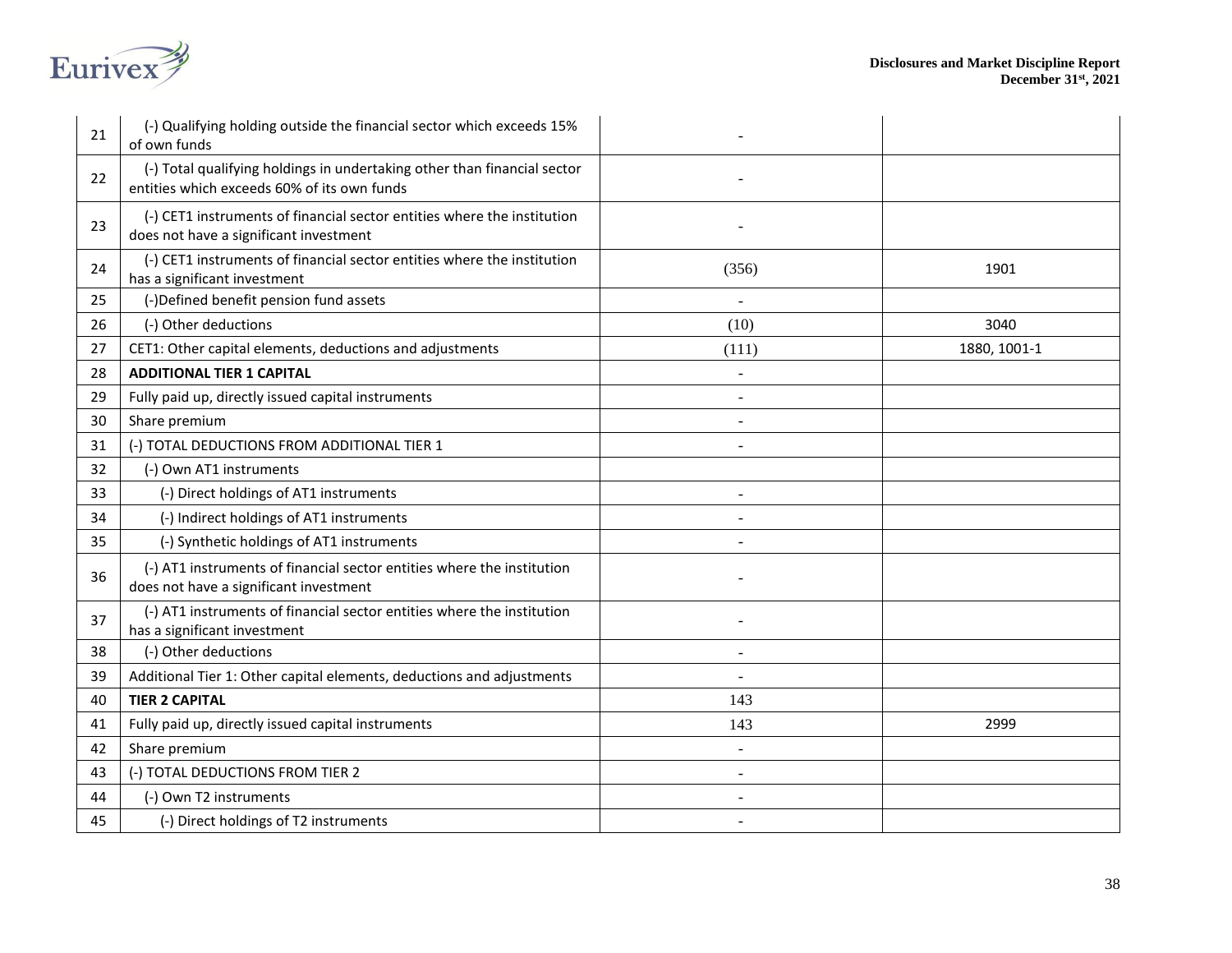

| 46 | (-) Indirect holdings of T2 instruments                                                                         |  |
|----|-----------------------------------------------------------------------------------------------------------------|--|
| 47 | (-) Synthetic holdings of T2 instruments                                                                        |  |
| 48 | (-) T2 instruments of financial sector entities where the institution<br>does not have a significant investment |  |
| 49 | (-) T2 instruments of financial sector entities where the institution has<br>a significant investment           |  |
| 50 | Tier 2: Other capital elements, deductions and adjustments                                                      |  |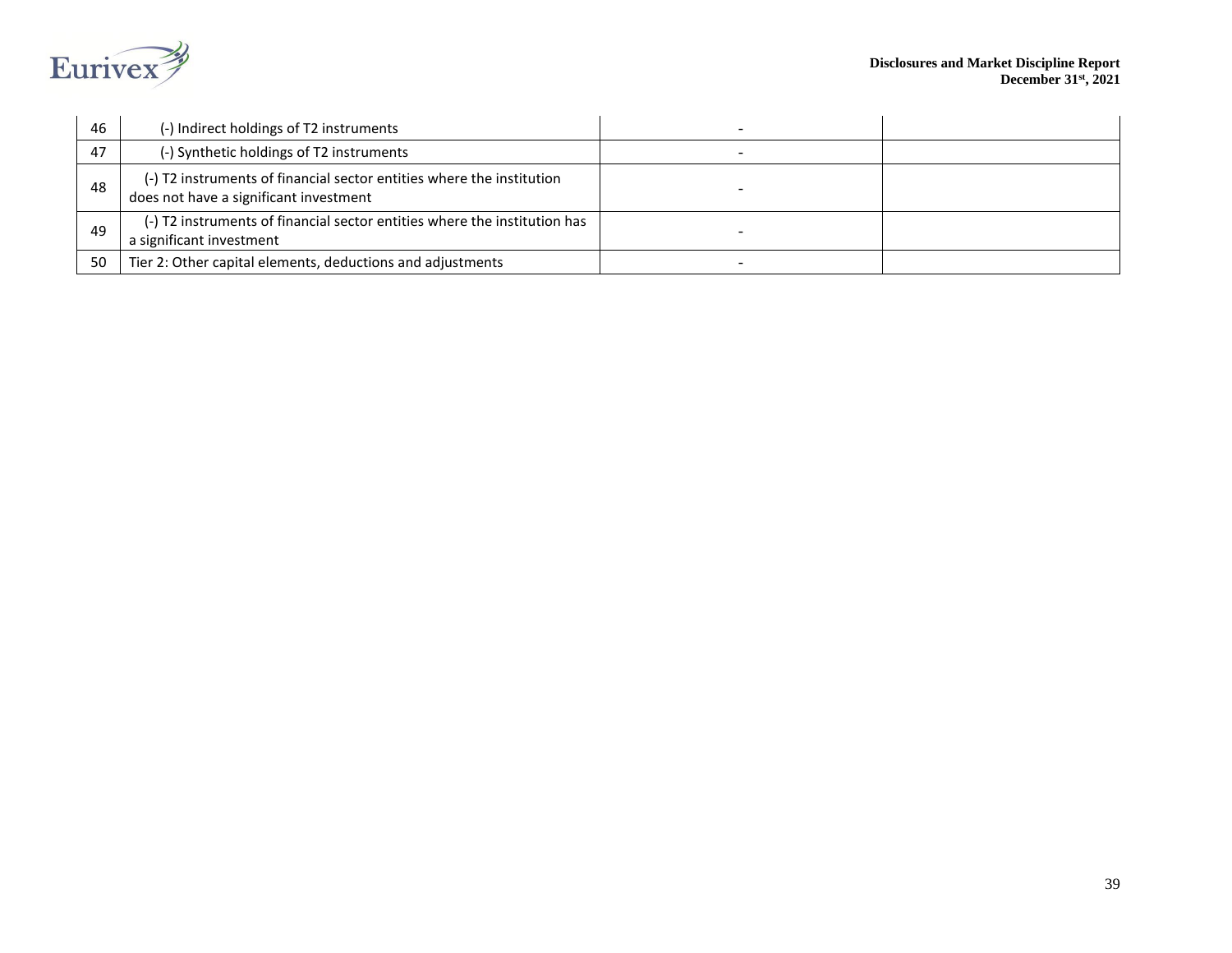

**9 Appendix III: Reconciliation between the Balance Sheet presented in Financial Statements of the Company with the Balance Sheet prepared for Regulatory Purposes (EU IF CC2)**

<span id="page-39-0"></span>

|                                                                         |                                   | a                                                                                   | $\mathbf b$                                    | $\mathbf c$                            |
|-------------------------------------------------------------------------|-----------------------------------|-------------------------------------------------------------------------------------|------------------------------------------------|----------------------------------------|
|                                                                         |                                   | <b>Balance sheet as in</b><br>published/audited financial<br><b>statements</b>      | Under regulatory scope of<br>consolidation     | <b>Cross reference to EU</b><br>IF CC1 |
|                                                                         |                                   | As at period end 31 December<br>2021 (Audited) in (000s)                            | As at period end 31 December<br>2021 (Audited) |                                        |
|                                                                         |                                   | Assets - Breakdown by asset classes according to the audited trial balance          |                                                |                                        |
|                                                                         | <b>Fixed assets</b>               | 50                                                                                  | N/A                                            |                                        |
| $\overline{2}$                                                          | Intangible assets                 | 9                                                                                   | N/A                                            | 19                                     |
| 3                                                                       | Non-current other receivables     | 824                                                                                 | N/A                                            | 24, 27                                 |
| 4                                                                       | Trade receivables                 | 6                                                                                   | N/A                                            |                                        |
| 5                                                                       | Current other receivables         | 71                                                                                  | N/A                                            |                                        |
| 6                                                                       | Cash and cash equivalents         | 523                                                                                 | N/A                                            | 27 <sup>1</sup>                        |
|                                                                         | <b>Total Assets</b>               | 1,483                                                                               | N/A                                            |                                        |
|                                                                         |                                   | Liabilities - Breakdown by liability classes according to the audited trial balance |                                                |                                        |
|                                                                         | Other payables                    | 228                                                                                 | N/A                                            |                                        |
| $\overline{2}$                                                          | Subordinated loans                | 143                                                                                 | N/A                                            | 41                                     |
|                                                                         | <b>Total Liabilities</b>          | 371                                                                                 | N/A                                            |                                        |
| Shareholders' Equity - Breakdown according to the audited trial balance |                                   |                                                                                     |                                                |                                        |
|                                                                         | Share capital                     | 510                                                                                 | N/A                                            | 4                                      |
| $\overline{2}$                                                          | Share Premium                     | 240                                                                                 | N/A                                            | 5                                      |
| 3                                                                       | Retained earnings                 | 362                                                                                 | N/A                                            | 6                                      |
|                                                                         | <b>Total Shareholders' equity</b> | 1,112                                                                               | N/A                                            |                                        |

1 Deductible amount the cash buffer of 3 per thousand of the eligible funds and financial instruments of their clients.